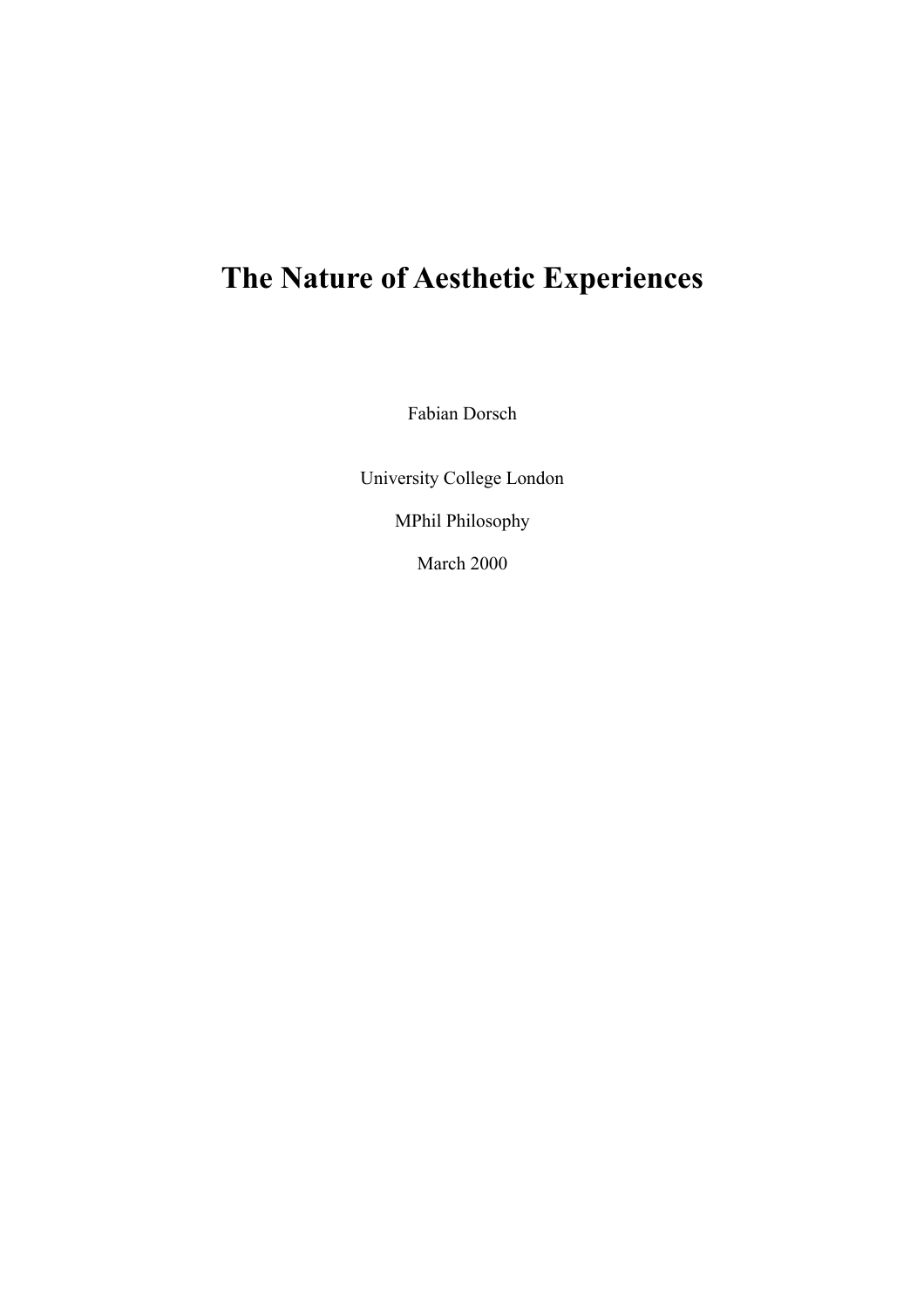#### *Abstract*

This dissertation provides a theory of the nature of aesthetic experiences on the basis of a theory of aesthetic values. It results in the formulation of the following necessary conditions for an experience to be aesthetic: (i) it must consist of a (complex) representation of an object and an accompanying feeling; (ii) the representation must instantiate an intrinsic value; and (iii) the feeling must be the recognition of that value and bestow it on the object. Since representations are of intrinsic value for different reasons, there are different kinds of aesthetic experiences (such as sensual or meta-cognitive ones).

By means of certain conceptual links, it is possible to extend this account to other aesthetic entities thus enabling the formulation of a general theory of the aesthetic in non-aesthetic terms. In particular, aesthetic values are identical with subjective dispositions to elicit aesthetic experiences under normal conditions. Accordingly, I endorse anti-realism about aesthetic values: their existence, nature and exemplification are mind-dependent, while their ascriptions to objects have genuine truth-values. I back up this account by arguing against the alternative positions that either take aesthetic values to be objective or deny the truth-aptness of their attributions.

Furthermore, I put forward a relativist variant of anti-realism according to which ascriptions of different (and seemingly incompatible) aesthetic values to a particular object are all correct, given that the aesthetic experiences involved are made under normal conditions and concern the same aesthetically nonevaluative features of that object. For there is no specifically aesthetic norm (e.g., a specification of "ideal critics") by means of which one of the faultless aesthetic experiences can be picked out as the only appropriate one. That aesthetic values nevertheless show a normative dimension is ensured by their conformity to a general account of values as capacities to satisfy, or dissatisfy, rational desires.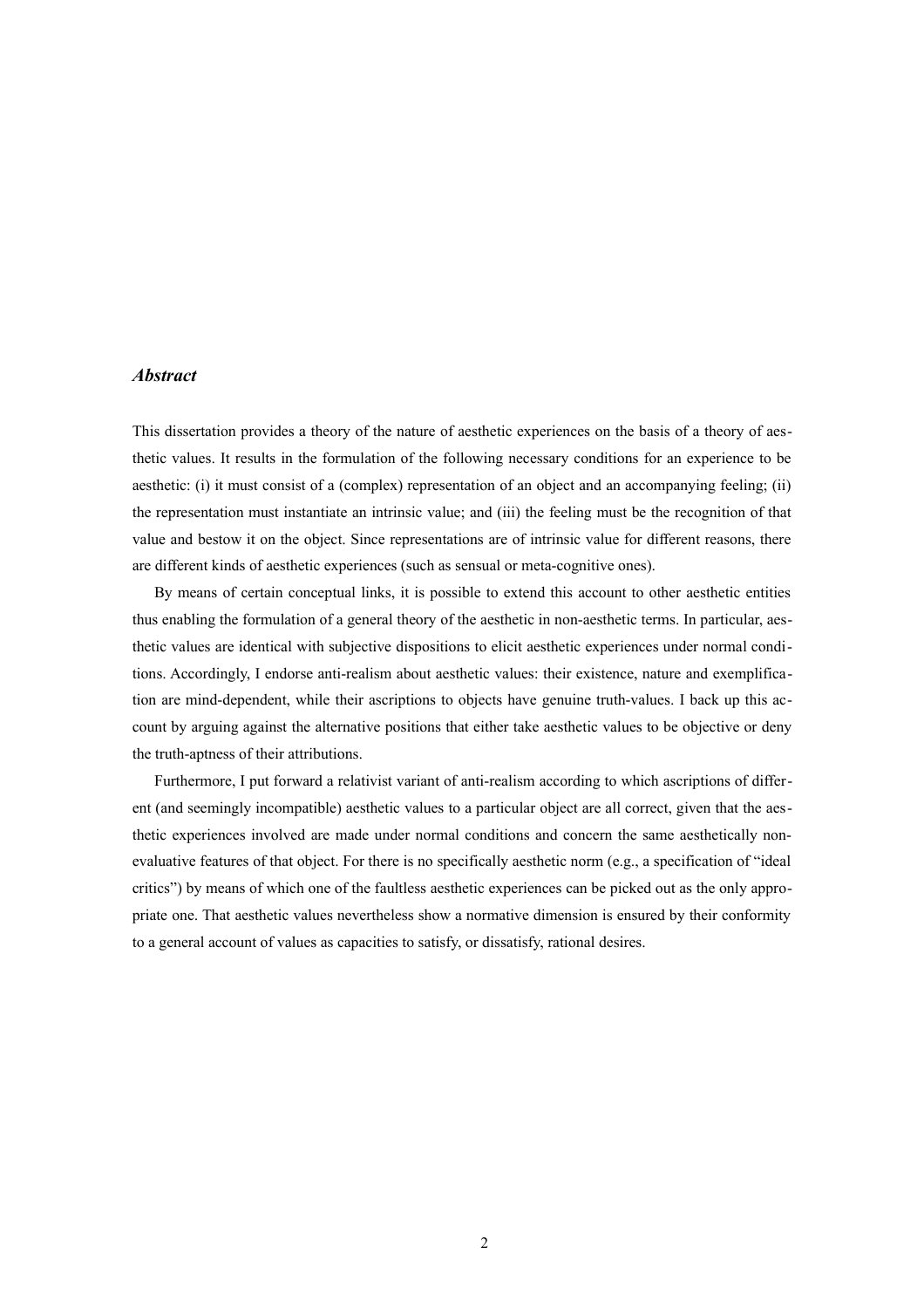## **Table of contents**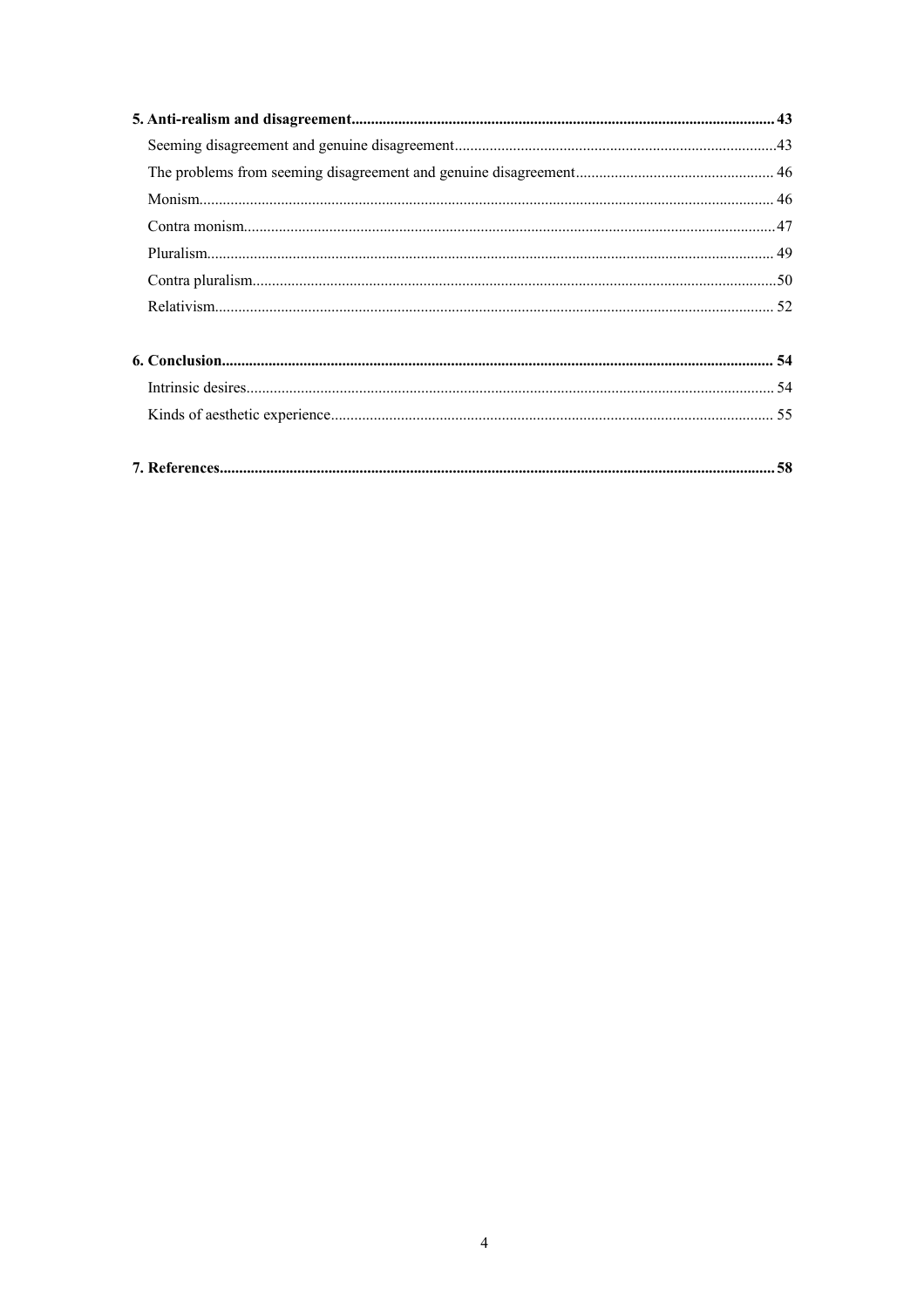## **1. Introduction**

The main objective of this dissertation is to provide a theory of the nature of aesthetic experiences (or responses). Any account of *aesthetic experiences* has to address at least the following two questions: what it means for an entity to be an experience; and what it means for an experience to be aesthetic. While the answer to the first question does not require an extensive discussion, the answer to the second will in fact occupy the whole extent of this dissertation.

## *The nature of experiences*

Experiences are of such importance for us, since it is mainly by means of them that we can become aware of more comprehensive aspects of the nature of objects (e.g., the whole pattern of colours and shapes of a large painting). For *experiences* are identical with complexes of representational mental episodes, each of which must have the same referent and that fall into the same "temporal span of attention". *Episodes* are those mental phenomena that are phenomenally conscious over a certain duration of time: they are constitutive parts of our stream of phenomenal consciousness, show a specific phenomenal character (i.e., what it is like to be in them) and are possible subjects for our attention and introspection. Examples of episodes are judgements, perceptions, imaginations, feelings or sensations. They are contrasted with the only other kind of mental states: namely *mental dispositions*. These become phenomenally conscious only if they are manifested by means of a corresponding episode. Mental dispositions are such states as beliefs, desires, emotions and states of knowledge.

That episodes are *representational* (i.e., intentional) means: they have a content, by means of which they represent the world as being in a certain way; they may have a referent; and they are susceptible to error. The corresponding notion of representational episodes is broad enough to cover all object-directed episodes as well as all episodes with propositional contents. It is also sufficiently wide to include not only judgements and perceptions, but also feelings (except, perhaps, non-representational moods), sensations and imaginings.

That the requirement of sameness of reference alone does not suffice to guarantee the unity of an experience as a distinctive part of the stream of consciousness can be illustrated by means of the following example. Consider someone who reads a couple of pages of a novel, then puts the book aside to do something else, only to return later to continue his reading; or someone who takes up a book every now and then over the whole period of his life. He surely undergoes several distinct experiences of reading that do not literally constitute one single experience, even though they are all about the same object. Hence, to constitute a distinctive unit within the stream of consciousness, the relevant episodes have to be connected to each other in a further way: they have to fall into the same "temporal span of attention".

Accordingly, our mind is able to link several momentary acts of attention together in a specific way: while it shifts its attention from one feature of an object to another, the previous act of attending does not always immediately cease to exist (apart from being transformed into a state of memory), but often remains for some time in the "temporal background" of our attention. If, for example, we listen to a simple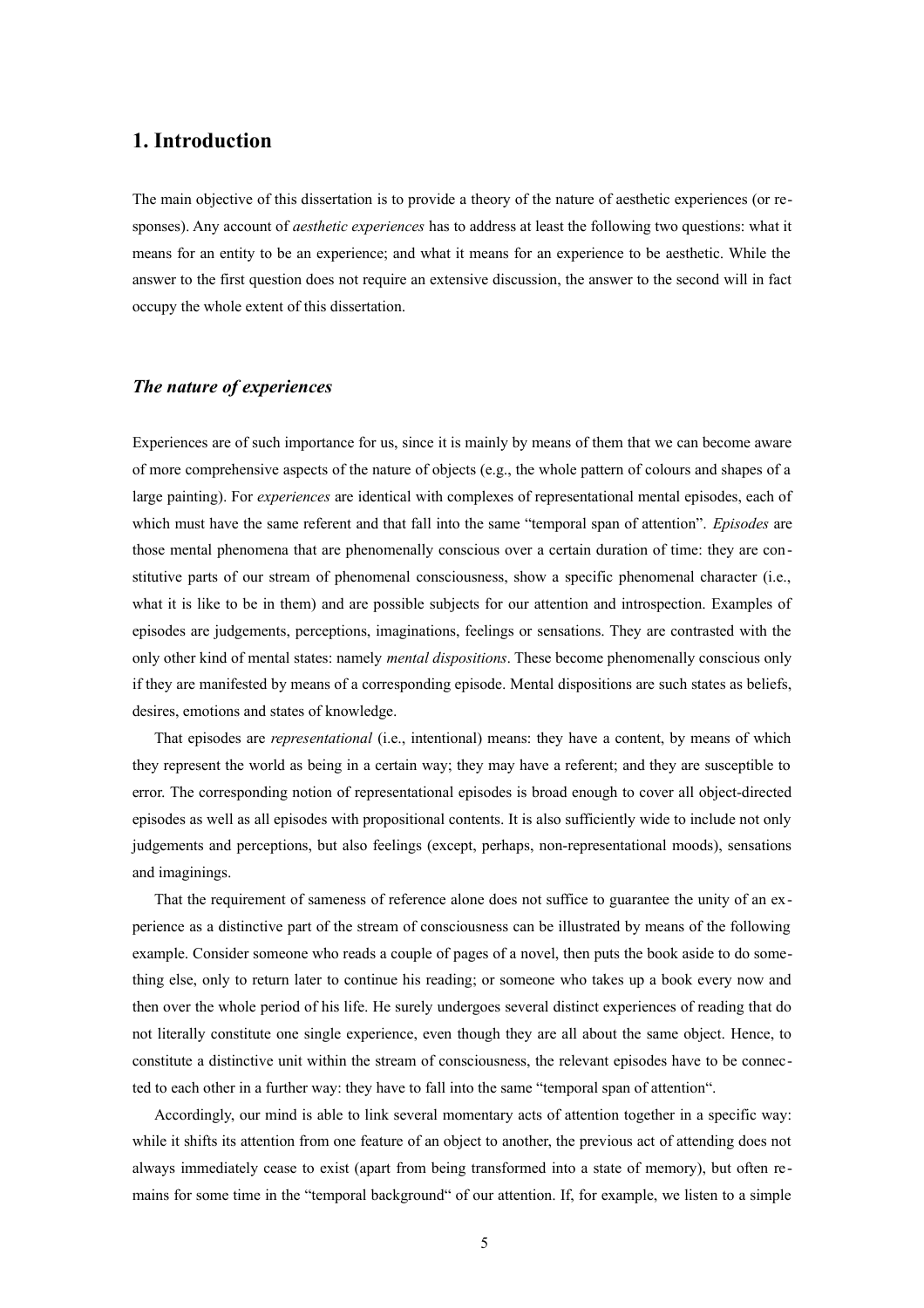piece of music consisting of a row of tones, we attend in each moment only to one of the tones. But we are nevertheless able to perceive intervals or melodies, even if all of the tones, except the last, cannot actually be heard anymore. This is possible only if the just previously heard tones are still, in one way or other, represented and attended-to within the phenomenal consciousness<sup>[1](#page-5-0)</sup>. A similar thing happens when we move from two premises to a conclusion or imagine how the world would be like on the basis of the assumption that we live on the inside of a sphere rather than its outside. Hence it must be possible for our attention to be directed towards features that are represented at different moments in time: it has to be able to link representations that occur in succession within the stream of consciousness, and so capable of "spanning" certain periods of time.

There are two restrictions on what a particular "span of attention" can cover to constitute an experience. First, the number of episodes involved is limited. For example, while it is possible for us to be aware of several consecutive intervals or even a simple, short melody in one act of attention, we cannot experience the continuous melodic line of a whole movement of a symphony in one go. Second, the linked episodes have to follow each other more or less immediately. There is, however, a way in which it is possible to cover within one "span of attention" features of an object that are not (or even cannot be) experienced immediately one after the other: namely by means of including episodes of memory in one's experience. Thus one can, for instance, compare the beginning of the last movement of a symphony with the previously heard beginning of the first. And if a character reappears in a later chapter of a book, one typically connects the actual reading with a recollection of the earlier described characterisations and actions of that character. In fact, many experiences show such more or less considerable temporal gaps. Note, however, that even in these cases the unified episodes follow each other immediately within the stream of consciousness; only the moments in which their representational contents have been first generated are temporally distant.

## *The aesthetic nature of experiences and values*

What it means for an experience - or, for that matter, any other kind of entity (properties, values, judgements, sensitivities, and so forth) - to be aesthetic cannot be answered in such a straightforward (even if only broad) way as the first question. After all, it has been one of the major issues of debate in aesthetics how, in general, the notion of the aesthetic can be satisfactorily defined. However, what can be offered at the outset is an illumination of the conceptual links between the notions of different kinds of entities that are specifically aesthetic in nature. Most importantly, the concepts of aesthetic experiences and aesthetic values are linked to each other by means of the following logical necessity:

(AES) An experience of an object is aesthetic if and only if it ascribes a value to the object, and that value is aesthetic.

<span id="page-5-0"></span><sup>1</sup> Such temporal fore- and background attention is paralleled by the opposition of central and peripheral, or spatial fore- and background, attention in the case of visual experience. Cf. also the role of "retention" in explaining consciousness of time (cf. Husserl (1905); Frank (1990)), and of "comprehension" in Kant's account of how we perceive extensive magnitudes (cf. Kant (1790)).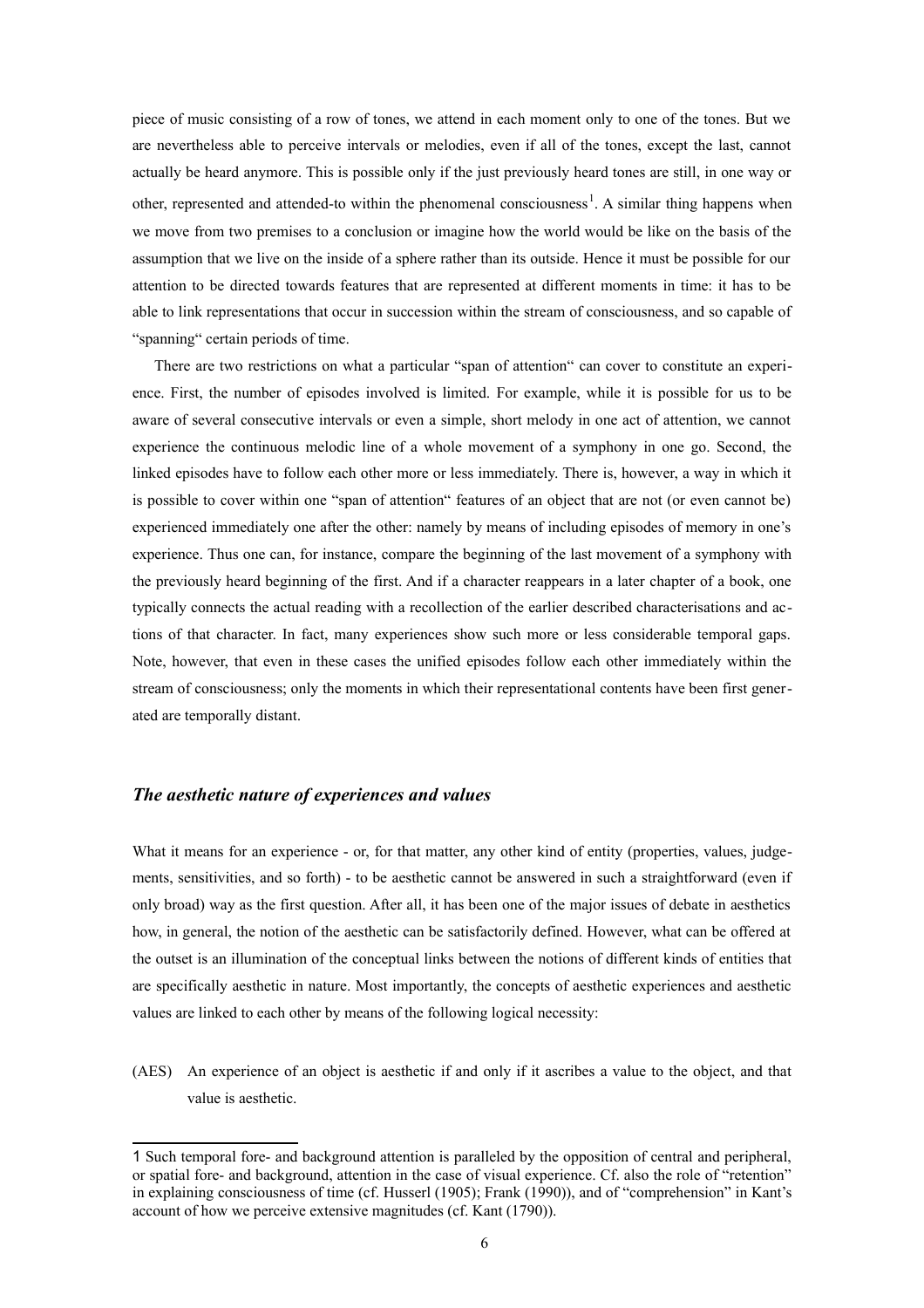Undergoing an aesthetic experiences is thereby stipulated to be the *canonical way* in which we find out whether an object is of aesthetic value: that is, any other kind of recognition of aesthetic values must ultimately be based on aesthetic experiences, without being itself a part of these experiences. An account of aesthetic experiences must make this stipulation substantial by specifying which kind of experience fulfils the role of ultimate recognition of aesthetic merits.

If follows from (AES) that it is possible to define each of the notions in terms of the other; and if an account of what it means for one of the kinds of entities to be aesthetic is provided, this will automatically capture the aesthetic nature of the other kind as well. Although either of the concepts can enjoy logical priority over the other, I aim to show that it is reasonable to take the notion of aesthetic experiences as theoretically more fundamental than the notion of aesthetic values. To achieve this aim, I will proceed as follows.

First of all, I will present a *descriptive theory of the nature of aesthetic values*: that is, the listing and descriptive elucidation of certain features, which are essential to aesthetic values and by means of which these values can be distinguished from other kinds of values. These will establish certain desiderata for an account of aesthetic experiences. For according to the necessary link between aesthetic experiences and aesthetic values, any theory of the former has to be able to account for the facts: that experiences of this kind can really count as experiential recognitions of instantiations of the latter; and that aesthetic experiences differ from other kinds of experiences - and especially from other kinds of evaluative experiences (e.g., moral, sentimental or emotional experiences) - in that they are concerned with aesthetic values as the experienced qualities. And both these tasks are obviously dependent on how aesthetic values are de scribed in the first place.

The description of the nature of aesthetic values will in this way ground a *descriptive theory of the nature of aesthetic experiences*. It will turn out that the nature of aesthetic experiences can be fully described in non-aesthetic terms: that is, in terms that are borrowed solely from such general philosophical disciplines as ontology, epistemology or philosophy of mind. Given the conceptual link (AES), this nonaesthetic description of the nature of aesthetic experiences also makes possible a non-aesthetic description of the nature of aesthetic values. Moreover, it allows for a *non-aesthetic explanation of what it means for an entity to be aesthetic*, because it is capable of differentiating aesthetic experiences and values from their non-aesthetic counterparts without reference to notions, the meaning and significance of which is essentially due to their role within debates about aesthetic issues (irrespective of whether these debates are of a theoretical or philosophical nature, or instead located within our daily, more practical and commonsensical interaction with objects of aesthetic relevance). As a consequence, it is perhaps more appropriate to conceive of aesthetics only as occupying specific sections of the general systematic disciplines of philosophy than to conceive of it as constituting a systematic discipline in its own right. The reduction of the notion of the aesthetic might thus result in a "reduction of aesthetics".

That an explanation of why certain experiences and values are aesthetic can be extended to other kinds of aesthetic entities is due to further conceptual links. In particular, it is possible to define: *aesthetic sensitivities* (such as taste) as those capacities that are essentially involved in the experiential recognition of instantiations of these values; *aesthetic objects* as the intentional objects of aesthetic experiences (including natural objects as well as art and other artefacts); and *aesthetic judgements* as those judgements that ascribe aesthetic values to objects. Since aesthetic experiences are assumed to be the canonical means for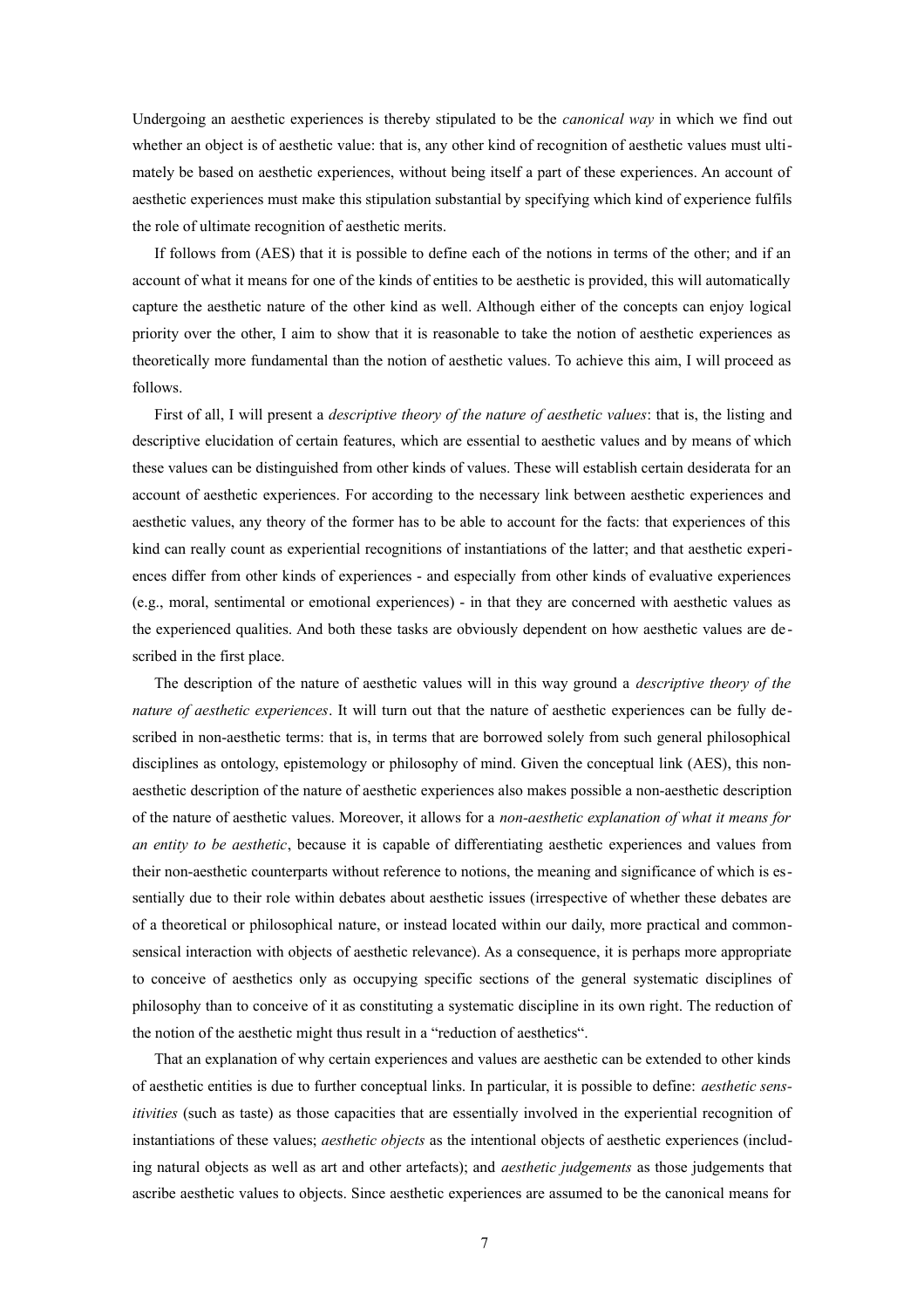the recognition of aesthetic values, all aesthetic judgements have ultimately to be grounded on such experiences, while not being part of them. But they need not be directly based on actual aesthetic responses. Aesthetic judgements can also be indirectly grounded through *deferment.* Accordingly, they can rely on remembered or imagined experiences, considerations about what kind of experience an object might offer that take past experiences of comparable objects into account, or (ultimately experiencedbased) aesthetic judgements of others.

## *Aesthetic values and aesthetic properties*

That certain objects have aesthetic values means, first of all, that each of them has an *overall aesthetic value*. The overall aesthetic merit of an object is the extent to which it is - in general and as a whole - aesthetically good. It allows us to compare and order objects (and especially artworks) with respect to their general aesthetic appeal. Thus a novel by Saul Bellow can be, and is typically, valued higher than one by Ken Follet, and the works of Leonardo higher than the works of Fra Angelico. All experienceble features of a particular object that are responsible for, or contribute to, its overall aesthetic value, are *aesthetically relevant*. For instance, the aesthetically relevant qualities of a painting may be: the colours and shapes on its canvas; its material nature; its relations to other paintings; its pictorial content; its stylistic features; its cognitive value; and so forth. In principle, any kind of quality can be aesthetically relevant with respect to a particular object, as long as it is experienceble.

Since the "span of attention" of human beings is very limited, in most cases it takes many distinct ex periences to recognise all aesthetically relevant features of an object. It is nevertheless possible for us actually to recognise the overall aesthetic value of such an object, because its overall merit does not depend in the same "direct" way on all aesthetically relevant features. For the relations of constitutional dependence form the shape of a pyramid. At the top is, of course, the overall aesthetic value. On the next lower level can be partial aesthetic values as well as other qualities; and this is true of all the following levels, until those levels are reached that consist solely of qualities that are not aesthetically evaluative. Accordingly, most objects possess many different *partial aesthetic values* in addition to their overall aesthetic merit (given that they possess any). And the overall aesthetic value is only the highest-level and most comprehensive of these values and depends on the pyramid hierarchy of lower-level values (as well as other qualities). As a consequence, the class of aesthetically relevant features also includes, with respect to many objects, partial aesthetic values.

The recognition of higher-level values - including overall merit - occurs by means of higher-order aesthetic experiences on the basis of representing the object as possessing both certain lower-level values, that have been previously experienced, and certain other aesthetically relevant qualities, that are not aes-thetically evaluative themselves<sup>[2](#page-7-0)</sup>. This is possible because the evaluative conclusions of previously made aesthetic experiences can enter new experiences in the form of episodes of memory. It requires only that, for each aesthetic value, there must be a corresponding kind of aesthetic response.

<span id="page-7-0"></span><sup>2</sup> It seems impossible to infer a higher-level aesthetic value directly from lower-level aesthetic values. Even if each line of a poem is great, it is an overall aesthetically appealing work only if the lines are related to each other in a suitable right way (which itself need not be captured by an aesthetic value).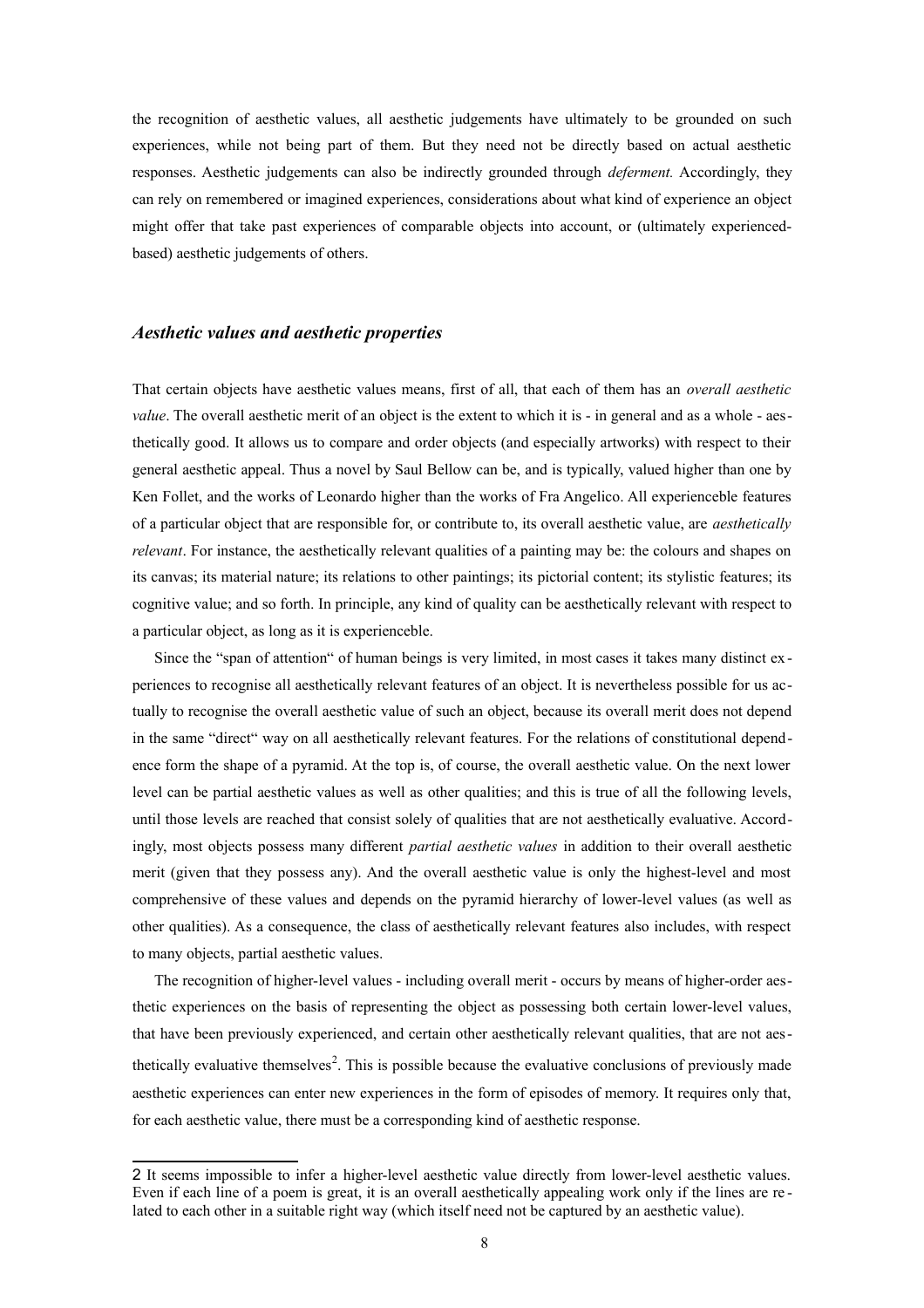As the topic of this dissertation has been laid out so far, the discussion of the nature of aesthetic experiences will focus almost exclusively on aesthetic values; while aesthetic properties will play only a very minor role. To see why this is so, it is necessary to be clear about the distinction between the two kinds of qualities. *Aesthetic qualities* can be values or properties: they are aesthetic *values* if their recognition requires an evaluative response; and they are aesthetic *properties* if their recognition has to occur by means of a descriptive (or non-evaluative) representation. An evaluative response has some kind of approval or some kind of disapproval essential to it, while all non-evaluative representations (such as perceptions) lack such an aspect.

The class of aesthetic properties thus contains all *inherent aesthetic merit- or defect-constituting prop-*erties<sup>[3](#page-8-0)</sup>. These properties are characterised by the fact that - when instantiated by objects of certain appropriate kinds - they necessarily contribute to the aesthetic values of these objects (in either a positive or negative way, respectively). But they do not count as aesthetic values themselves, because their ascription does not presuppose an evaluative response, nor does the ascribing subject have to be aware of the fact that they constitute a merit or defect of the kind of object in question. This is also apparent in the fact that they do not necessarily contribute to aesthetic values in the same way - or even at all - with respect to all kinds of objects. Consider, for example, the properties of being elegant and being gaudy. To recognise that a painting is gaudy, or a drawing elegant, does not presuppose that one evaluates the item, say, by means of a feeling. And while gaudiness may, in some cases, be partly responsible for the positive aesthetic value of its bearer (e.g., in an Almodovar movie), elegance may sometimes be an aesthetic defect (e.g., in an allegorical depiction of disquiet).

That aesthetic properties will not play a very prominent role in the following discussion is due to two closely related reasons. First, the significance of these properties for aesthetic responses consists solely in the fact that aesthetic experiences (often) involve representations of them and, in such cases, ascribe aesthetic values to the experienced objects on the basis of these representations. But this is true of many other qualities that are not aesthetic: notably, representational and structural properties. The suggestion that aesthetic properties nevertheless differ from other qualities contributing to aesthetic values, because only the former, in all cases in which they are instantiated, have a constitutive impact on aesthetic value, is simply false. For the possession of an aesthetic property as such never ensures the possession of an aesthetic value, since aesthetic properties can be at most merit- or defect-constituting: there can be objects with aesthetic properties that do not elicit any aesthetic evaluation (e.g., a piece of music that is heard as sad, but leaves us aesthetically indifferent). Hence, aesthetic properties should not be accorded a more eminent position within a theory of aesthetic experiences than other qualities that are responsible for aesthetic values.

Second, it is questionable whether properties are aesthetic in the same sense as experiences and values. For this would require there to be some kind of conceptual link between the already coupled notions and the notion of aesthetic properties. But this seems to be highly implausible, since there does not appear

<span id="page-8-0"></span><sup>3</sup> Cf. Sibley ((1974): 6). I prefer the expression "merit-constituting property" over Sibley's "merit-qualities" to avoid confusion regarding the expression "merit" that I will use to refer to values exclusively. Besides, whether there are aesthetic properties that are not merit- or defect-constituting is a matter of debate.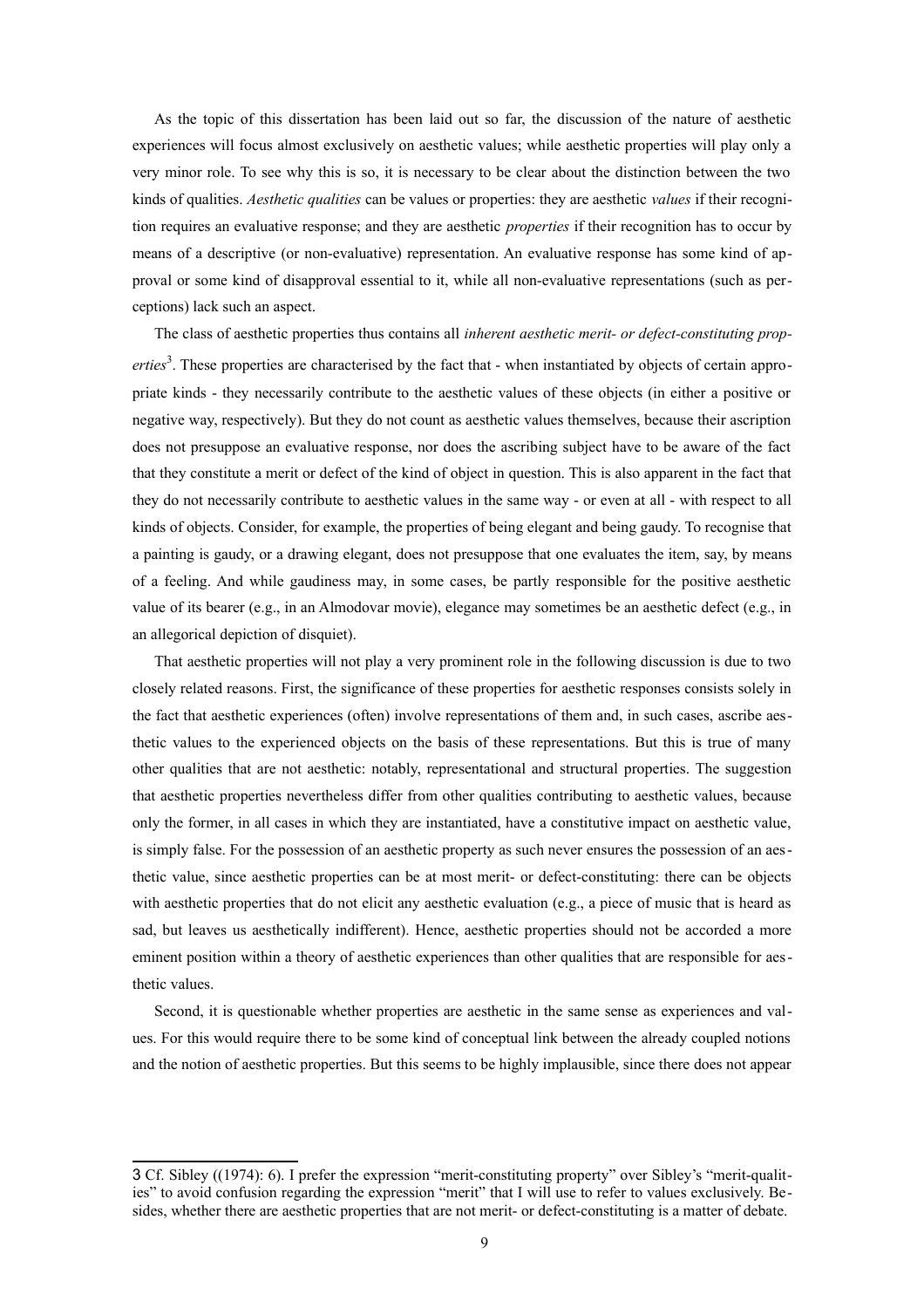to be any satisfactory way in which their class can be intensionally defined<sup>[4](#page-9-0)</sup>. In particular, the often favoured criterion of contribution to the aesthetic value of objects is not an option, since (as has just been argued) non-aesthetic qualities also satisfy this criterion. And to say that one needs a special capacity (such as "taste") to detect them does not distinguish them from other (not easily) discernible qualities like intelligence or hidden anger. But if the class of aesthetic properties cannot be delineated by means of an intensional definition, it is difficult to see how one could establish a conceptual link between the concept of these properties and the concept of aesthetic experiences or values.

It might appear plausible to say that aesthetic properties are those properties that are *directly* responsible for aesthetic values, while non-aesthetic qualities have only an impact that is mediated by aesthetic properties. But one difficulty with this proposal is that it is not clear what "directness" might mean in the context of the ontological constitution of qualities. For example, is the contribution of macro-physical surface reflectance properties to the colours of their bearers in fact more "direct" than the contribution of those micro-physical properties that constitute the reflectances? But even if one can make sense of such a notion of "directness, it is not clear whether it can really be used to distinguish aesthetic from non-aesthetic properties. It is imaginable that if we come empirically to know better how aesthetic values are realised by other qualities of their bearers, additional levels of constitution will sometimes have to be introduced between aesthetic values and those aesthetic properties that will have been understood as their "direct" ground until then. Another problem is that it seems conceivable that some non-aesthetic features can figure as aesthetic merit-constituting properties without any help from aesthetic properties. The most serious objection would be that there can be cases of aesthetic properties that do not "directly" contribute to an aesthetic value, but only via another aesthetic property. For instance, the sadness of a piece of music might have an impact on the aesthetic appeal of that piece only by partly constituting its serenity.

In any case, one who wants to held that there are distinctively aesthetic properties has find a satisfactory way of delineating the class of these properties, as well as of explaining in which sense they are aesthetic. But for a theory of aesthetic experiences, as envisaged in this dissertation, these issues are only of minor relevance. This remains true even if it turns out that there are aesthetic qualities that are values and properties at the same time (as proposed by Goldman (1994)). Even then, there is no need to extend the discussion about aesthetic experiences and evaluations to cover aesthetic properties in the form of these hypothetical mixed qualities, because it is sufficient to deal only with their evaluative, but not with their descriptive aspect. Besides, whether there really are aesthetic qualities, the recognition of which requires a response that is at the same time, evaluative and descriptive, is controversial, to say the least (cf. Levinson (1994); Sibley (1974)).

<span id="page-9-0"></span><sup>4</sup> Cf. Goldman ((1992); (1995): 17ff.). He elucidates aesthetic properties in terms of their contribution to aesthetic values. Sibley defines them in terms of taste, without, however, clarifying how taste can be spe cified independently of the notion of aesthetic properties (cf. Sibley (1959)).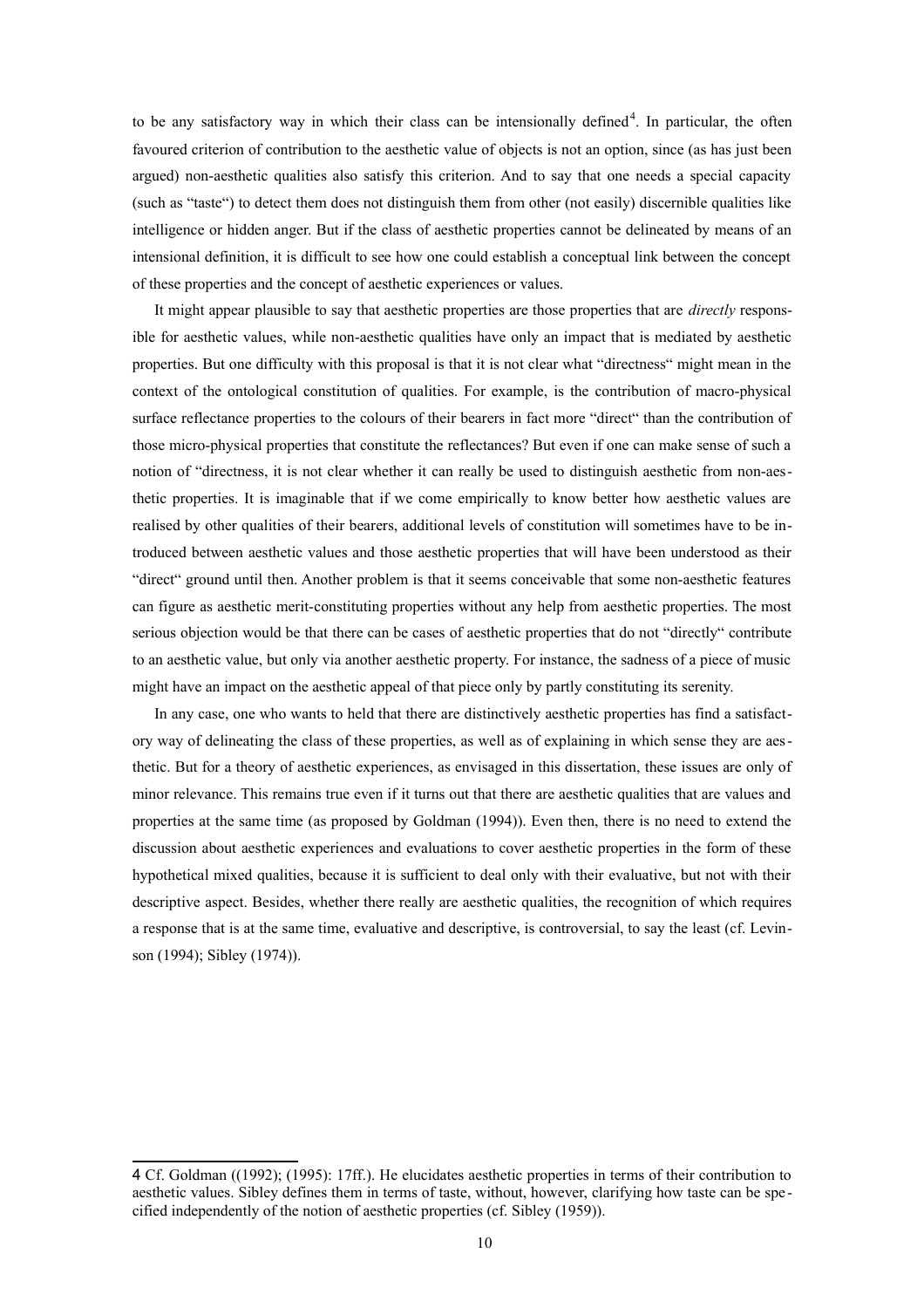## **2. Realism and Irrealism**

In this and the following section, I will discuss the merits of various ontological interpretations of judgements that ascribe aesthetic values to objects. In particular, I will deal with the questions: whether these judgements refer to states of affairs and, if they do, to what kind of states of affairs; and whether they are susceptible of truth and falsehood. There are three mutually exclusive positions about the ontological status of aesthetic values that exhaust the possibilities: realism, irrealism and anti-realism. In what follows, I will argue in favour of anti-realism by showing that realism and irrealism do not provide tenable accounts of what aesthetic values are.

#### *Realism*

As I understand it, *realism* about aesthetic values consists of three connected theses. First, it maintains that there are aesthetic values in the world. Second, it claims that these qualities, as well as their instantiations (if there are any), are objective: an entity is *objective* if and only if its existence and nature is mindindependent. Third, it states that the experiences and judgements that ascribe aesthetic values to objects are made true by the existence of the relevant objective facts. Ascriptions of aesthetic values thus have a genuine truth-value: they are either true or false; and both alternatives are possible.

Realism concerning aesthetic merit is typically combined with the epistemological thesis that we can actually have access to instantiations of aesthetic values. Accordingly, we recognise the aesthetic appeal of objects by means of aesthetic experiences, on which our aesthetic judgements are based. And as in the case of perceptions, there are experiential normal conditions, which guarantee that any aesthetic experience made while they obtain is indeed appropriate; and any aesthetic judgement, that is based on an appropriate experience in the correct way, is true.

#### *Contra realism*

Although realism with respect to aesthetic values appears to be an attractive position because of its simple and straightforward approach to ascriptions of aesthetic values, it is not very often endorsed because of a set of serious problems. I will discuss two decisive objections to realism.

The first maintains that a realist position cannot account for the fact that our aesthetic evaluations are often highly diverse and contradictory - even among those people whom we consider to be experienced and reliable judges. Of course, such disagreement occurs in all kinds of discourse: we may dispute which size or colour a given object has, whether a certain action is morally justified, which traits a person possesses or what a certain combination of words means. But in the case of most observable objective properties (such as size or mass), and even in the case of many response-dependent ones (colours or sounds, for example), disagreement usually happens far less frequently than with aesthetic values. Furthermore, it can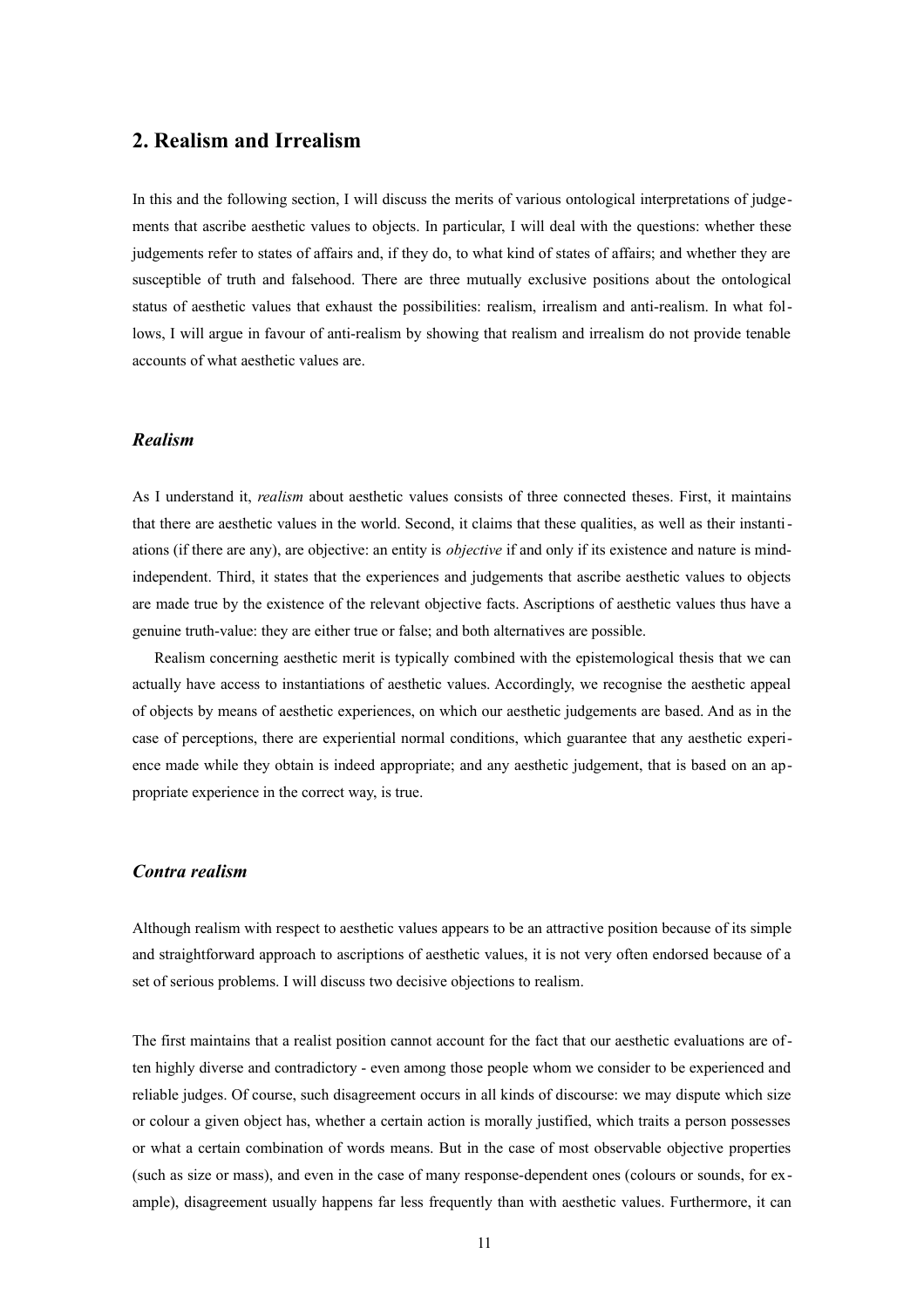usually be dissolved easily by reference to objective evidence (with colours, say, by means of the findings of colour science). By contrast, it often seems impossible to distinguish correct from incorrect aesthetic opinions on the basis of independent objective facts. If nevertheless aesthetic values are taken to be objective, a satisfactory explanation of this stark difference between aesthetic and many other objective qualities must be provided, and an account must be given of how disagreement can be objectively dissolved. That realism is incapable of providing such an explanation will become clear when I return to the problem stemming from disagreement in the context of anti-realism.

The second objection argues directly against the claim that aesthetic values are objective. Qualities can be objective only in two different ways: either by being constitutionally dependent solely on other objective qualities of their bearers; or by being primitive (or simple) qualities<sup>[5](#page-11-0)</sup>. Primitive qualities are objective qualities which do not constitutionally depend on other qualities, in particular not on micro- or macrophysical properties. Perhaps some micro-physical properties are primitive in this sense. But it is highly implausible to take aesthetic values to be completely independent of the physical constitution of their bearers: just consider the example of a painter who is able to change the aesthetic appeal of her picture by applying colour to the canvas in different shapes or changing its texture. Furthermore, primitivism has difficulties in explaining the causal relevance and observability of the respective qualities and is also likely to lead to some kind of quality dualism<sup>[6](#page-11-1)</sup>. Hence, it is better to discard the idea of primitive aesthetic values.

It is more plausible to adopt a realism that traces the objectivity of aesthetic values back to their (supposed) complete constitutional dependence on more basic, objective qualities. Such metaphysical dependence is usually expressed in terms of supervenience. According to a common conception of supervenience, one set of qualities is supervenient on another set if any two objects that are indiscernible with respect to their qualities of the latter, more basic set are also necessarily indiscernible with respect to their qualities of the former set (cf. Kim (1994): 577). In other words, for aesthetic values of objects completely to supervene on other objective qualities of their bearers means that any change in aesthetic merit necessitates a change in those other qualities. Moreover, since the dependence is said to be complete or exclusive, no subjective qualities of the objects can have any determinatory power over aesthetic appeal. In other words, no subjective property of the object can be part of the supervenience base, if realism is to be true.

The main issue is thus whether there really are no subjective qualities in the supervenience bases of aesthetic values. The aesthetic merits of external entities usually depend on many diverse human-ascribed qualities: shapes and size; colours, texture and sounds; Gestalt qualities; meanings; so-called aesthetic properties (grace, harmony or funniness, for instance); or properties like intelligence and serenity (if they are not taken to be aesthetic as well). However, most of these qualities (probably only with the exception of the first two) are subjective. In support of this claim, I will consider only colours and aesthetic properties. This should suffice to render it plausible that most of the qualities that ground aesthetic values are

<span id="page-11-0"></span><sup>5</sup> The issue is not whether aesthetic values can be specified in purely objective terms. For any mind-dependent quality will be, if naturalism turns out to be true of mental entities.

<span id="page-11-1"></span><sup>6</sup> Cf. the discussion of primitivism about colours (as it is held by John Campbell (1993) and suggested by Broackes (1992)) in: Armstrong (1997), Keith Campbell (1993), Hardin (1988) and Smith (1993).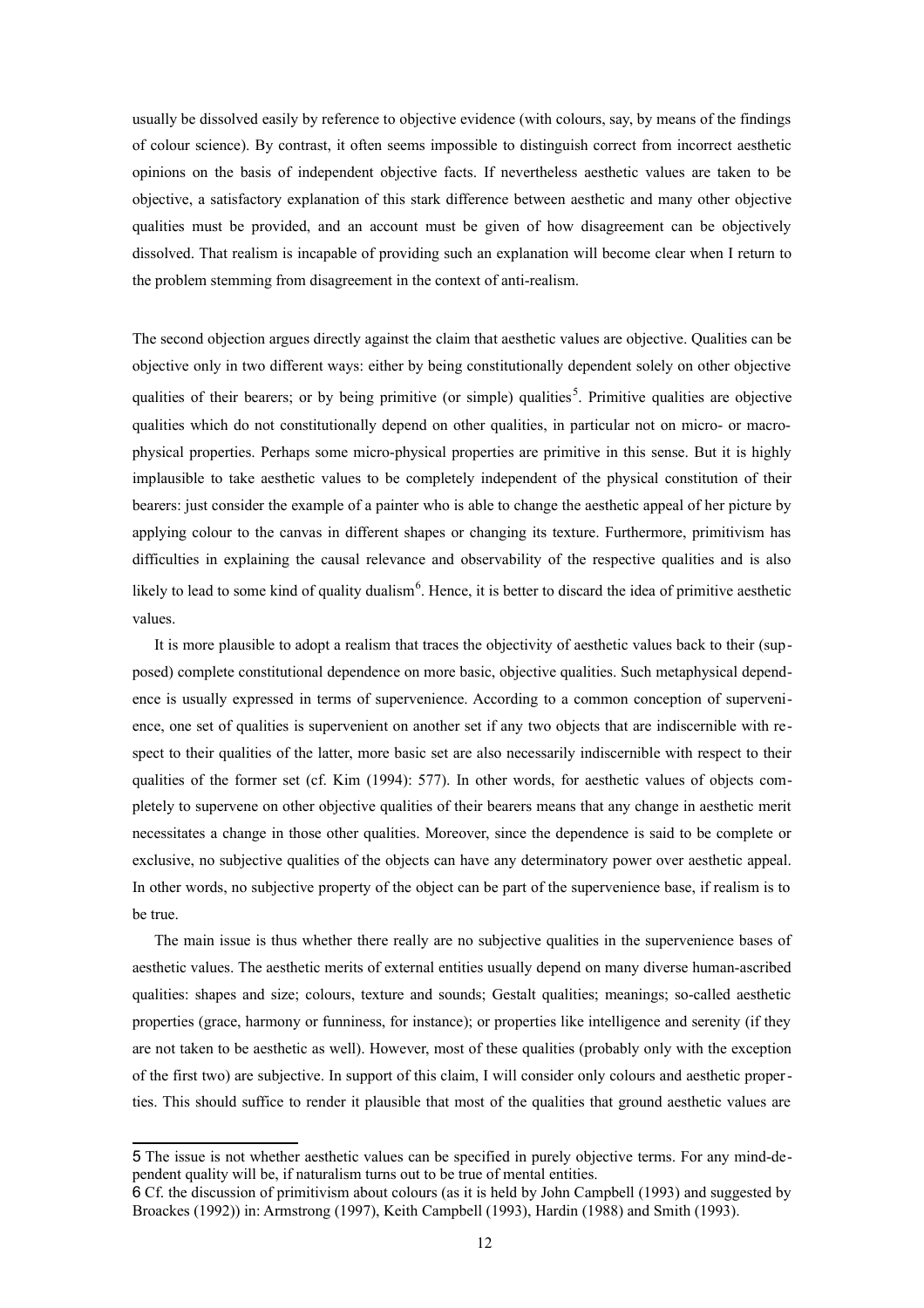subjective, and to show that realism about these values is not viable.

As a matter of fact, colours are not completely determined by the physical constitution and the objective relational properties of their bearers. For instance, it is essential to colours that they show certain resemblance relations and can be divided into colours with pure or unique hues (namely: red, green, blue and yellow) and colours with binary hues (that is, hues mixed out of two unique hues). But the physical properties of objects responsible for our colour experiences do not display similar and physically interesting resemblances and classifications<sup>[7](#page-12-0)</sup>. Instead, these phenomenal features of colours can be explained only by reference to the nature of our colour perceptions: it is their introspectible phenomenal characters (or qualia) that actually show these phenomenal features<sup>[8](#page-12-1)</sup>. Hence, while it is certainly true that there are certain objective properties (surface spectral reflectances, for example) that are discerned and represented by our colour perceptions, these experiences also possess certain phenomenal properties (namely colour qualia) that determine the phenomenal aspect of colours and cannot be reduced to the objective, repres-entational aspect<sup>[9](#page-12-2)</sup>.

Accordingly, colours are best analysed as subjective dispositional properties, which are defined by reference to the relevant types of colour experience (as individuated by their colour qualia), and which the objects instantiate over and above (and also partly because of) their objective reflectances<sup>[10](#page-12-3)</sup>. For our discussion, it is important that aesthetic values are often constitutionally dependent on the subjective phenomenal colours (and only indirectly, via these phenomenal colours, on the objective reflectance properties). The garishness of a painting that contributes to its aesthetic appeal is due to the phenomenal brightness of its colours; and features like harmony or balance often owe their occurrence to contrasts holding between phenomenal colours (consider, for example, Delaunay's or Itten's explorations of contrast phenomena). Moreover, similar considerations apply to all secondary qualities, as well as to most of the other kinds of qualities mentioned above. Hence, most aesthetic values are in fact partly supervenient on subjective qualities.

That aesthetic properties are subjective can be shown on the basis of the following two premises. First, it is possible to provide a complete and objective description of an object in purely non-aesthetic terms, that is, without referring to any aesthetic qualities. Second, no set of non-aesthetic properties of an object can

<span id="page-12-0"></span><sup>7</sup> It is of course possible to group the relevant physical properties in correspondence to the experienced colour properties. But this grouping would remain completely arbitrary from a physical point of view and cannot thus provide a physicalistic explanation of the respective features of colours - which would be required, if the nature of colours could be said to be entirely determined by the respective physical properties of objects (cf. Hilbert (1987): 100).

<span id="page-12-1"></span><sup>8</sup> Cf. Johnston (1992) and Boghossian & Velleman (1989). Cf. the introduction of Byrne & Hilbert (1997a) for a good general discussion of theories of colours.

<span id="page-12-2"></span><sup>9</sup> Although Byrne & Hilbert (1997b) try to defend such a reduction, there are decisive objections in, among others, Hardin (1988), K. Campbell (1993)), and also the proponents of the theory of colour endorsed here (cf. footnote 10). Cf. also opponents of the reduction of qualia to representational features (e.g., Block (1995)).

<span id="page-12-3"></span><sup>10</sup> Cf. Armstrong (1997), K. Campbell (1993) and Smart (1975). Since our conception of colours covers both the objective and the phenomenal side, it can be a matter of debate whether the objective reflectances or rather the subjective phenomenal dispositions should be called "colours", or whether the concept of colours refers to two distinct kinds of qualities.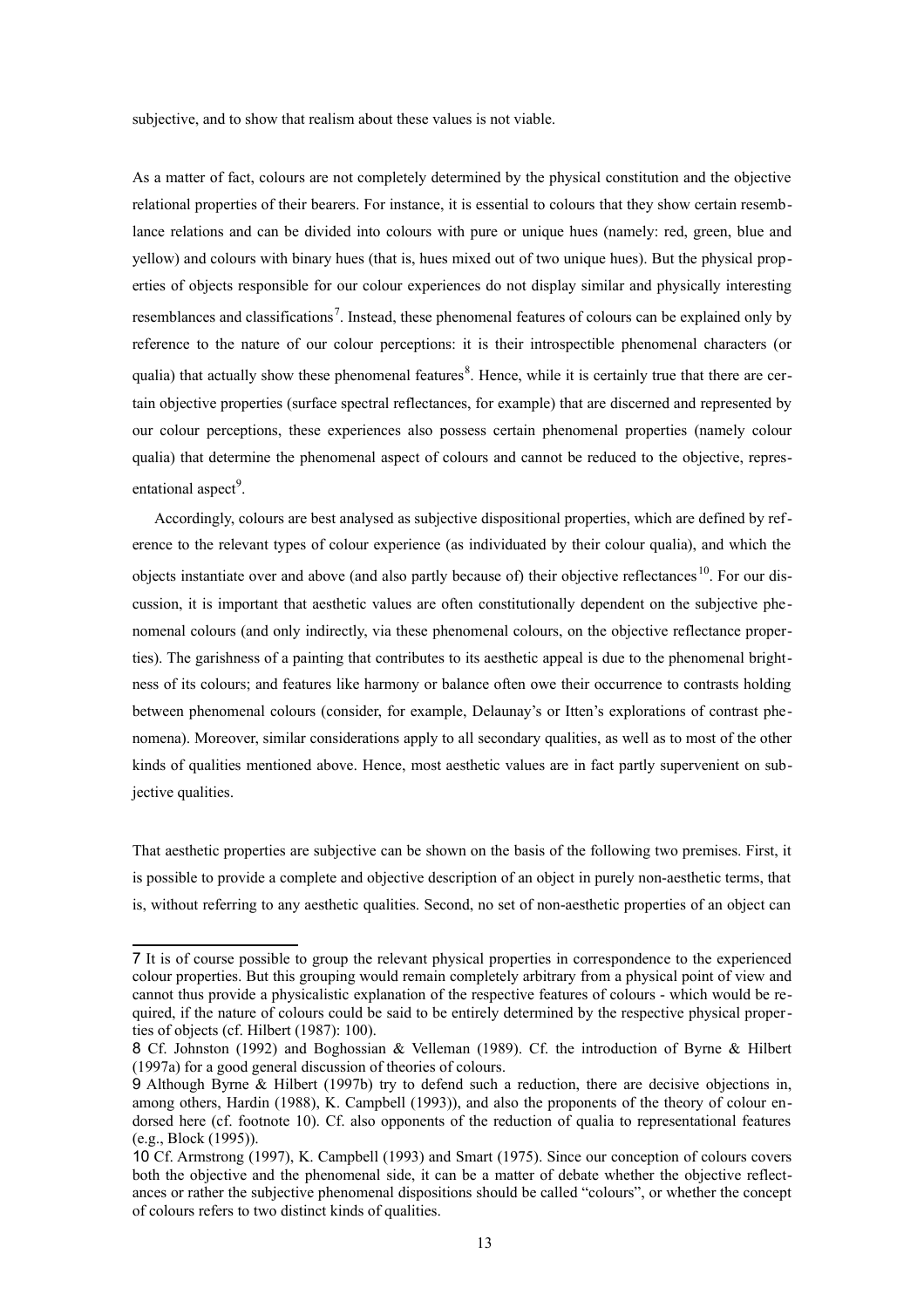ensure the instantiation of any aesthetic property. The argument for the subjectivity of aesthetic properties runs now as follows. If these properties are indeed objective in a non-primitive way, they supervene solely on certain objective qualities of their bearers. Since the first premise demands that there be a nonaesthetic description of objects on some objective (presumably purely physical) level of constitution, there must be a set of non-aesthetic qualities on this level to which aesthetic values can be fully reduced. This requires that it is possible to formulate general reduction principles linking aesthetic properties with non-aesthetic qualities: that is, principles that provide at least sufficient conditions for the instantiations of the former on the basis of instantiations of the latter. However, this requirement stands in direct contradiction with the second premise. Hence, if one accepts the two premises, aesthetic properties are subjective. But a realist might, of course, want to deny either of the premises.

The second premise is a reformulation of Sibley's claim that there are no aesthetic principles by reference to which ascriptions of aesthetic properties can be positively inferred or proved on the basis of ascriptions of non-aesthetic qualities. His main consideration in support of this claim can be construed as an argument from context<sup>[11](#page-13-0)</sup>. A line that is graceful in one painting does not necessarily possess this gracefulness in another painting: say, if having many similarly shaped parallels very close to it, or if being contrasted with a line that is, in comparison, much more elegant and fragile. Which aesthetic property the shape and colour of that line helps to constitute is dependent on the context: one can always imagine distinct contexts, in which it contributes to different aesthetic effects. Even if one can identify all those nonaesthetic qualities of an object that are responsible for one of its aesthetic properties, the set of the former is not sufficient for the instantiation of the latter. For one can always imagine changes of the other nonaesthetic qualities of the object, or additions to them, that leave the set unchanged, but cause a change of the aesthetic property in question. A small painting that is balanced and harmonious can lose these qualities completely, if it is integrated into a chaotic larger painting. That aesthetic properties show such con text-dependence, and that they arise only on the basis of the interaction of the non-aesthetic qualities of their bearers, frustrates any attempt to identify a set of non-aesthetic qualities sufficient for an aesthetic property.

It has been suggested that the conclusion may not be valid for all aesthetic properties, since a few of them (symmetry, say) do not seem to be context-dependent in the specified sense and thus can perhaps be governed by positive conditions involving non-aesthetic qualities (cf. Sibley (1959); Cohen (1973)). But this does not radically affect the argumentation, since it remains true that most aesthetic properties are dependent on the context in which they are instantiated and therefore cannot be ascribed solely on the basis of attributions of non-aesthetic qualities of their bearers. Any doubts that the distinction between aesthetic and non-aesthetic properties cannot (easily) be drawn likewise do not constitute a serious threat to Sibley's thesis. For even if properties like gracefulness, elegance or harmony cannot, or should not, be classified as "aesthetic properties", they are nevertheless context-dependent and subjective and help to constitute aesthetic values. And the consideration that a line taken "on its own" is graceful, while the context can at best mask this fact, lacks force, since it is unclear under which circumstances it is possible to con sider a line "on its own" (e.g., which colour or material the background has to be made of in order not to

<span id="page-13-0"></span><sup>11</sup> Cf. the context-dependence of colour hues. Cf. also Sibley (1959) and Goldman ((1995): 134). Sibley states the issue in terms of concepts and logical sufficiency rather than in terms of qualities and metaphysical sufficiency. Note that Goldman can extend the argument from context directly to evaluative aesthetic qualities only because he assumes that most aesthetic properties are essentially evaluative.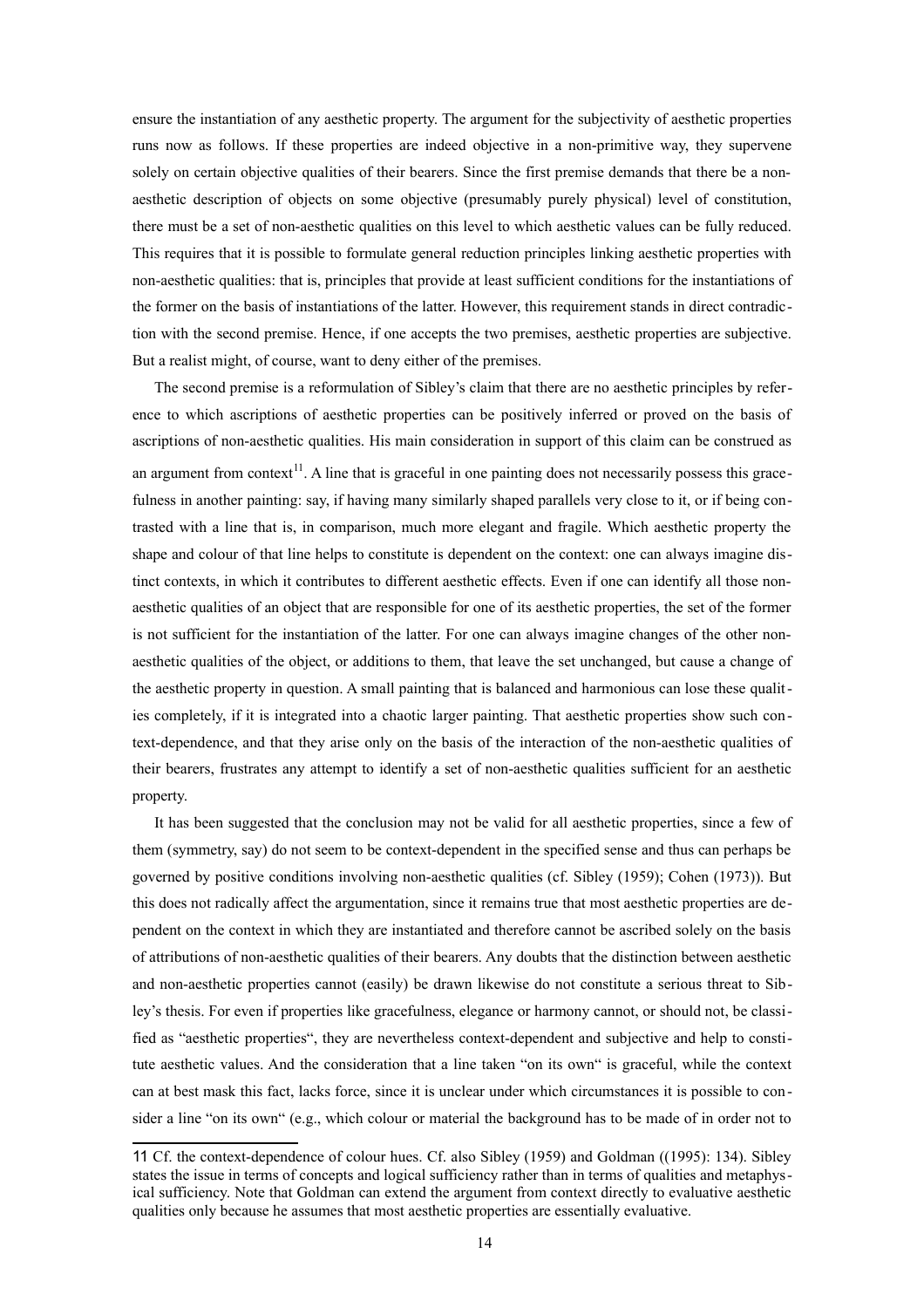influence the line at all). Hence, it is difficult to see how a realist could avoid accepting the second premise.

But he might try to evade the first premise by maintaining that aesthetic qualities can be constitutionally dependent on non-aesthetic, objective qualities without necessarily being reducible to them: for instance, if the dependence relation holding between the two kinds of qualities is that of emergence. However, emergence does not seem to provide the right account of how aesthetic properties are related to nonaesthetic qualities. On the one hand, aesthetic properties are typically instantiated on the same ontological level as the qualities on which they depend: the latter are possessed either by the bearer of the former, or by certain of its compositional parts. By contrast, emergent qualities are usually exemplified on a different ontological level than their realisation base. For instance, the transparency of a certain volume of wa ter is emergent not on properties of macro-physical, compositional parts of that volume, but on properties of the micro-physical molecules that constitute that volume. On the other hand, our daily practice suggests that there can be complete and objective description of an aesthetically appealing object without reference to its aesthetic qualities - which would be impossible if aesthetic properties were objective due to emergence. But there is an even more serious worry concerning the introduction of emergence (or any other form of non-reductive dependence relation, for that matter): it cannot really solve the problem that it is supposed to solve. For since the dependence would still hold between two objective sets of qualities, there would have to be objective principles governing it. After all, presumably no dependence is arbitrary, but can be subsumed under some kind of laws. Thus, for example, it is no pure accident that water - but not, say, oil - is transparent because of its chemical micro-structure.

The conclusion is that most aesthetic values cannot be objective, since they are at least partly dependent on secondary qualities, aesthetic properties or other subjective qualities. Consequently, realism is false with respect to most aesthetic values. Of course, there may be aesthetic values that are solely dependent on objective qualities: for example, aesthetic values that are constituted solely by those aesthetic properties, which are positively governed by principles linking them to objective properties of their bearers (symmetry, say). And this leaves open the possibility that these specific aesthetic values are objective after all. However, this possibility is implausible: it entails that the class of aesthetic values is divided into objective and subjective qualities. If there were such an heterogeneity, it would be more appropriate to speak of two distinct categories or kinds of values, rather than one - which evidently would not match our daily practice. Hence, it is more reasonable to avoid such a conceptual fission and to discard realism altogether. If there are aesthetic values at all, they are subjective.

#### *Pro realism*

Before looking at the two alternative proposals, it is advisable to consider a promising, though unsuccessful argument in favour of realism, as it has been presented by Eddy Zemach, one of the few proponents of a realist position in recent years (cf. Zemach (1997): ch. 3). The general strategy of his argument is to show that anyone who adopts some form of global realism by maintaining that there are some real entities in the world, is forced to accept the "reality" of aesthetic values (and aesthetic qualities in general) as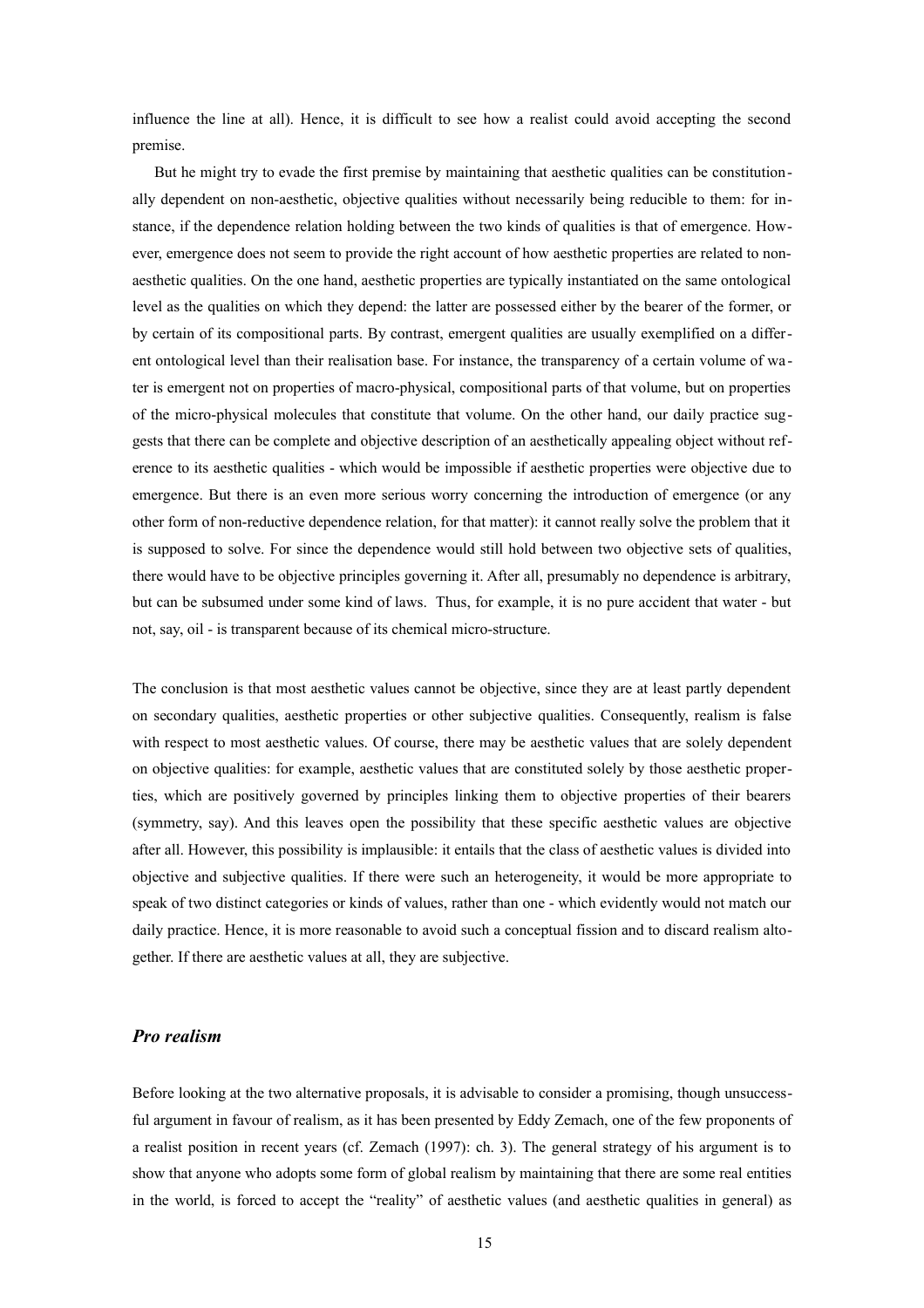well. I will not be concerned with his two lines of argument leading to the thesis that both scientific and ontological realism entail the "reality" of aesthetic values<sup>[12](#page-15-0)</sup>. Instead, I will focus on the fact that the conclusions Zemach draws (and can maximally draw) fall short of the thesis that aesthetic values are objective.

According to Zemach, an aesthetic quality is "real" if it really characterises things in the world and thus partly constitutes facts, and if ascriptions of it can be made true by such facts and therefore have genuine truth-values (cf. Zemach (1997): x). Hence, what his argument at best shows is that a global realist might have to assume that there are aesthetic qualities in the world, by means of which theories about the reality of the world can be correctly evaluated. But that aesthetic qualities really, or as a matter of fact, exist and are instantiated does not automatically entail that they are real in the sense of being objective. Similarly, that many of our aesthetic judgements are true is compatible with the claim that they are made true by mind-dependent aesthetic facts. And Zemach provides no argument why aesthetic facts (whether about theories or about other objects) cannot be subjective in the same way as, say, facts about colours are.

That he does not see the need for such a further argument is clear in the first pages of his book. After his definition of what he means by "realism" with respect to aesthetic qualities, he attempts to ensure that "real" in fact means "objective", by claiming (or at least assuming) that this definition of "realism" requires a robust or substantial notion of truth (e.g., that of correspondence with a mind-independent world), because theories of truth that define this notion either disquotationally or in terms of epistemic assertibility cannot allow that aesthetic judgements have genuine truth-values (cf. Zemach (1997): xf.). But this last claim (or assumption) is simply unwarranted (although Zemach does not feel the need to further elucidate or support it). For any theory of truth that wants to be taken seriously has to guarantee that judgements or sentences have genuine truth-values in the sense (accepted by Zemach) that there is a matter of fact with respect to which they are true or false (cf. Horwich (1990)). And in fact, since neither his definition of "realism", nor his later use of that notion, indicates that "real" entities have to be mind-independent (or to conform to any other criteria according to which entities are objective: like those proposed by scientific realism), both the objectivity and the subjectivity of the "real" qualities and facts is compatible with his position (cf. Budd (1999a)).

## *Irrealism*

What Zemach in fact argues against is the irrealist alternative to realism. *Irrealism* concerning aesthetic values is characterised by the claim that ascriptions of these qualities do not have genuine truth-values: that is, they either have no truth-values at all, or are all said to possess the same truth-value (presumably: falsehood) for systematic reasons. According to different variants of irrealism, attributions of aesthetic

<span id="page-15-0"></span><sup>12</sup> Cf. Goldman ((1995): 34-36) and Budd (1999a) for criticism of his argument concerning scientific realism. His argument concerning ontological realism is based on two completely unwarranted premises: that it is inconceivable that there could be an objective world with a certain structure constituted by certain facts, unless at least some of these facts were aesthetic; and that there is no reason for an ontological realist to believe that aesthetic judgements cannot present the world as it objectively is. His third premise - that aesthetic evaluations can be true, and that quite a few of them have in fact to be true - is more prom ising and might figure as an objection against irrealism (cf. Zemach (1997): 70).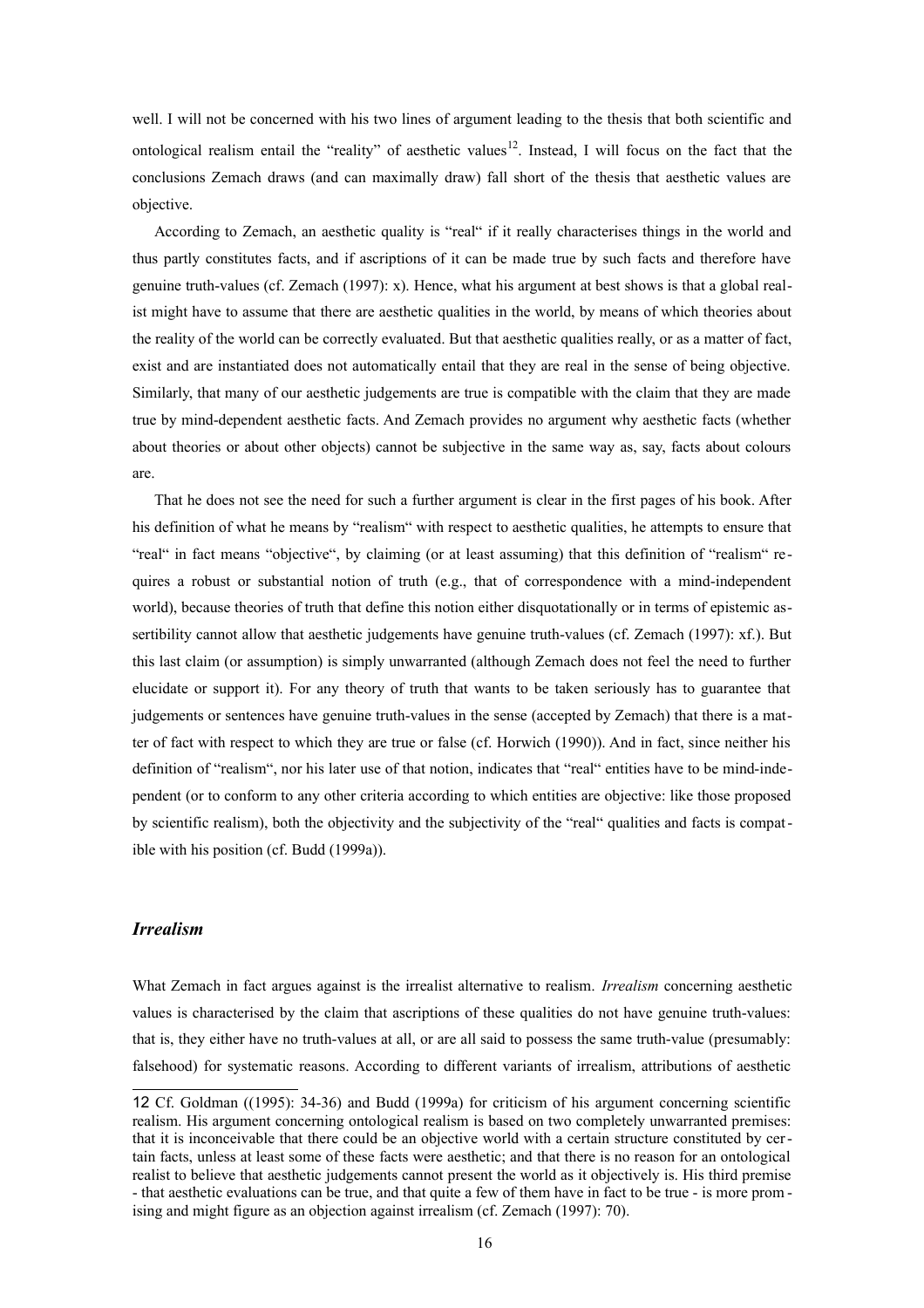values do not have genuine truth-values, either because they do not possess the propositional and assertive nature of judgements that allows for the possibility of error, or because aesthetic concepts do not refer to any existing qualities (whether these are objective or subjective). However, irrealism not only rejects the third thesis of realism, but also the first two. For it also denies that there are such qualities (either ob-jective or subjective ones) and states of affairs including them<sup>[13](#page-16-0)</sup>.

## *Contra irrealism*

Now irrealism is unnecessarily extreme in its claims. First of all, it is highly implausible in the light of our common practices: after all, we do speak of aesthetic values of objects, can successfully communicate and argue about our opinions of them and do allow for the possibility of error with respect to aesthetic evaluations. Then, as has already been mentioned, the considerations that Zemach puts forward in favour of his "realism" can be interpreted as objections against irrealism (in particular, cf. footnote 12). Finally, irrealism figures only as a second choice. Taken for itself, it does not have any advantage in comparison with the other two ontological positions, but only disadvantages. Apart from the possibility that both alternatives of irrealism might to be refuted, there does not seem to be any positive reason for adopting this extreme position. Hence, if the third ontological option - namely anti-realism - turns out to be tenable, there is no need to consider irrealism further.

<span id="page-16-0"></span><sup>13</sup> Non-factualism, the more radical form of irrealism, denies that aesthetic judgements have any truthvalues (say, because there are no qualities that are denoted by evaluative aesthetic concepts or predicates); the less radical form of irrealism adopts an error theory that allows, and tries to account for the fact, that all aesthetic judgements are systematically false (cf. Boghossian (1989)). A third variant of irrealism does not deny the existence of aesthetic values and state of affairs, but insists that we do not have the conceptual means to represent them.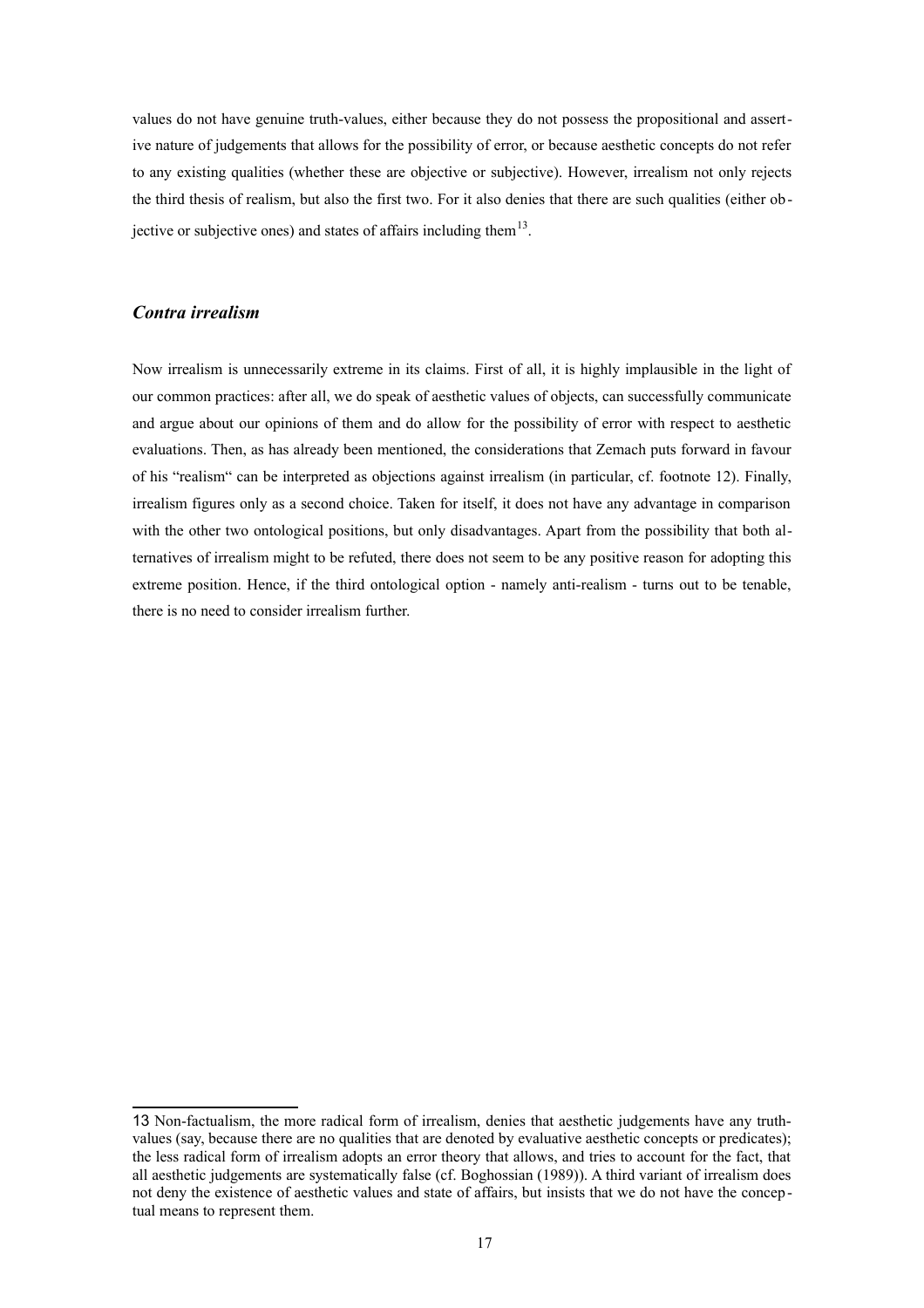## **3. Anti-realism**

Realism and *anti-realism* concerning aesthetic values have many characteristics in common. They both assume: there are state of affairs involving aesthetic values; the obtaining of these state of affairs can make aesthetic judgements true; these judgements have genuine truth-values and correctness conditions; and we can have epistemic access to instantiations of aesthetic values by means of aesthetic experiences under normal conditions and the resulting judgements. Hence, anti-realism agrees with the first and third theses that characterise realism. The two positions differ, however, with respect to the second thesis that concerns the ontological status of (the instantiations of) aesthetic values: while realism claims that aesthetic values are instantiated objectively, anti-realism assumes that these facts (and the respective qualities) are subjective. In what follows, I will give a more detailed account of the anti-realist option to establish it as the most promising ontological position about aesthetic values.

#### *Response-dependence*

The best way to interpret the ontological subjectivity, or mind-dependence, of aesthetic values is to understand it as response-dependence (cf. Wright (1988); (1992)). Aesthetic values are accordingly analysed as subjective dispositions to cause certain (complex) mental episodes. Since we recognise instantiations of aesthetic values by means of these episodes, there are essentially aesthetic experiences. As a result, the anti-realist can accept the following biconditional<sup>[14](#page-17-0)</sup>:

(BC) Under normal conditions: an object has a certain aesthetic value it has the disposition to cause, in all subjects of the relevant kind, an aesthetic experience which ascribes that specific value to the object.

The class of the relevant subjects comprises solely human beings capable of having aesthetic experiences of the respective kind. Whether animals can have aesthetic experiences is irrelevant here, since the conception of aesthetic value is essentially anthropocentric. Similarly, human beings that lack capacities re quired for aesthetically experiencing certain kinds of objects (e.g., visual perception, comprehension of a specific language or the ability to respond affectively in certain ways) need not be considered with respect to the aesthetic values of those objects (cf. Budd (1995): 39). Whether the class of relevant subjects must be further restricted remains to be seen.

The biconditional (BC) alone is not sufficient to render the anti-realistic position. The anti-realist advances two additional claims. First, there are qualities to which the biconditional is applicable, there are aesthetic values. And second, the right side of the biconditional enjoys priority over the left side: it is because of its capacity to cause a specific aesthetic experiences that an object possesses the respective aes-

<span id="page-17-0"></span><sup>14</sup> Experiences or representations are not necessarily incorrect if not made under non-trivially specified normal conditions (cf. Wright (1992)). Hence, normal conditions can only be sufficient for faultlessness (contra Zemach (1997): 54).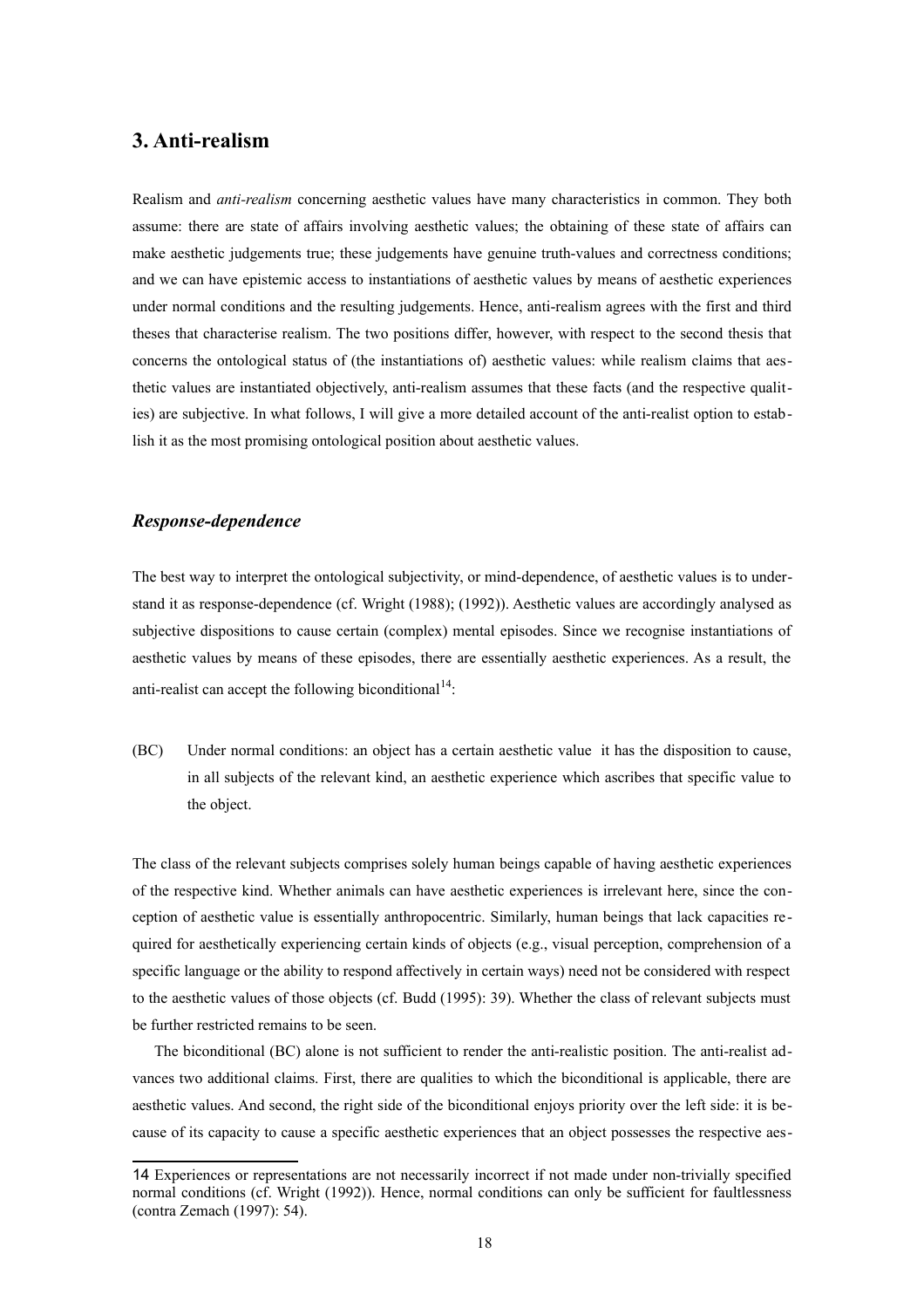thetic value (and not the other way round)<sup>[15](#page-18-0)</sup>.

The response-dependence of aesthetic values is best understood as a dependence on values of a certain kind that are instantiated by the relevant responses (cf. the quality-dependence of colours on the colour qualia). The reasoning leading to this conclusion is simple. Different kinds of aesthetic value are dependent on different kinds of aesthetic experiences: to find something exciting requires a different response than to find something calming. Any difference between mental episodes will be a difference in certain of their qualities. If differences in aesthetic values are dependent on differences in qualities of the respective responses, the unity of the class of aesthetic values can be guaranteed only if the qualities on which they depend are all of the same kind. Moreover, since the dependent qualities are values, the kind of qualities on which they are dependent have to be values as well. For the determination of values necessarily involves the determination of those aspects that are distinctive for values (in contrast to properties): namely their positive or negative aspect and their normativity. But it is very difficult to imagine how any set of non-evaluative properties - which, after all, do not show any evaluative degree or normative dimension could achieve this specific determination task, at least with respect to values of external objects.

Consider an exciting thriller. Could there be any set of non-evaluative properties of the text (e.g., the meaning of the words) that on its own constitutes the degree to which the book is exciting? Or could there be any quality of a response that completely determines that degree without being a value itself? It seems that the degree to which the book is exciting is solely dependent on the degree to which our appropriate response to it is exciting; and for an experience to be exciting is for it to exemplify a specific value. And since it is not necessary that the aesthetically relevant qualities, on which aesthetic values also depend, include values, this determination has to be provided by the response-dependence.

Accordingly, it is true that: any aesthetic experience essentially instantiates a certain value; this value is bestowed on the experienced object; and the object is, as a result, experienced as possessing a specific aesthetic value. In other words, the response-dependence of aesthetic values is nothing else than a specific value-dependence. If a book is exciting, because it delivers an exciting reading experience; a joke funny, because it makes us laugh; or a hot shower pleasant, because it provides us with a pleasurable experience: then the qualities of being exciting, funny or pleasant count as merits of their bearers, only because the qualities of being exciting, laughter-inducing or pleasurable are valuable features of experiences.

## *Base-dependence and the principle of direct acquaintance*

The realist about aesthetic values has to assume - if he wants to avoid primitivism - that these values supervene, or are constitutionally dependent, on certain other qualities of their bearers. These latter qualities thus count as aesthetically relevant and constitute the *base* for that value and the respective object<sup>[16](#page-18-1)</sup>. Some of these more basic qualities are subjective, so that aesthetic values turn out to be response-depend-

<span id="page-18-0"></span><sup>15</sup> Cf. Wright (1988) and (1992). According to him, the right side enjoys priority if and only if (BC) is a priori. Note that all three positions about aesthetic values are consistent with the truth of the biconditional (BC). While realism maintains the priority of the left side (that it is because of its possessing a specific aesthetic value that an object typically causes the appropriate aesthetic experiences), irrealism denies that there are any qualities to which the biconditional is applicable.

<span id="page-18-1"></span><sup>16</sup> Of course, most aesthetic values can be multiply realised and thus are constituted by different bases with respect to different objects.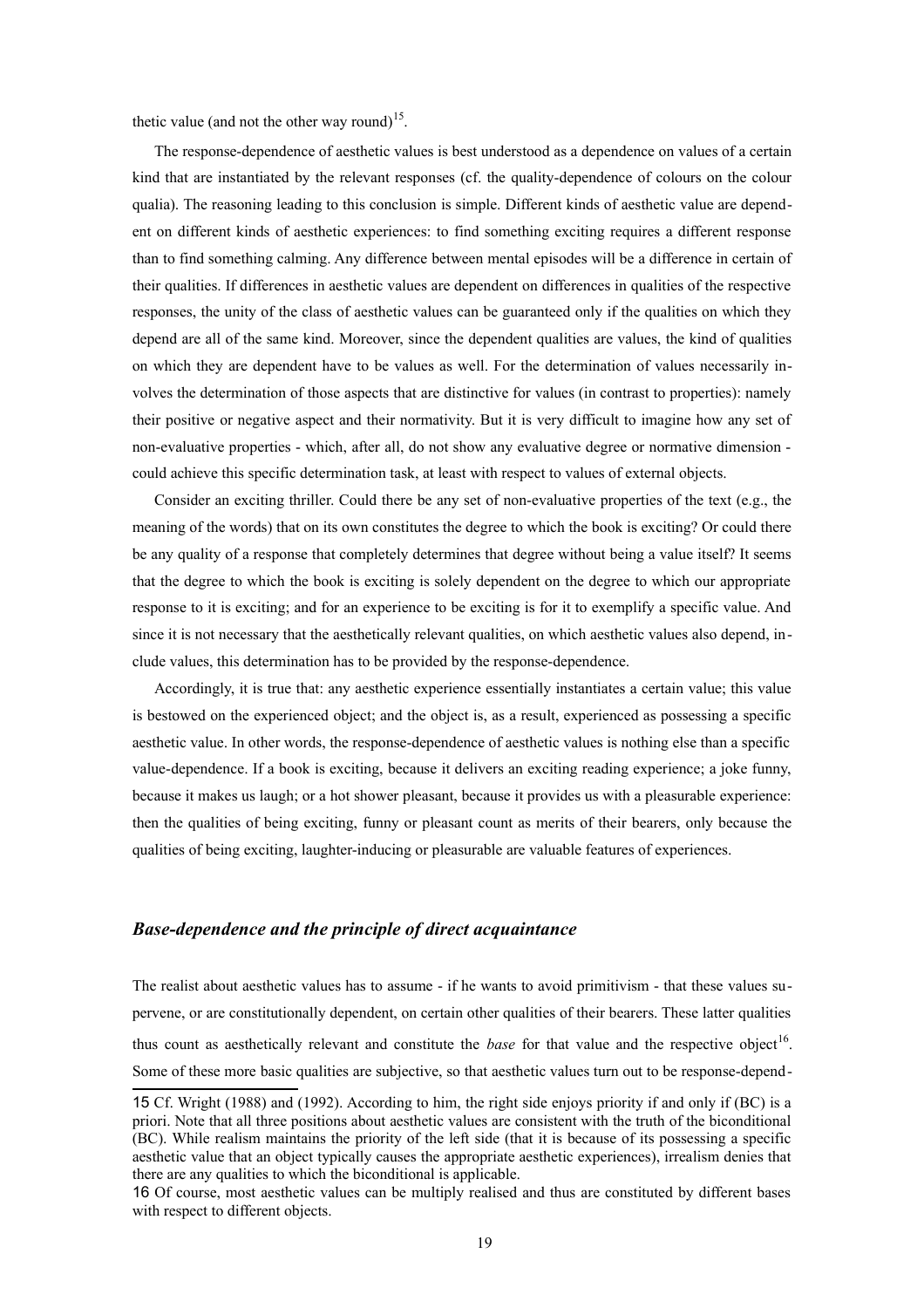ent as well. This leaves a realist with the dilemma of either endorsing primitivism or of giving up his position entirely - and has motivated our taking a closer look at the anti-realist alternative. Given the response-dependence of aesthetic values, one important question is, however, whether an anti-realist should underwrite the supervenience claim, initially brought up by the realist; or whether aesthetic values are entirely constituted by the relevant aesthetic responses.

It seems impossible to deny that there is some kind of metaphysical dependence of aesthetic values on other qualities of their bearers. For, first, the most straightforward way to bring about or change the aesthetic appeal of an object is to influence its aesthetic properties as well as its more basic, non-aesthetic nature. Thus poets rewrite their poems or painters apply more colour to their canvasses to try to improve their works. Second, critics point at such base qualities to justify their aesthetic evaluations. And this practice can be vindicated only if the latter are partly responsible for aesthetic values. Third, aesthetic values play an important role in our folk-psychological explanations of behaviour. Which movies we see or which pieces of music we listen to is often influenced by our beliefs about their aesthetic merit. But aesthetic values can have such explanatory power only if they are linked to the causality of their bearers, namely by being metaphysically dependent on some of their more basic, causally efficacious properties (leaving aside the possibility of some kind of primitivism or dualism). In particular, they must depend on those qualities that cause the aesthetic experiences in us.

The most straightforward account of the required metaphysical dependence asserts that aesthetic values are *base-dependent*, that is, supervene on certain base qualities. However, this option faces a considerable difficulty. Since aesthetic values are also response-dependent, their supervenience bases are not exhausted by the relevant base qualities. But it is not clear which entities enter the overall supervenience base on behalf of response-dependence. To say that aesthetic values depend on a potential response is just a reformulation of their dispositional character, but not an elucidation of it.

Although the same issue arises for objective dispositions, it does not seem to be as pressing as in the case of subjective dispositions. Whether, say, salt is soluble in water depends on two factors: its chemical structure, and a causal law linking that structure and the structure of water to the structure of a salty solution (i.e.,  $NaCl + H<sub>2</sub>O$  *NaOH* + *HCl*). If one of the factors is changed, salt is not soluble any more. Hence, the supervenience base of its solubility appears to consist of intrinsic qualities and a causal law (i.e., a special relation between universals). But this not only casts some doubt on the status of solubility as a genuine *quality*, it also seems to be incompatible with the plausible idea that supervenience requires ontological reduction. The obvious answer is to rigidify ascriptions of solubility to worlds in which the mentioned law obtains, and thus to exclude this law from the supervenience base. As a consequence, there

is no disposition over and above the chemical base properties: the former can be reduced to the latter  $17$ .

The application of the same strategy to subjective dispositions is far less promising, since these dispositions cannot be reduced to other qualities of their bearers in virtue of their response-dependence. Consider the case of aesthetic values. The argument from context mentioned earlier has led to the conclusion

<span id="page-19-0"></span><sup>17</sup> Kim (1998) and Armstrong (1997) provide convincing arguments in favour of the idea that supervenience requires reduction (given that dualism and emergentism are excluded). Armstrong also mentions the fact that the truth-conditions of ascriptions of dispositions include both bases and laws and favours the account of dispositions outlined here. Jackson, Pargetter and Prior (1982) oppose the reduction to bases, however, without providing a satisfactory account of the nature of the supervenience bases. Besides, multiple realisation and the problem of defeaters makes the whole discussion more complicated (cf. Goldman (1995): 39ff.).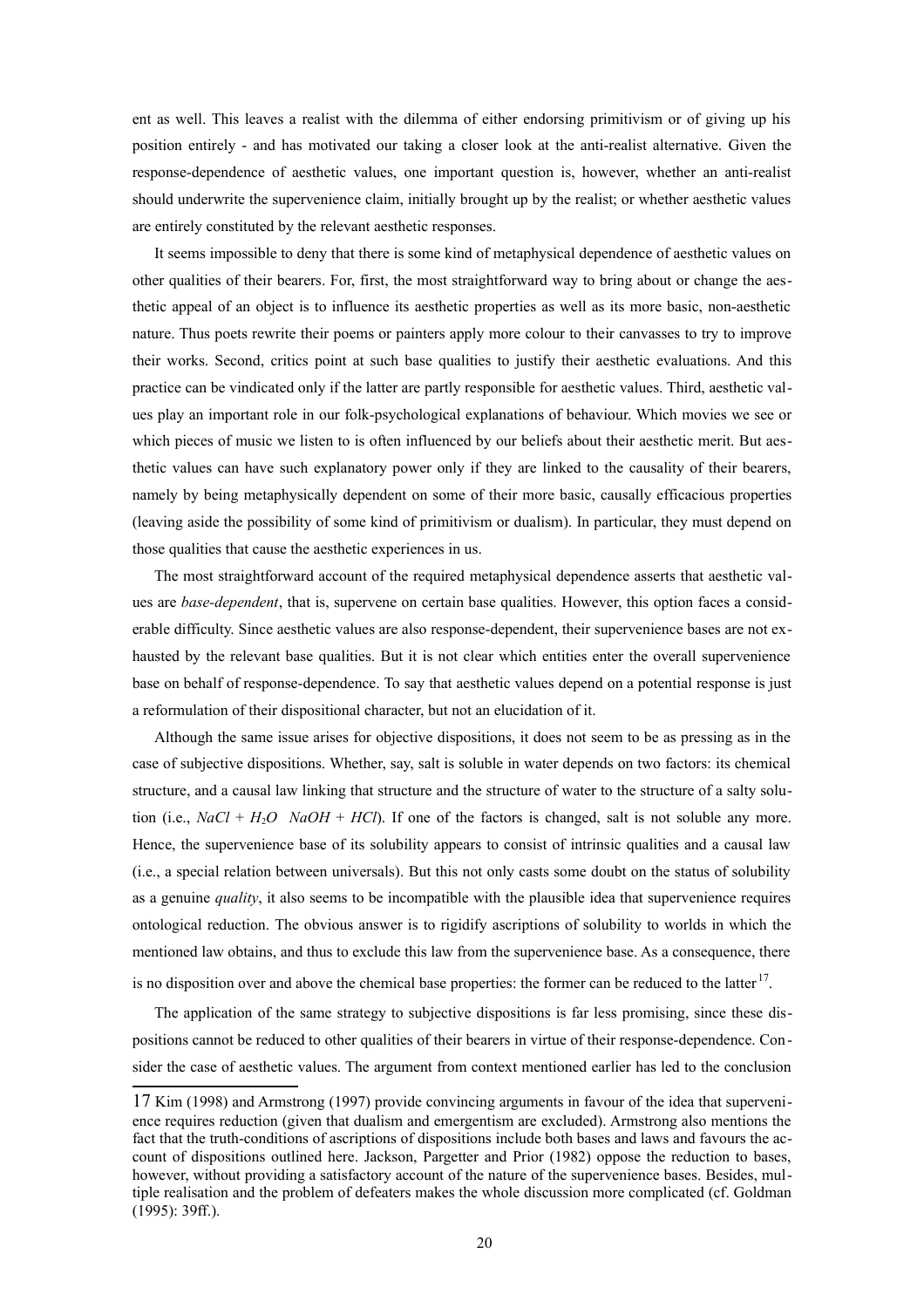that there are no principles enabling us to infer the instantiation of an aesthetic property from an instantiation of a set of non-aesthetic qualities. This consideration can now be extended to cover the irreducibility of aesthetic merits to other qualities of their bearers<sup>[18](#page-20-0)</sup>. Which aesthetic value an object possesses in virtue of a set of certain qualities depends on the context: one can always imagine changes in other qualities of the object, or additions to them, that leave the set unchanged, but cause an alteration of the aesthetic value in question. For instance, a thriller that is full of suspense on its own because one cannot guess until its very end who the murderer is, might become rather dull if it is embedded within a frame that gives away the identity of the murderer right at the beginning<sup>[19](#page-20-1)</sup>. So it is impossible to decide *a priori* on the basis of an aesthetically non-evaluative description of an object to what extent it is aesthetically appealing. Instead, the *principle of direct acquaintance* is true: to judge its aesthetic merit, one must be directly acquainted with an object (apart from cases of deferment), where direct acquaintance means that the representation of the object is based on some form of perceptual access to the object. This also explains why aesthetic experiences are the canonical method for recognising aesthetic merits, and why aesthetic judgements must ultimately be derived from such experiences<sup>[20](#page-20-2)</sup>.

Now the strategy of excluding the causal laws (linking the bases with the relevant values of aesthetic experiences) from the supervenience bases of aesthetic values results in a denial of the existence of these values. For there are accordingly only base qualities of objects and certain values of experiences, but no additional aesthetic values; and since aesthetic values are irreducible to the aesthetically non-evaluative base qualities, there are no aesthetic values at all. Although this position still deserves to be called antirealist, since it upholds the claim that ascriptions of aesthetic values have genuine truth-values, it is still problematic. On the one hand, it is not clear how the justificatory role of bases and the explanatory role of (supposed) aesthetic merits can be accounted for in terms of the causal dependence of aesthetic responses on base qualities. In particular, aesthetic values (though possibly causally epiphenomenal) fulfil an explanatory role which is likely to differ from the causal role of their particular bases in virtue of the irreducibility of the former to the latter. For instance, that a minimalist piece of music consists of layers of loops slightly out of phase cannot alone account for the fact that it enjoys widespread popularity because of the appeasing nature of the experience it offers. On the other hand, the seeming fact of a bestowal of values of experiences onto objects remains unexplained. In the case of colours, this problem can be avoided by interpreting colour qualia as phenomenal modes of presentation of reflectances. Values of experiences, however, do not seem to figure as modes of presentation of the base qualities (or, at least, it remains unclear what it might mean to say that aesthetic feelings "colour" the world). And since, according to the proposal under consideration, the values of experiences do not constitute values of the objects, the seeming bestowal cannot be accounted for.

Another strategy for solving the problem of specifying the supervenience base of aesthetic values also denies base-dependence, but accepts the existence of aesthetic merits over and above base qualities and

<span id="page-20-0"></span><sup>18</sup> That values cannot be reduced to non-evaluative properties because of their evaluative aspect and their normativity is as such not an argument in favour of irreducibility, since it still leaves open the option that aesthetic values can be reduced to other kinds of values.

<span id="page-20-1"></span><sup>19</sup> Cf. also the cases of seeming disagreement below.

<span id="page-20-2"></span><sup>20</sup> For another argument in favour of the principle of acquaintance compare Budd ((1995): 11ff.). Note that Zemach ((1997): 99) can allow inferences from non-aesthetic qualities to aesthetic values only because of the possibility of deferment.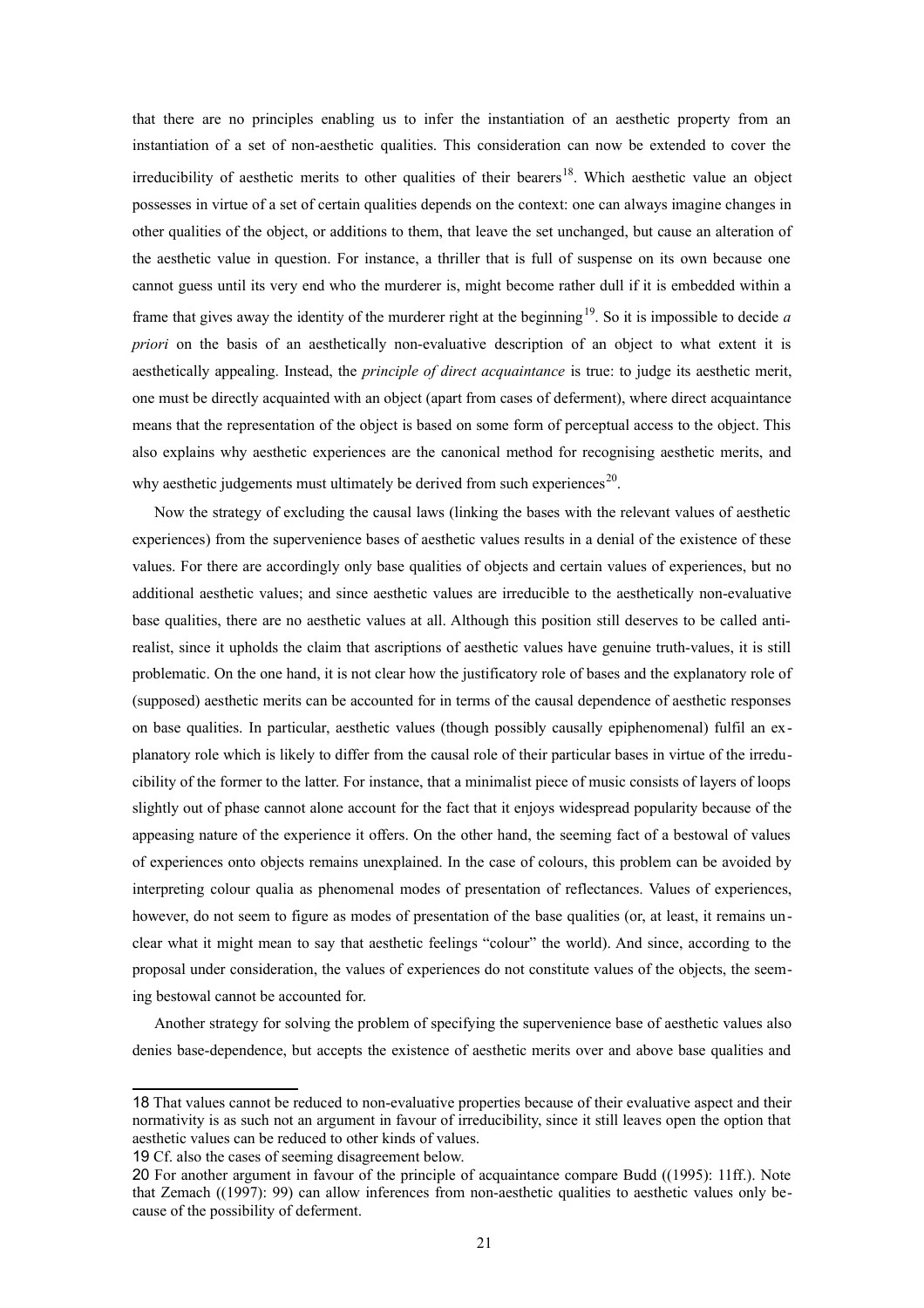values of experiences by claiming that aesthetic values depend solely on the corresponding values of aesthetic responses (which are themselves causally dependent on qualities of the object) $^{21}$  $^{21}$  $^{21}$ . But this strategy faces even more serious objections. First of all, it threatens the homogeneity of the class of dispositions: there no longer appears to be a reason why solubility and aesthetic values belong to the same ontological category. It is especially difficult to maintain that aesthetic values are instantiated by their bearers, even if they are not actually experienced. Then, there has to be some kind of irreducible supervenience, since aesthetic values cannot be identified with the respective values of experiences on which they depend. And finally, if aesthetic values are not constitutionally linked to any other qualities of the experienced objects, it seems impossible to explain their being instantiated by these objects without reference to some kind of primitivism.

Therefore, even if there is no answer immediately at hand to the question which entities enter the overall supervenience base on behalf of response-dependence, it is best for anti-realism to embrace basedependence.

#### *The representational element*

Aesthetic values, understood as subjective dispositions, have the further characteristic that their recognition involves the recognition of their bases: if we experience the aesthetic value of an object, our experience contains episodes that represent the object as having those aesthetically relevant qualities on which the value depends<sup>[22](#page-21-1)</sup>. For example, if a thriller is exciting because of the unusualness of the crime and the tension built up within the narrative, then our response of excitement will involve the representation of the unusualness and the tension. If we did not represent the thriller as being unusual and full of tension, but instead as, say, having a common plot with an obvious solution, we would not experience it as exciting. Of course, we might find it exciting for other reasons (e.g., its being written in a fantasy language that one first must learn to decipher); but we would then have to recognise these other features responsible for its aesthetic appeal.

But reference to examples is not the only possible support for the thesis that aesthetic experiences ne-cessarily involve the representation of the base of the aesthetic values they recognise<sup>[23](#page-21-2)</sup>. For this thesis is a direct consequence of the response-dependence of aesthetic values and their corresponding identification with subjective dispositions in accordance with the biconditional (BC). The biconditional entails that, if an aesthetic experience occurs under normal conditions, it is caused by the object to which it ascribes the aesthetic value; and that if an object causes an aesthetic experience under normal conditions, the aesthetic experience figures as a recognition of the aesthetic merit of that object. In virtue of the base-dependence, the causally efficacious properties can be identified as those base qualities on which the value depends. Hence, there are nomological correlations of the following form between occurrences of kinds of aes-

<span id="page-21-0"></span><sup>21</sup> Goldman, who denies base-dependence, seems to adopt this second strategy (cf. Goldman (1995): 43f.).

<span id="page-21-2"></span><span id="page-21-1"></span><sup>22</sup> If there are several levels of dependence relations between an aesthetic value and the most basic aesthetically relevant qualities, the value has a base for each level of dependence. Accordingly, it can be experienced on the basis of different representations, each concerning a different base 23 Cf. also Sibley (1974) for two suggestive examples.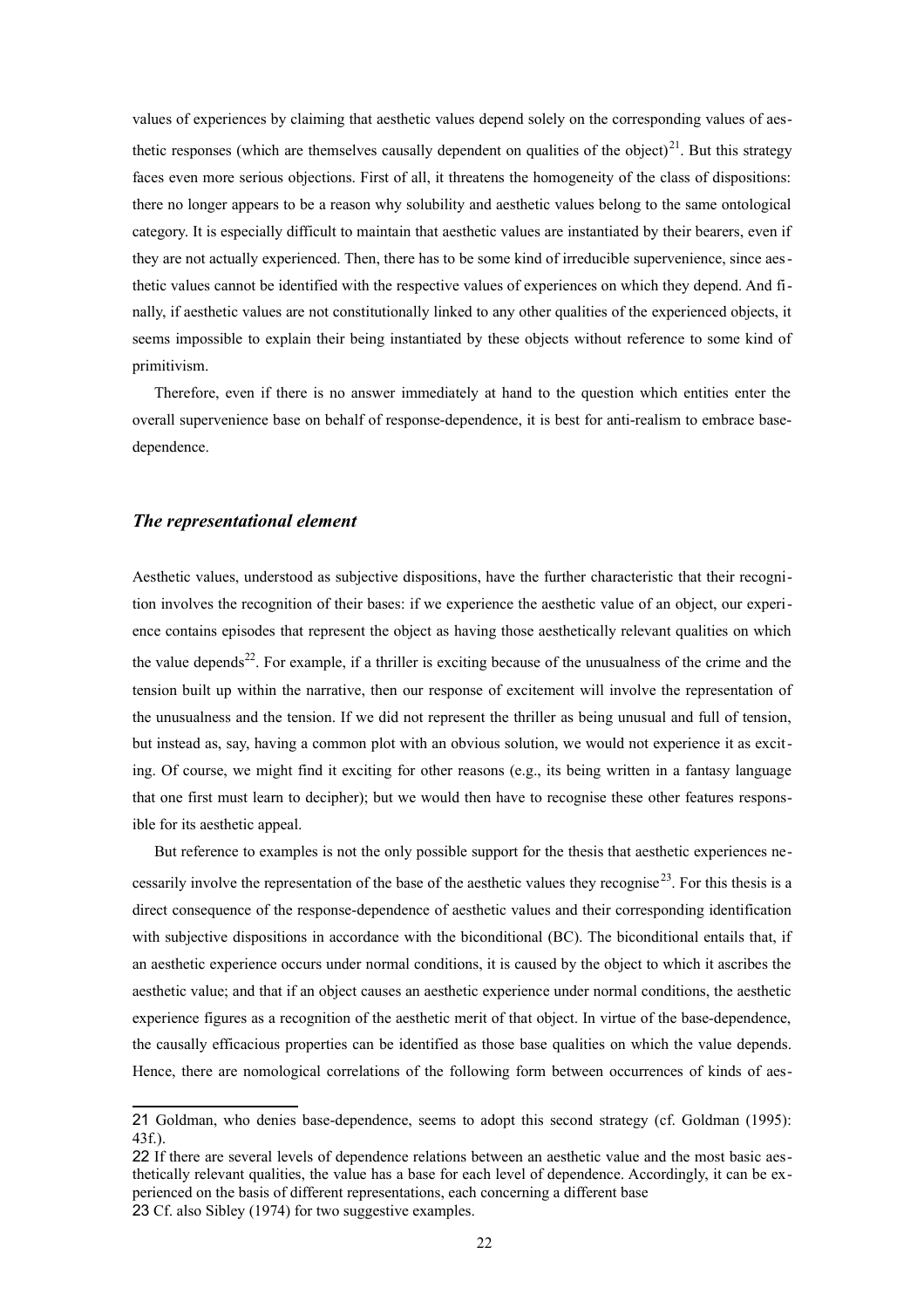thetic experiences and instantiations of kinds of base qualities: given that an object is aesthetically experienced under normal conditions, an aesthetic experience ascribes a specific aesthetic value if and only if it is caused by the fact that the object possesses a base for that value. However, according to a simple, but powerful proposal, the relation of representation can be understood in terms of nomological correlations: under normal conditions, a mental state of a certain kind represents a certain object as having a spe cific quality if and only if the object's having that quality causes a mental state of that kind $^{24}$  $^{24}$  $^{24}$ . Therefore, it follows immediately that aesthetic experiences always represent the bases of those aesthetic values that they ascribe.

This thesis is of further importance for the question of what determines that value of an aesthetic ex perience, that determines the experienced aesthetic value. Since aesthetic values are response-dependent, one important factor will surely be the nature of the relevant subject at the time of the experience (e.g., her aesthetic responsiveness). But the other important factor, owing to base-dependence, is the representational content of the experience. That is, the relevant value of an aesthetic experience is partly determined both by those aesthetically relevant qualities that the experience represents, and by the way in which it represents them (e.g., by means of which modality, from which perspective, or in what kind of relation to other represented qualities; cf. Levinson (1992a); (1992b)). And no other aspect of the aesthetic experience has an impact on the value in question. Let me call the representational - and thus also value-exemplifying - part of an aesthetic response its *representational element*, or simply, the *representation* of the object $25$ .

This representation can include any kind of episode (judgements, perceptions, evaluations, and so on) by means of which we can be aware of the object in question. Which episodes can constitute a specific representation of a given object thus depends on the nature of that object. A poem can be read, but (typically) not smelled; a piece of music can be performed or listened to, but not touched; a pint of beer can be drunk and tasted, but not pictorially deciphered. Often, certain forms of awareness can only be brought about by a more active interaction with the object. Thus sometimes one has to move around in a room to trigger certain visual or sound effects, or actually to use a surf-board to discover the aesthetic merit that lies in the smooth- and easiness with which it glides over the waves.

Any object can be represented in many different ways, of which not all must be able to ground aesthetic feelings. Only those that concern at least some aesthetically relevant qualities can become part of aesthetic experiences. Most poems need only to be read, pieces of music to be listened to or pints of beer to be drunk in order to be appreciated aesthetically. But there are some poems, or scores of pieces of music, that can also be evaluated because of their visual design; and similarly, it is possible to praise a fresh pint of Guinness merely because of the beautiful look of its white top above its black body. Henceforth, I will confine the discussion solely to those representations of a given object that capture at least some aesthetically relevant qualities and thus can figure as the representational element of an aesthetic response.

<span id="page-22-0"></span><sup>24</sup> Cf. Tye ((1995): 100ff.) Lewis also construes visual perception (in contrast to veridical hallucination) in terms of counterfactual dependence of the experience on the experienced scene (cf. Lewis (1980): especially 281).

<span id="page-22-1"></span><sup>25</sup> The representational content of an experience may, or may not, contain aesthetically irrelevant qualities also: that is, qualities that do not contribute to the experienced aesthetic value. The aesthetic value (although, in a sense, represented by the response) is certainly not included in the content possessed by that part of the aesthetic experience, that exemplifies the value on which the aesthetic value depends.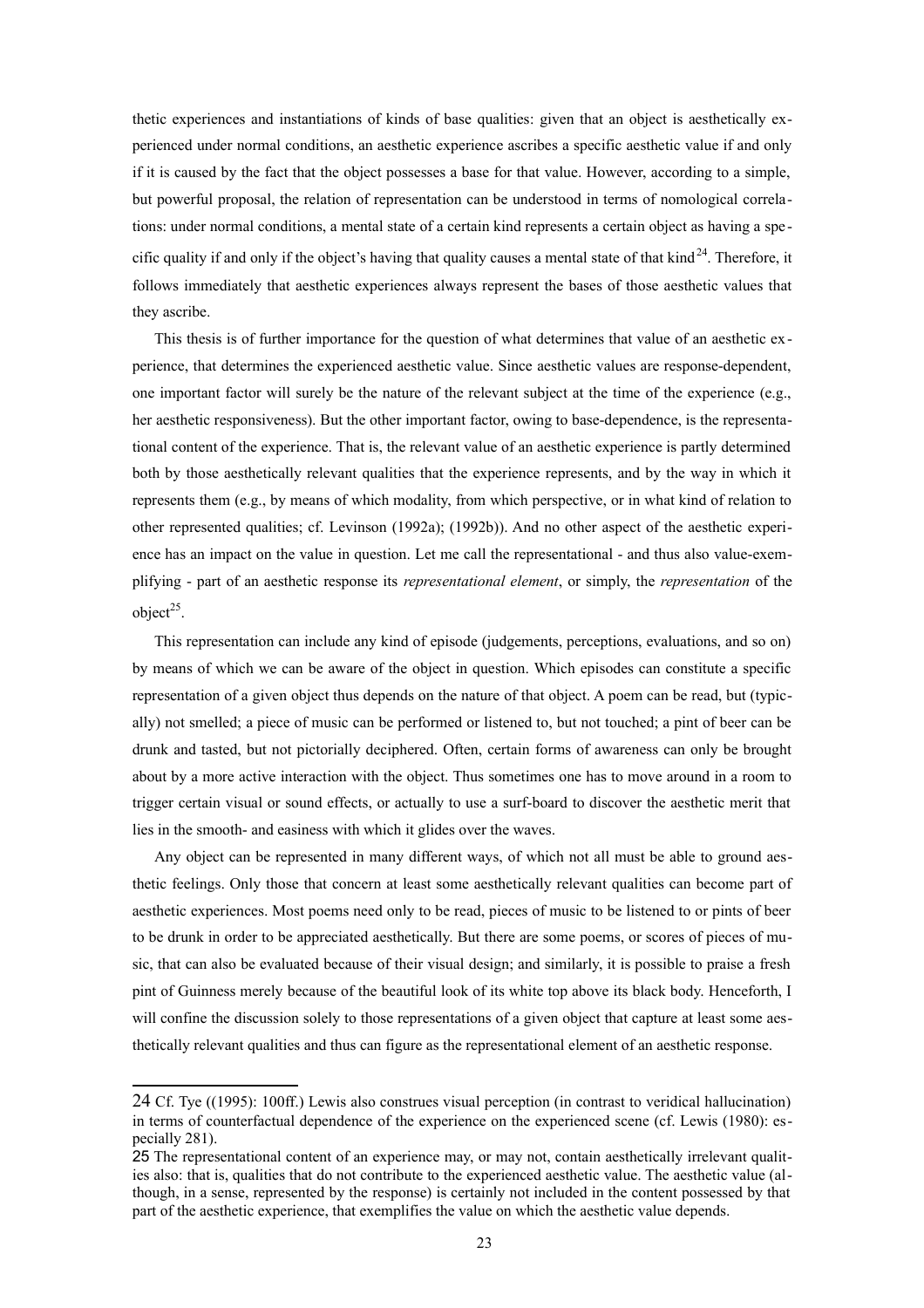A representation can, from an aesthetic point of view, be either complete or partial, depending on whether it covers all or only some of the aesthetically relevant qualities of the object under consideration. If I read only the first half of a book or, while reading the whole, focus my attention on certain aspects (e.g., the overall narrative structure, or changes in tense and style), my representation remains incomplete. Many objects are too complex for us to be able to represent all their aesthetically relevant features by means of single, or even few, representations. Instead, they require a long and intricate series of experiential interactions with them. For instance, although it may be fairly easy to grasp the fact that Joyce's *Ulyssess* is one of the aesthetically most interesting texts ever written, its length, variety, density and complexity render it very unlikely that its overall aesthetic value will ever be recognised correctly and in full extent. With a short poem, however, it is much easier to approximate a full understanding of its aesthetic merit, and of how it is constituted by lower-level aesthetic values and other aesthetically relevant qualities.

## *The evaluative element*

Aesthetic experiences possess a *two-fold structure*: they are not exhausted by their representational element, but also include an evaluative element. And this extra element consists in the recognition of the value that is instantiated by the representational element. The argument for these two claims runs as follows.

If not deferred, aesthetic judgements are directly grounded on aesthetic experiences, without being part of them. The aesthetic values they ascribe to external objects are determined by the values of the representational elements involved in aesthetic responses. The recognition of an aesthetic value thus occurs via the recognition of the corresponding value of a representation. The representational element is automatically ruled out as the evaluation of its own value, since the relation of evaluative recognition is not a self-reflexive relation of mental states. And equally, the aesthetic judgement cannot be directly based on the representational element (which would render the proposed additional element superfluous). For, first, aesthetic judgements attribute values not to mental representations, but only to the represented objects. Second, there is no possible candidate for the required relation of direct access between the representational element and the aesthetic judgement. An aesthetic judgement surely does not constitute a case of introspective self-knowledge. And it could not be a non-introspective recognition of the value of the representational element, because the only direct internal access we have to qualities of our own mental episodes is via introspection (in a broad sense): that is, via higher-order states that are non-inferentially directed towards lower-level episodes. Inference, as one particular non-introspective candidate for the required access relation, is additionally barred by the principle of direct acquaintance. Hence, there must be an additional element involved in aesthetic experiences that is epistemically located between the representation and the aesthetic judgement. This part of an aesthetic response is best named its *evaluative element*, since it consists in the recognition of the value of the representational element<sup>[26](#page-23-0)</sup>.

The evaluative element of aesthetic experiences always consists of a feeling, since there is no other

<span id="page-23-0"></span><sup>26</sup> Cf. Levinson's (1992b) acknowledgement that aesthetic feelings can be indirect, reflective second-order responses.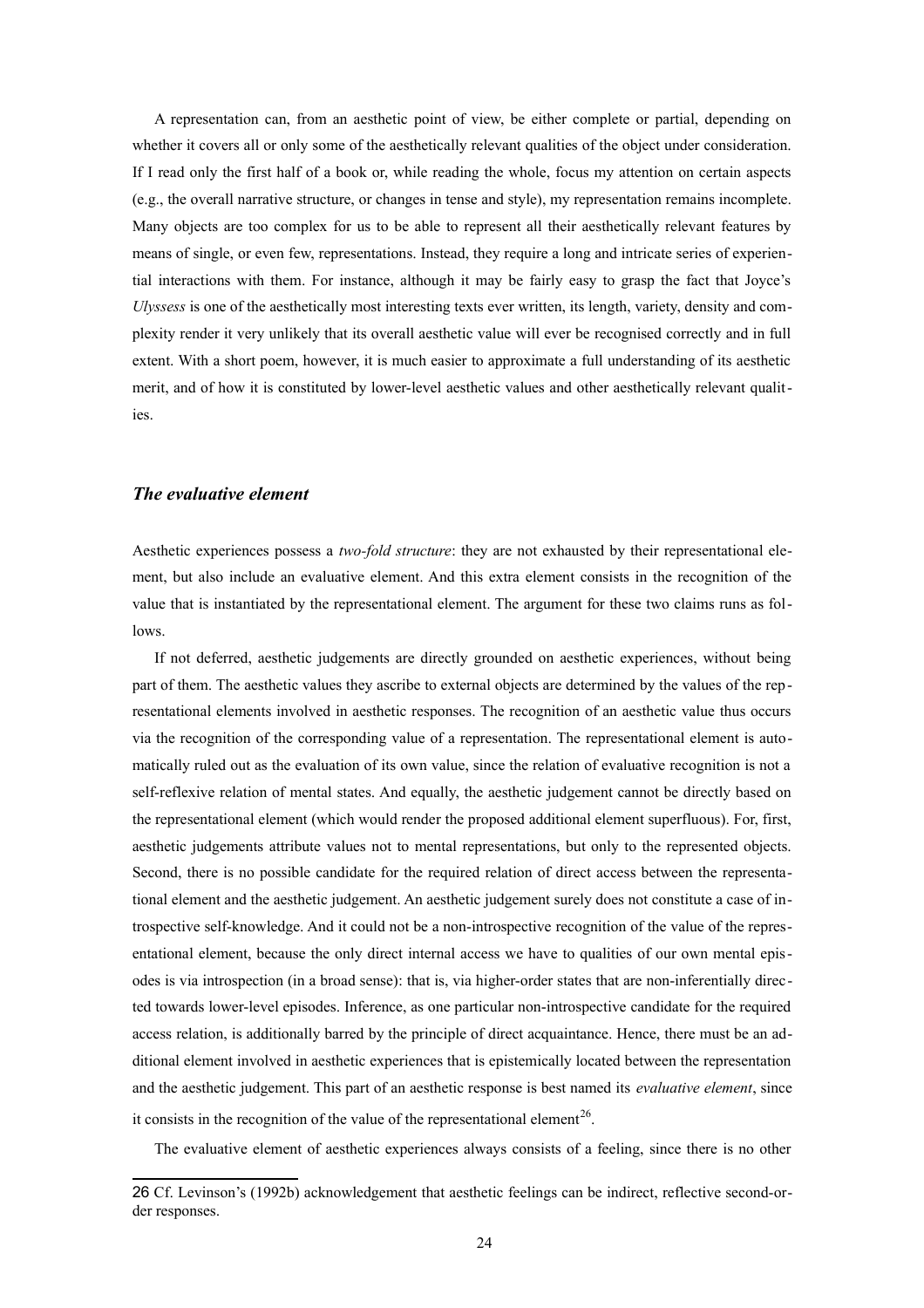kind of mental episode by means of which we could have direct introspective access to the value of the representational element<sup>[27](#page-24-0)</sup>. The only other candidates for such a higher-order state are introspective judgements (or beliefs). But they do not provide us with the required form of direct higher-order access for the same reason that aesthetic judgements are not directly based in the representational element by means of introspection: the evaluation of the representation does not happen via judgements that constitute introspective self-knowledge. For instance, that I become aware of the fact that my experience of a book excites or pleases me usually does not involve the higher-order judgement that I am currently in such a state of mind. Of course, it is possible to infer the value of a representation on the basis of both an introspective judgement about its mental type and the belief that this mental type constitutes a value. But in such cases the latter belief must ultimately be derived from a non-judgemental recognition of that link between mental type and value.

Hence, introspective judgements cannot help to explicate the relation between the two elements of aesthetic experiences. Instead, the direct, internal recognition of the values of the relevant mental episodes occurs exclusively by means of feelings. All judgemental evaluations of mental episodes are necessarily indirect: either they are based directly on an actual instance of a relevant feeling or they are deferred. Those feelings that can constitute the evaluative element of aesthetic experience can be named *aesthetic feelings*. As such, they figure as the evaluations of the representational elements; and they can ground both the respective aesthetic judgements and the respective judgement about the value of the experience. The thesis of the two-fold structure of aesthetic responses thus amounts to the claim that aesthetic experiences consist of a representation of an object and an aesthetic feeling.

The notion of a feeling is to be understood in a very broad sense. In fact, it covers episodes as various as certain bodily sensations (e.g., feelings of pain or hunger) or the phenomenal manifestations of emotions, sentiments, moods and passions. There are three main characteristics that qualify a mental state as a *feeling:* (i) they are episodes; (ii) their phenomenal characters show either a positive or a negative aspect; and (iii) they have at least the tendency to draw one's attention towards themselves and what they are about<sup>[28](#page-24-1)</sup>. According to the last feature, feelings of love, surprise, pain, fear, hunger, jealousy, invigoration or anxiety have the (not always exercised) power to distract us from other things that we are phenomenally aware of. In this sense, feelings fulfil some kind of selective function: they highlight certain aspects of the world (and our awareness of them) at the expense of other aspects.

If we undergo an experience that is pleasant, exciting or frightening, it is typically (but not necessarily) accompanied by the corresponding feeling of pleasure, excitement or fear. This relation of accompaniment shows several features that together qualify feelings for the task of figuring in the introspective and direct recognition of the values of those representational elements that figure in aesthetic responses. Firstly, we do actually become aware of the value of a representation by means of the accompanying feeling. That we feel bored, amused or invigorated, if we watch a play, is a reliable indicator of our act of watching it being of the corresponding value. Secondly, this form of awareness is introspective, since the

<span id="page-24-0"></span><sup>27</sup> Budd seems to claim that it is the intrinsic nature of the value of the experiences that is responsible for the response necessarily being affective (cf. Budd (1995): 38f.). But a direct introspective access to an instrumental value could not be provided by a single judgement, since it would also require a belief linking the ascribed quality of the experience to the valuable effect.

<span id="page-24-1"></span><sup>28</sup> The list of criteria is incomplete, since it cannot be used to distinguish feelings from perceptions of certain op-art phenomena.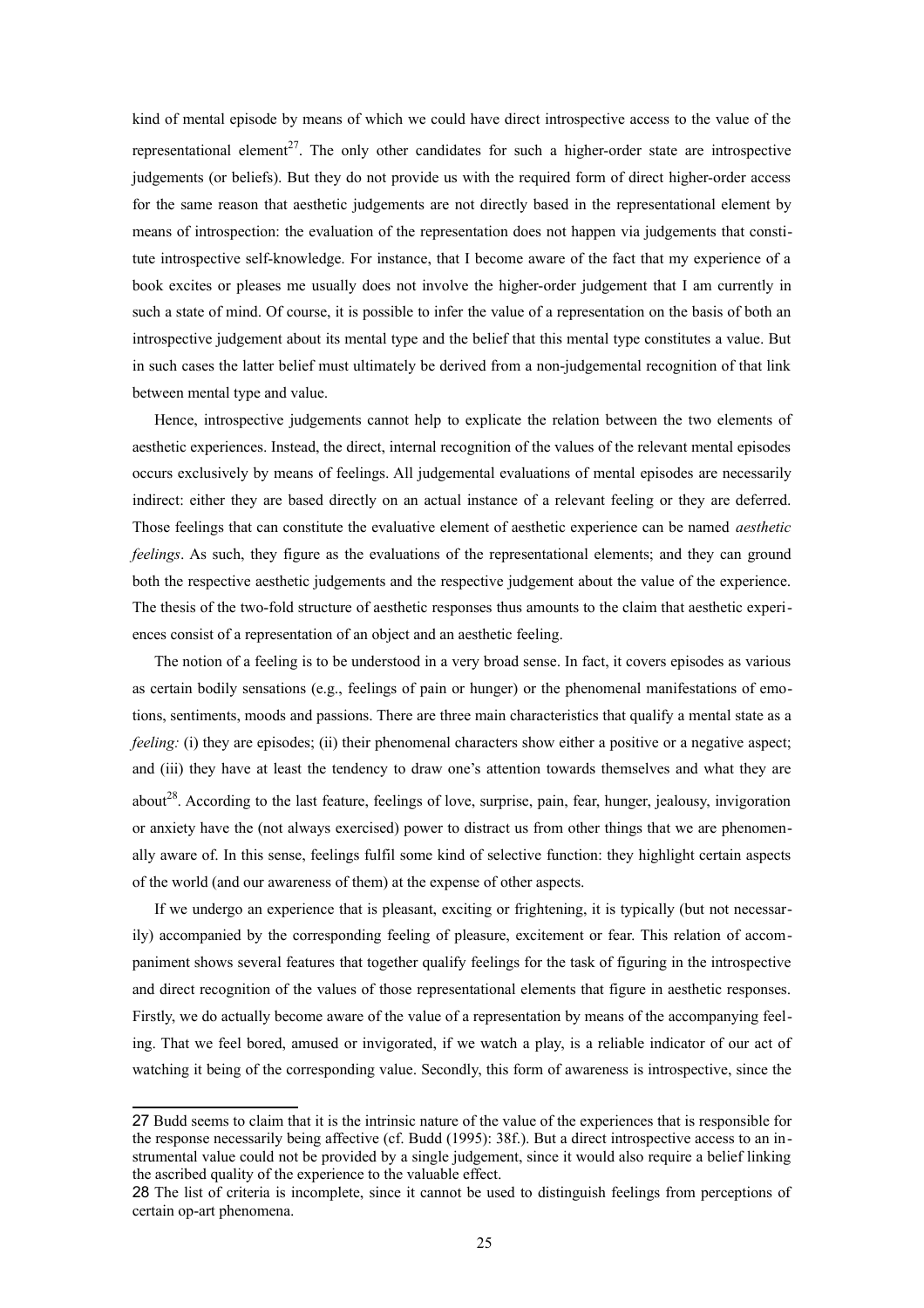feeling is primarily directed towards the experience we undergo. It is our experience of watching the play that is, in the first place, unchallenging, gratifying or stimulating. It is important to note that introspection does not have to take the form of an active and intentional access (as it does in most cases of selfknowledge): that a feeling arises is usually beyond our control, and that it is directed towards other mental states does not imply that it has to be about them in the intentional sense. Thirdly, a feeling is, nevertheless, also directed at the represented object, mediated, however, by the corresponding representation. As a consequence, the value of the experience is bestowed on the object. Thus we also find the play itself to be boring.

Perhaps the last two features might be explained by the fact that feelings tend to capture our attention. According to a promising conception, attention can be understood as a form of awareness of mental states that is both introspective and non-intentional<sup>[29](#page-25-0)</sup>. And it also seems that attending to a mental episode happens simultaneously with - and perhaps only via - attending to the object that one is aware of by means of that episode<sup>[30](#page-25-1)</sup>. Therefore, it might be possible to construe feelings as a special, passive form of attention, which could also provide a plausible account of how feelings can fulfil their selective function and, furthermore, might help to distinguish the experiences they accompany from the rest of the stream of consciousness.

## *Intrinsic nature and disinterestedness*

One important issue about aesthetic values is whether they belong to the class of intrinsic or of instru mental values. A value of a certain kind is *intrinsic* if and only if its instantiation does not depend on its bearer having the power to cause the exemplification of some value by another object<sup>[31](#page-25-2)</sup>. Otherwise, it is *instrumental*: its instantiation is due to the fact that at least one of its bearer's causal effects possesses a certain value (often, but not necessarily, of a different kind). Accordingly, instrumental values are only means to bring about other values, while intrinsic values are values in themselves, or for their own sake<sup>[32](#page-25-3)</sup>. It follows directly from these definitions that aesthetic values must - owing to their response-dependence be instrumental. For no response-dependent value could be intrinsic, because the relevant responses must be counted among the possible effects of the bearers of the value in question. However, aesthetic values are quasi-intrinsic. A value of a certain kind is *quasi-intrinsic* if and only if it is intrinsic apart from the fact that it is dependent on the value (of an element) of a certain kind of response<sup>[33](#page-25-4)</sup>.

<span id="page-25-0"></span><sup>29</sup> Cf. Brentano (1894) and other opponents of higher-order theories of consciousness.

<span id="page-25-1"></span><sup>30</sup> That aesthetic feelings are both about the representation and the object is perhaps analogous to the fact that introspection of visual perceptions is transparent (cf. Tye (1995)).

<span id="page-25-2"></span><sup>31</sup> Beardsley argues that there cannot be any intrinsic values because the normativity of values requires that they are justified, and such justification is possible only in the context of, or by reference to, other things, in particular other values; thus nothing can be a (normative) value "in itself" (cf. Beardsley ((1982): 58ff.). However, as long as the other values involved are not instantiated by possible effects of the bearer of the value to be justified, it is still possible that the latter counts as intrinsic. That is, the epistemological normativity of values need not have an impact on the metaphysical dependence relations they stand in.

<span id="page-25-3"></span><sup>32</sup> This notion of intrinsic values is different from Moore's that understands them as non-extrinsic, that is, not dependent on any relations of their bearers to other objects (cf. Budd (1995): 5).

<span id="page-25-4"></span><sup>33</sup> Cf. Beardsley on "inherent" values (cf. Beardsley (1982): 48).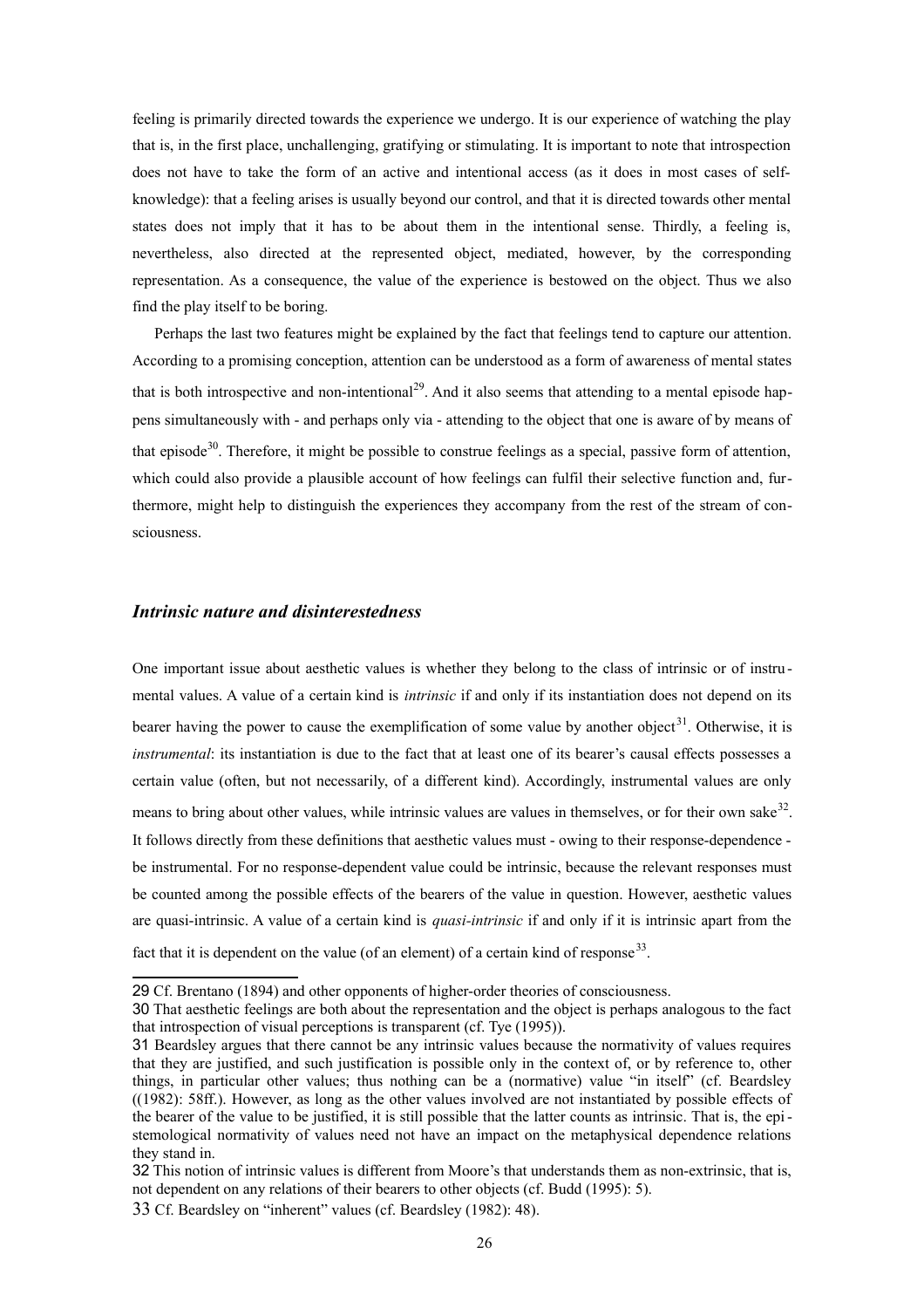That aesthetic values are quasi-intrinsic is entailed by the *disinterestedness* of aesthetic experiences, which can be defined as follows<sup>[34](#page-26-0)</sup>:

For your pleasure in experiencing the object to be disinterested is, principally, for it not to be the result of the satisfaction of a desire that there should be such an object or the thought that it is a good thing that the object exists. (cf. Budd (1995): 27)

For aesthetic responses to be disinterested thus means that the constituent aesthetic feelings are not about the existence or nature of the experienced objects (apart, of course, from their aesthetic appeal). In particular, they do not have a propositional content consisting of these objects and aesthetically nonevaluative qualities. If someone feels pleased, disgusted or excited about the fact that a certain object exists, or about how it is like, then he does not have a specifically aesthetic feeling. For example, whether we own Manet's *Breakfast* or just see it in a gallery, whether we share the excitement of the first encounter with it with a person we like very much or look at it for ourselves, or whether in general we take delight in depictions of nudity: all these factors are irrelevant for the aesthetic appeal of the painting; but they might signify non-aesthetic kinds of merit. We value objects for many diverse reasons: because we possess them, and their possession is of economic or social value for us; because they remind us of happy times or people dear to us; because they teach us something important about life; and so forth. Accordingly, when we are aware of these objects, we often feel pleasure about the respective facts: that we possess them; that they are reminiscent of nice things; or that they are informative. And to take delight in these facts involves taking delight in the - supposed or anticipated - existence of the experienced objects. But our evaluative feelings are, in these cases, not aesthetic. Instead, they ascribe economical, social, sentimental or cognitive values, and they concern and reflect our economical, social, sentimental or cognitive interests<sup>[35](#page-26-1)</sup>.

That the quasi-intrinsic nature of aesthetic values is a direct consequence of the disinterestedness of aesthetic experiences can be shown by the following *reductio ad absurdum*. Assume that the positive aesthetic value of an object is not quasi-intrinsic, since it depends on a certain positive value of one of the object's possible effects. Assume also that a person correctly recognises this aesthetic value by means of a feeling of pleasure. Then her feeling can only be due to the fact that she represents the object as being capable of bringing about the specific effect. This representation of the object is ultimately pleasant for her because she desires the existence of the valuable effect. However, her pleasure cannot be directly due to the satisfaction of that desire, since then her feeling - and her whole experience - would be directed towards the effect instead of towards the object under consideration. Hence, what she takes pleasure in must be the fact that the experienced object can bring about that valuable effect (and her feeling has to result from a corresponding desire, which is induced by her other desire concerning the effect and her representation of the possible causal link between the object and the effect). But this pleasure is not disin-

<span id="page-26-1"></span><span id="page-26-0"></span><sup>34</sup> Budd uses "pleasure" as a generic term for positive aesthetic feelings. According to him, this notion of disinterestedness is identical with the one Kant had in mind. Other commentators, however, read Kant more – and unnecessarily (cf. footnote 37) - strongly, interpreting disinterestedness as the requirement that aesthetic evaluations do not presuppose the existence of the experienced object (cf. Gardner (1998)). 35 Cf. Walton (1993) on the distinctness of aesthetic values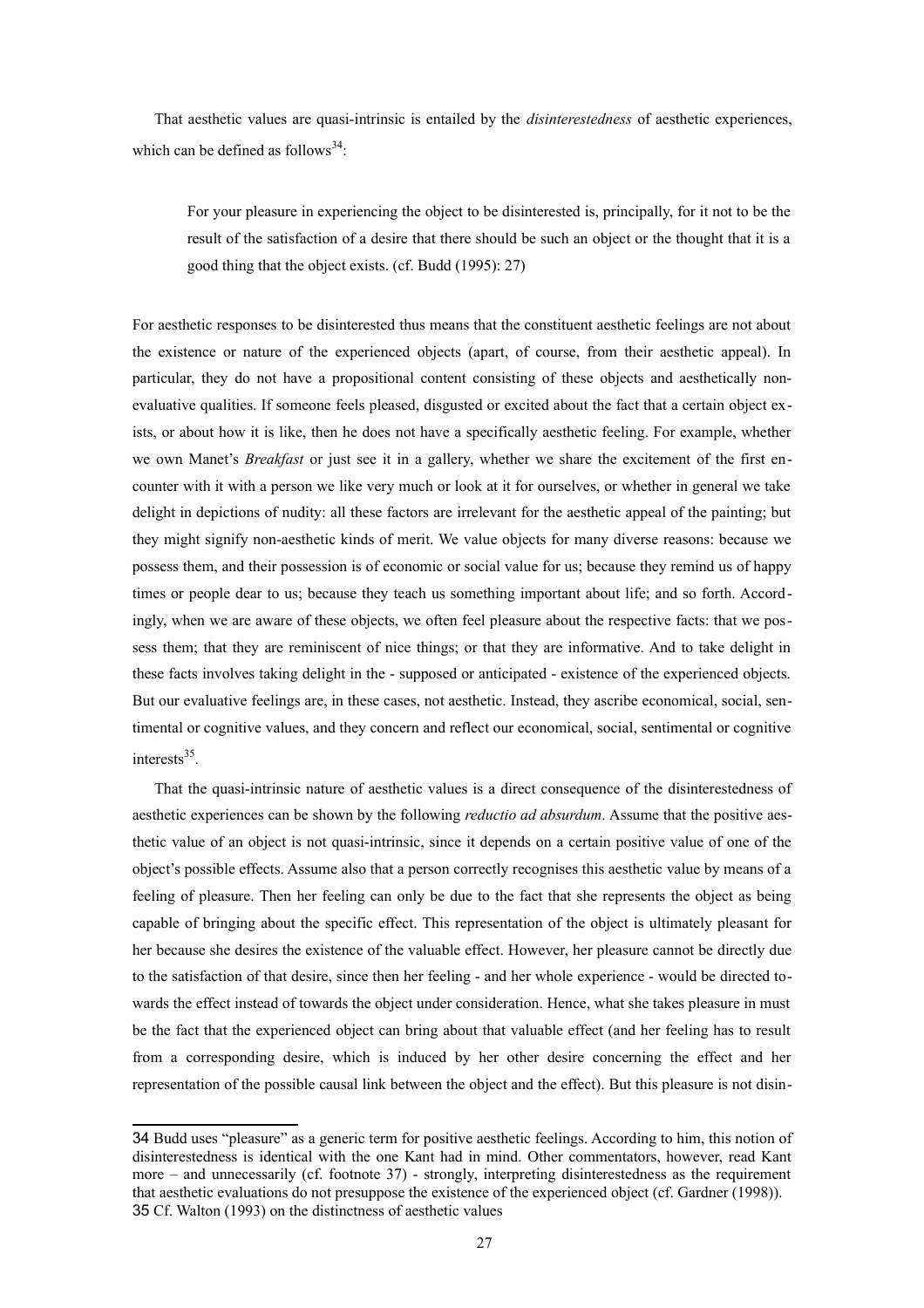terested, since it (like the corresponding desire) concerns the existence and nature of the experienced object. For the object has its causal powers only if it exists and possesses the right kind of causal properties. Hence, the *reductio* is successful, and the disinterestedness of aesthetic experiences entails the quasiintrinsic nature of aesthetic values.

It might be thought that the *reductio* undermines the response-dependence of aesthetic values. For suppose that the effect in the *reductio* is the feeling of pleasure itself, on which the aesthetic value of the object is dependent. Then, it seems, the pleasure one takes in the object's aesthetic value - in the capacity to bring about this effect - cannot be disinterested either, since such a pleasure about the causal powers of an object is automatically pleasure about the existence and nature of that object. But this reasoning is flawed. Unlike the case above, the pleasure one feels toward the experienced object is identical with the pleasure one feels towards the representation of it (this is just the claim of direct response-dependence) $36$ , and it is due solely to a desire that concerns the existence and nature of that representation. No additional desire about the existence and nature of the represented object is needed. Of course, the bestowal of the value of the representation onto the object presupposes that the experiencing subject commits herself to the existence of that item. But this commitment does not take the shape of a desire: it is rather an attitude presuming or positing the existence of the object<sup>[37](#page-27-1)</sup>.

Not only aesthetic values, but also the corresponding values of the representational elements of aesthetic experiences are quasi-intrinsic. In other words, the latter depend at most on certain values of the aesthetic feelings (i.e., the evaluative responses towards them). Of course, representations of objects can have effects that are beneficial for one's behaviour, character or mind, and also for society in general. For instance, to watch a documentary about genocide or famine may cause one to actively support organisations that try to prevent their occurrence. Or to listen to a piece of music may put one in a good mood, causing one to treat one's fellow humans well. But the values of these effects do not have any impact on the aesthetic merit of the documentary or the piece of music.

Three further considerations support this claim (cf. Budd (1995): 5ff.). First, our opinions about the values of experiences that determine aesthetic values differ from our opinions about other values of these responses. For it is difficult to see what beneficial or harmful effects experiences have on people; while it is much easier to recognise whether an experience is exciting, stimulating or disquieting, for example. Second, which beneficial or harmful effects an experience has on people is highly dependent on the subjects' individual characters, moods and attitudes. By contrast, many aesthetic values seem to be more intersubjective. For instance, many readers may agree that Bataille's *The Story of the Eye* is an ironic and erotic masterpiece; but only a few, presumably, will use it as an instruction to enhance their own sexual pleasures. And third, many benefits of representations that might be taken to be effects of experiencing an object are actually part of that experience. As Budd maintains (while focusing on artistic values, that is, aesthetic values of works of art):

The experience a work of art offers can involve the invigoration of one's consciousness, or a re-

<span id="page-27-0"></span><sup>36</sup> It is not harmful in this case that the feeling is also a pleasure about the actual existence of a valuable effect of the object (given that the representation has been caused by the object). For, given the claim of direct response-dependence, the evaluation is primarily about the representation.

<span id="page-27-1"></span><sup>37</sup> That aesthetic experiences are compatible with such a commitment explains why disinterestedness does not require that the existence of the object must not be presupposed (cf. footnote 34).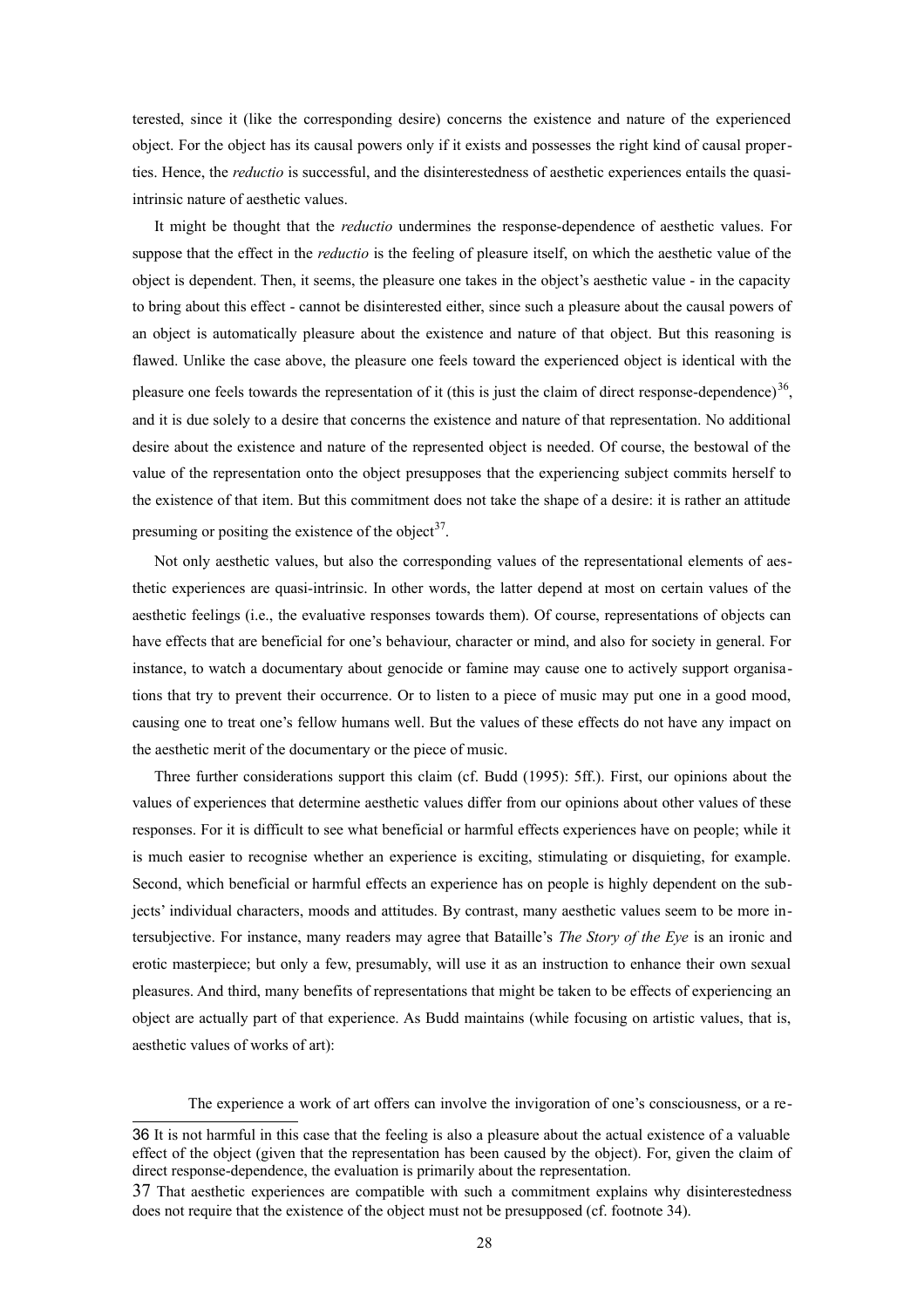fined awareness of human psychology or political or social structures, or moral insight, or an imaginative identification with a sympathetic form of life or point of view that is not one's own; it can be beneficial in these and countless other ways. But since such benefits are aspects, not consequences, of the experience the work offers, the irrelevance of the actual effects of the experience to the work's artistic value does not imply the irrelevance of these kinds of benefits. On the contrary, such benefits contribute to making the experience intrinsically valuable and partly constitute the ways in which it is so. (Budd (1995): 7)

The values of the representational elements of aesthetic experiences that determine aesthetic values are therefore quasi-intrinsic. But they are also intrinsic (cf. Levinson  $(1992a)^{38}$  $(1992a)^{38}$  $(1992a)^{38}$ . This requires that they do not depend on certain values of the aesthetic feelings directed towards their bearers. In other words, they must be objective. This is the case because a representation of an object can be beneficial for someone who lacks the capacity to recognise the value of that representation by means of a feeling. For capacities of this kind typically need to be acquired or developed; and this happens usually on the basis of an unnoticedly beneficial representation. Thus a person's mind might get stimulated while reading a book or looking at a painting, although she is not able, at least at the time of her experience, to notice this fact. Compare the analogous case of a paralysed person who cannot feel that her legs are bodily harmed. By contrast, an object is aesthetically beneficial only if it can be experienced by means of an intrinsically rewarding representation. The response-dependence of aesthetic values allows them only to be quasi-intrinsic.

Walton presents a different account of aesthetic experiences (cf. Walton (1993): especially 504ff.). According to him, aesthetic feelings are exactly those feelings (components of) which are directed towards evaluations of objects. Thus a feeling about an evaluation of an object is both necessary and sufficient for an aesthetic experience of that object. The evaluation can be aesthetic or non-aesthetic, although it has to be non-aesthetic on the lowest level to avoid a regress or circularity in the definition of aesthetic values  $39$ .

However, this account is too narrow and too broad at the same time. It is too narrow because it cannot capture certain aesthetic responses that do not involve an evaluation of the object (other than the resulting aesthetic one). A vase may be beautiful because it is elegantly shaped. But the recognition of its elegant shape does not necessarily require any prior evaluation of the vase (e.g., of its function to hold flowers)<sup>[40](#page-28-2)</sup>. Not all representational elements with an intrinsic value that determines an aesthetic value must therefore include evaluations. And the account is too broad because not all feelings directed towards evaluations are aesthetic: such as pleasure taken in the good performance of a car, or in the insightfulness of a poem.

<span id="page-28-0"></span><sup>38</sup> Interestingly, Levinson (1996b) does not accept Budd's argumentation in favour of their intrinsic nature.

<span id="page-28-1"></span><sup>39</sup> Walton's original discussion focuses on artefacts and on positive aesthetic feelings only, but is susceptible to the same objections. He also has "some temptation to define aesthetic value as necessarily involving an element of bootstrapping" (Walton (1993): 507): that is, all aesthetic feelings are (partly) directed towards aesthetic evaluations. But this leads to a regress in his definition of aesthetic value as the capacity to elicit an aesthetic feeling (with a certain propriety and under suitable circumstances). For an aesthetic value would accordingly be the capacity to elicit a feeling directed towards the object's capacity to elicit a feeling directed towards..., and so forth.

<span id="page-28-2"></span><sup>40</sup> One might insist that the vase is beautiful because it well fulfils the function of being decorative. But the decorativeness of the vase seems to depend on its beauty (and on the context), rather than the other way round.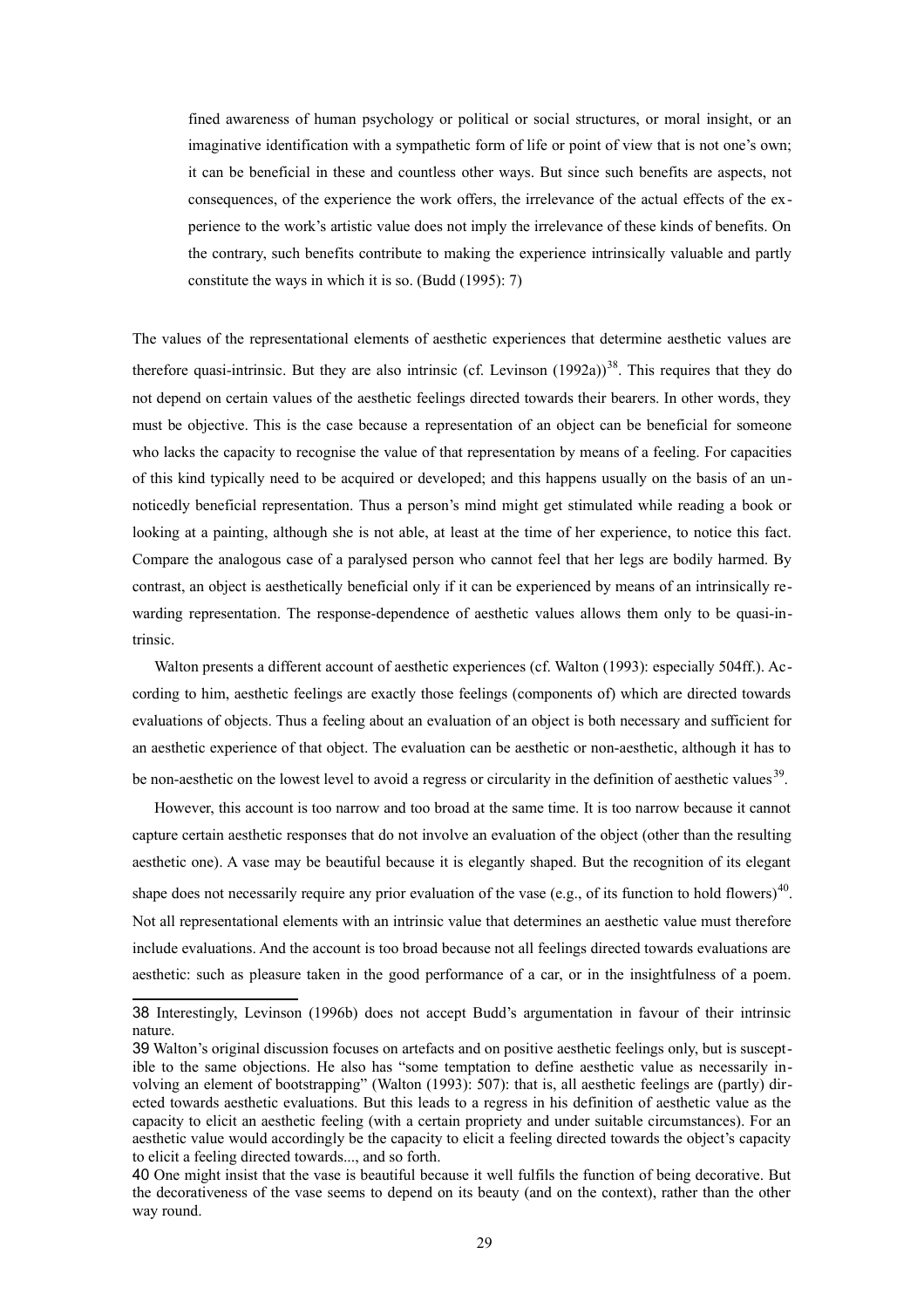Moreover, aesthetic values can be completely independent of the kind and degree of the instrumental values of their bearers: the ride in a loud and slow car with bad springs and a high consumption of petrol might be more aesthetic (though not necessarily more pleasurable) than a ride in a perfect one. Hence, only values that are exemplified in an aesthetically interesting way can justify aesthetic experiences<sup>[41](#page-29-0)</sup>. In other words: not all pleasurable evaluations constitute a representational element with an intrinsic value that determines an aesthetic value. What Walton's account thus lacks is a specification of what it means for an experience of an object to be aesthetic.

#### *Taste and aesthetic sensitivity*

Having aesthetic experiences involves the employment of many diverse abilities by critics (i.e., people making aesthetic evaluations). I want to highlight four different kinds: (i) the capacities to represent spe cific aesthetically relevant qualities of objects; (ii) the capacities to discern specific aesthetic properties; (iii) the capacities to recognise specific intrinsic values of representational elements by means of aesthetic feelings; and (iv) the sensitivities to discern which qualities of a given object are aesthetically relevant, and to what extent.

The first three kinds of capacity are examples of our general ability to discern qualities of objects. They concern whether we have in principle the discriminatory ability to represent, say, redness, elegance or pleasantness. Without either instances of the first or the third, it would be simply impossible to have any aesthetic experience. For the first are identical with the capacities to have specific experiences that can figure as the representational element of aesthetic responses; while the third consist in the capacities to have specific aesthetic feelings on the basis of these representations. The second kind of capacity is in fact a special case of the first, since aesthetic properties are one kind of aesthetically relevant (or base) qualities. Note that the three capacities are here interpreted in a weak sense: in each case, to possess the capacity does not require the ability to represent all qualities of the respective kind, and of all possible objects.

The fourth type of ability is of a completely different kind. It is not a specification of the general capacity to discern qualities of objects, but of the general sensitivity towards the aesthetic relevance of these qualities. It is one thing to be able to discern, with regard to a certain piece of music, its formal structure, the different variations of one of its motifs, or its instrumentation. But it is quite another to realise whether, and to what extent, each of these features is important for the overall aesthetic merit of the work.

I will concentrate on the last two kinds of abilities and their significance for concrete cases of aesthetic experiences. For the sake of simplicity, I will label the third capacities *tastes* and the fourth *aesthetic sensitivities*. It is very important to distinguish these two kinds of capacity, since they serve very different functions within aesthetic appreciation.

<span id="page-29-0"></span><sup>41</sup> Walton's choice of words ("marvellously suited", "in a way that does elicit admiration" or "vivid and convincing manner" (Walton (1993): 505)) suggests that he is somehow aware of this. But he never explicitly mentions the need for an additional element, and none of his examples concerns pleasure taken in low values (whether positive or negative ones). Some of the confusion arises because he seems to use the term "admiration" ambiguously: as denoting either the pleasurable evaluation, or the pleasure taken in the evaluation.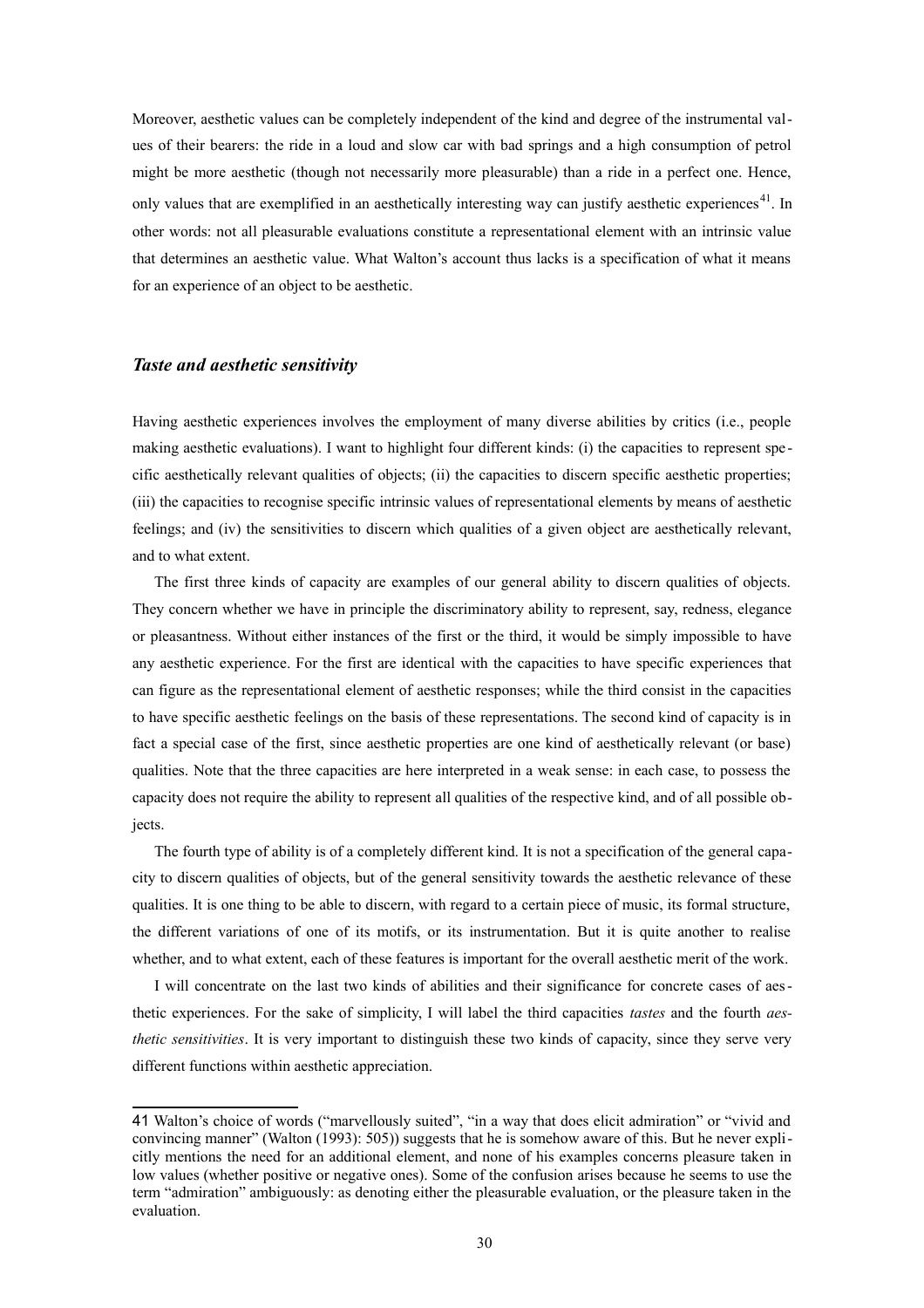The main role of tastes is to ensure that certain aesthetic experiences actually occur. It is a particular taste of a reader of Paul Celan's poem *Todesfuge* that is responsible for her feeling captured and unsettled when she reads and interprets the poem on the basis of its simple, but rich and paradoxical metaphoric, its elegiac, almost song- or fairy tale-like character and its bleak content. Furthermore, tastes are passive and receptive capacities (like the capacities to discern colours or Gestalt properties), because the arousal of the accompanying feelings is usually beyond our control (at least to a large extent). Tastes are also very specific: each of them is defined via a particular kind of representation and a particular kind of aesthetic feeling. Different ways of representing objects require the application of different tastes; and two subjects who react with different feelings to one and the same representation of an object possess different tastes regarding that representation.

By contrast, aesthetic sensitivities are relativised with respect to certain kinds of objects. An expert in Russian poetry may be particularly sensitive to, say, a series of certain poems by Ossip Mandelstam, and he is probably bound to have an eye for the aesthetically relevant features of poems in general; but he does not have to show a similar aesthetic sensitivity with regard to other kinds of objects, pieces of music, paintings or textiles, say. For the aesthetic sensitivities of critics are constituted by, among other things, their background knowledge concerning the experienced object, their past aesthetic experiences and their general training as critics, because their main function is to support a decision, on the basis of their degree of aesthetic relevance, as to which qualities of a given object are to be represented. Although the possession of an aesthetic sensitivity is not necessary for having aesthetic experiences, the more one exposes oneself to aesthetically interesting objects, the more one develops one's aesthetic sensitivities and lets one's responses be influenced by them in a non-arbitrary way. And because of this influence, the mental representation of an object involved in an aesthetic experience is often far more active than a mere receptive confrontation with that object (cf. Levinson (1992b)).

Since critics often differ with respect to their knowledge and past experiences concerning particular aesthetic objects, aesthetic sensitivities come in degrees. Highly experienced critics (or experts) distinguish themselves from other people (such as aesthetic laymen) by their ability to discern and pay attention to a larger number of aesthetically relevant features of objects, and especially to those having a higher share in the contribution to overall aesthetic merit. The better a reader's aesthetic sensitivity with respect to Celan's poem is, the better she can identify the most significant of its features and concentrate her experience on them, so as to get the most out of her encounter with the text. Moreover, the richness of one's aesthetic experience of a certain object is partly dependent on the standard of the applied aesthetic sensitivity: the better developed the latter, the more interesting the former. Whether a reader of Celan's poem comes up with a representation that is worth having (e.g., because it shows her that it is possible, after all, to capture aspects of the unspeakable), is partially due to whether she pays attention to those qualities of the poem that are of particular relevance for the poem's overall aesthetic merit (e.g., to its metre and alliterations rather than its rhymes).

## *Normal conditions and manifestation conditions*

It is now time to say something about the normal and the manifestation conditions of aesthetic experi-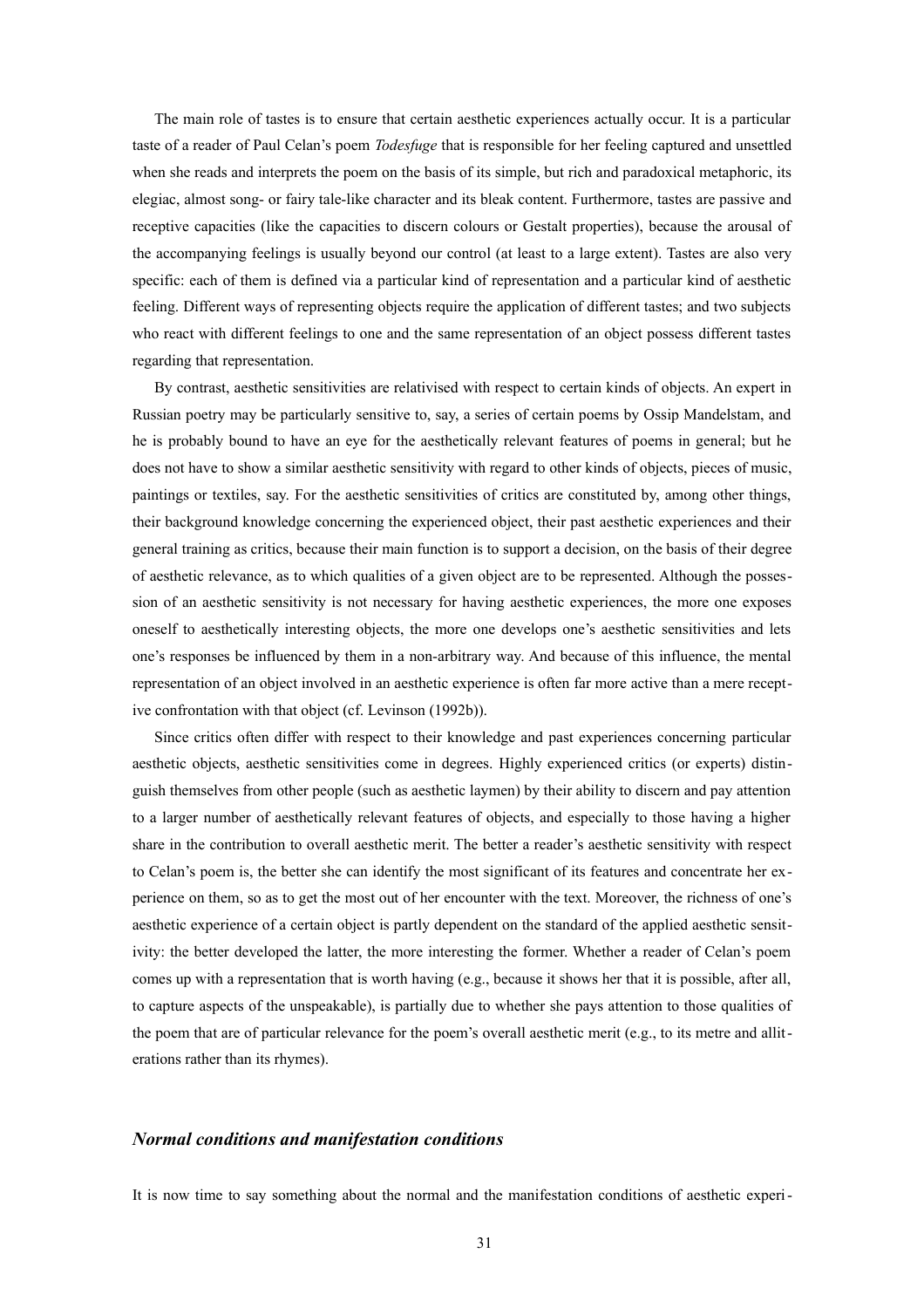ences. The conditions under which an aesthetic experience of a certain kind occurs count as *normal conditions* with respect to that kind of experience if their obtaining guarantees that the experience is faultless. That is, the notion of normal conditions covers all those conditions that are sufficient (though not necessary) for the flawlessness of aesthetic responses. If a joke is experienced as funny, and the normal conditions for experiencing a joke (whatever they might be) obtain, the experience is a trustworthy indicator of the joke's really being funny. Owing to the two-fold structure of aesthetic experiences, there are two kinds of normal conditions: the first concern the representation of the experienced object, and the second the aesthetic feeling accompanying that understanding.

The function of the second type of normal conditions is solely to ensure the faultlessness of the application of a taste to a representation of a given object. To spell out these normal conditions in detail requires a well-developed theory of how aesthetic feelings (or feelings in general) arise as accompaniments of other episodes. But it is to be expected that only certain mental or cerebral processes are con cerned, and that the conditions for their proper function will not differ very much among different cases of aesthetic response. Whether the faultless application of taste also suffices for the resulting aesthetic feeling to constitute a correct or appropriate response to the object in question will depend on the specific stance the anti-realist adopts towards the normativity of aesthetic values. While some anti-realists maintain that the applied taste has additionally to be of the right kind in order to render the evaluation justified, others do not. I will return to this issue when I discuss the various anti-realist options for accounting for cases of disagreement.

Since the generation of a representation of a given object happens by means of a certain kind of interaction between a subject and that object, normal conditions of the first type must cover both the experiential circumstances and the subject. Normal conditions of this kind can differ greatly from one aesthetic experience to another, because the representational elements involved often derive from very different forms of awareness. Whereas the faultless perception of a painting, for example, requires the obtaining of sufficiently bright and continuous lighting and a functioning visual apparatus of the subject, an impeccable understanding of a poem demands that the external circumstances allow the flawless perception of its words, and that those mechanisms of the brain and mind, which are involved in the comprehension of the words' meanings and the subsequent critical analysis of the poem, are working properly. The more complex the way of representing an object is, the more external and internal aspects have to be covered by the normal conditions. Moreover, a faultless representation will always be a true representation. This is particularly easy to see in simple cases, in which the awareness of the object is already exhausted by perceiving it or by grasping its linguistic meaning. But it will not be different for more complex ways of representing objects that involve discernments of Gestalt qualities and aesthetic properties, for instance, or ascriptions of aesthetic or non-aesthetic values.

Although the manifestation conditions for aesthetic responses share the two-fold structure with normal conditions, the two categories of condition fulfil completely different functions. The obtaining of normal conditions is needed to guarantee that aesthetic experiences are faultless. By contrast, the role of manifestation conditions is to bring about the employment of those abilities of a person that lead to her undergoing an aesthetic experience. To have an aesthetic experience of a particular kind presupposes, first, the capacity to represent the object in question respectively and, second, the relevant taste that links that representation to the specific aesthetic feeling. And since both these abilities have a dispositional character,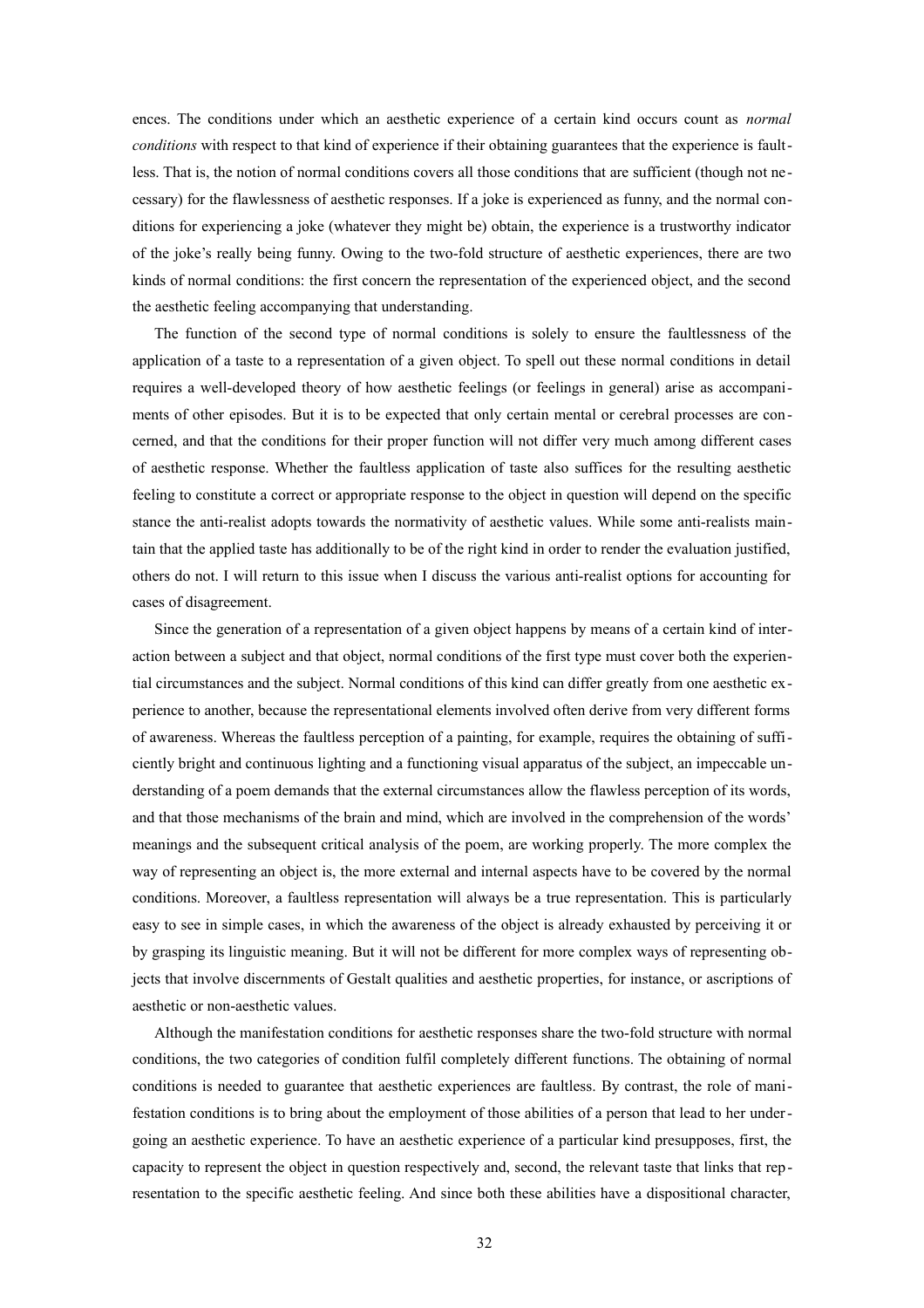their manifestation needs to be triggered by the obtaining of certain conditions: namely their *manifestation conditions*. Without the obtaining of these conditions, there could not be any aesthetic experiences. As a block of salt will not dissolve unless it is put into water, we will not be able to recognise the aesthetic worth of an object unless we experience the object and experience it in the right way.

The first part of the manifestation conditions simply ensures that one applies one's capacities to become aware of some or other (though not necessarily aesthetically relevant) qualities of the object in question. Without such a state of awareness, one could not have an aesthetic experience of that particular object, because one would not represent it. The second part of the manifestation conditions secures that, if one represents an object in a certain way, one's particular taste with respect to that kind of representation gets (rather passively) employed, so that one responds with a certain aesthetic feeling. As with normal conditions, this part of the manifestation conditions is in principle the same for all kinds of aesthetic experiences. The main thing that has to be guaranteed is that the feeling accompanying the representation is in fact aesthetic, which will be so only if the subject is not too distracted by non-aesthetic interests in the object. For these interests are manifested in non-aesthetic feelings that often forestall one's aesthetic responses or at least influence them in such a way that they cannot truly be said to be aesthetic anymore. An important function of the manifestation conditions is thus to ensure the disinterestedness of aesthetic ex-periences<sup>[42](#page-32-0)</sup>.

<span id="page-32-0"></span><sup>42</sup> But they do not require the adoption of a specifically "aesthetic attitude" (cf. Dickie (1964)).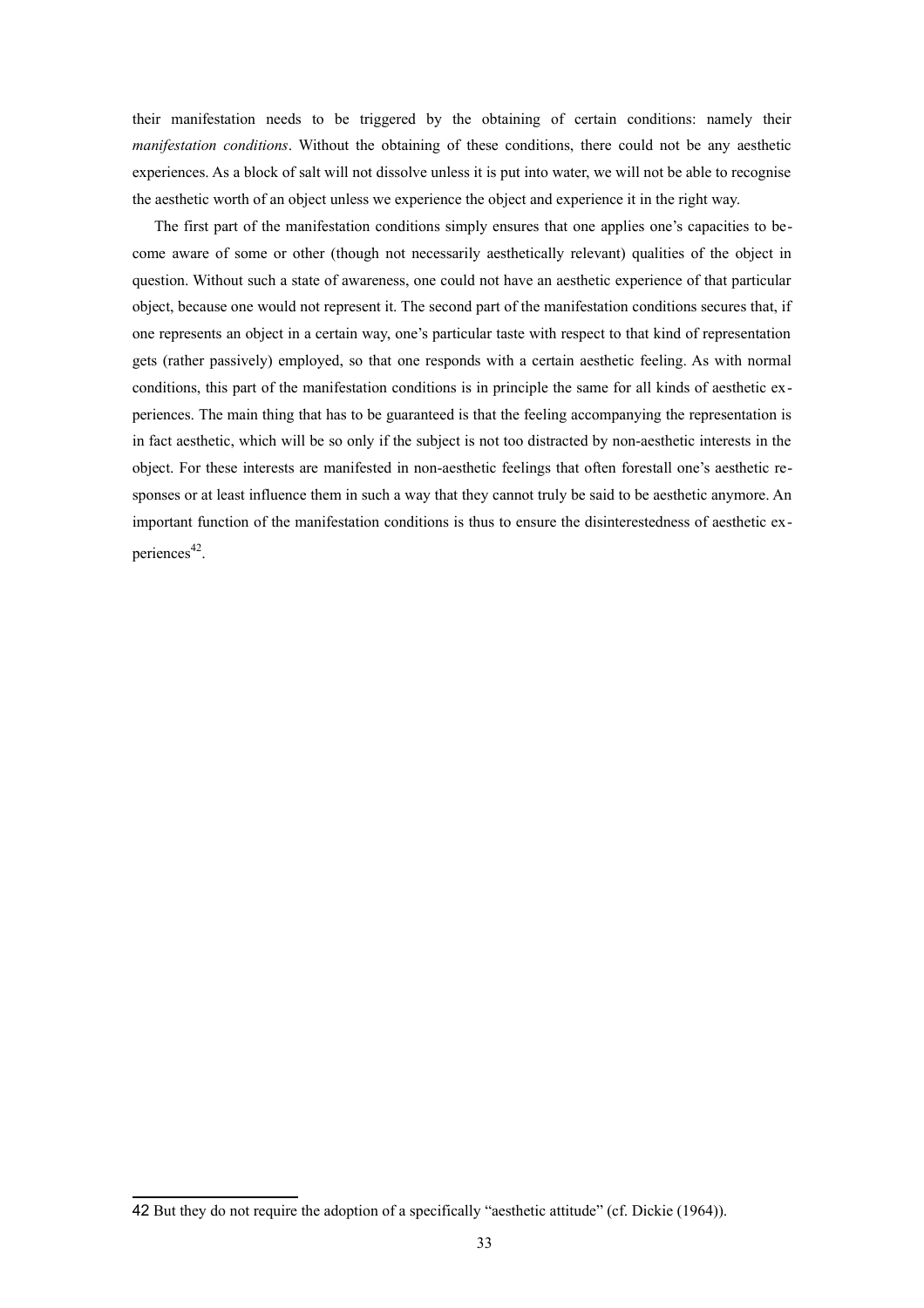## **4. A theory of values**

We benefit from many very different entities: objects, events, facts or activities, for examples. Cakes and other kinds of food still our hunger and provide our body with the nutrition and energy it needs; we use means of transport to cover distances between two places; talking with a good friend makes us happy, as does watching a game of football; or we look into a history book in order to learn more about the crusades. And we value the relevant entities – cakes, means of transport, talks, games or books – since we recognise that they have the capacity or disposition to be beneficial for us under suitable circumstances – for example, when eaten, used, experienced, watched or read. These circumstances are in fact those that allow the manifestation of the dispositional capacity in question. Benefits are thus nothing other than manifested values; or values nothing other than dispositional benefits. Moreover, that an object actually benefits us is, it seems, connected to the fact that it satisfies one of our desires. It is because we want to satiate our hunger, travel around, be content or learn something, that we can benefit from the entities and value them accordingly. The core idea of the general theory of values which I want to propose here is thus to link values - and therefore also benefits - to desires in the following way:

(VAL) Values are identical with dispositional capacities to (partially) satisfy, or dissatisfy, suffi-ciently rational desires<sup>[43](#page-33-0)</sup>.

Any theory of values has to capture the following distinctive features that are inherent in our notion of values: (i) they come in evaluative (i.e., either positive or negative) degrees; (ii) they are grouped into broad kinds (e.g., into the classes of moral, aesthetic or economical values); (iii) they show a normative dimension; and (iv) they are not completely arbitrary. The last feature is already guaranteed by the reference to desires. It is not enough to simply stipulate that a certain quality of an object constitutes a value; instead, objects have to be desired because of their possession of that quality. This explains why money or rare stamps are of a certain value for people, but the weight of the pebbles in a river or the colour of the underside of carpets are usually not. To see how an account of values in terms of desires can account for the other three features, it is necessary to take a closer look at desires.

#### *Desires*

By *desires*, I mean all mental dispositions that display the following three characteristics. First, they are capable of giving direction to our behaviour: they provide us with aims for which we typically act. Second, they have a satisfaction aspect to them: they are satisfied, if the aim they set is achieved. And third, they constitute specific determinations of our will: what we desire is not completely imposed on us, but at least partially willed by us. Desires thus indicate what a person "really" wants: our will determines what we desire and (external influences aside) whether we decide to act accordingly. The class of desires

<span id="page-33-0"></span><sup>43</sup> Henceforth, I will ignore the possibility of dissatisfaction.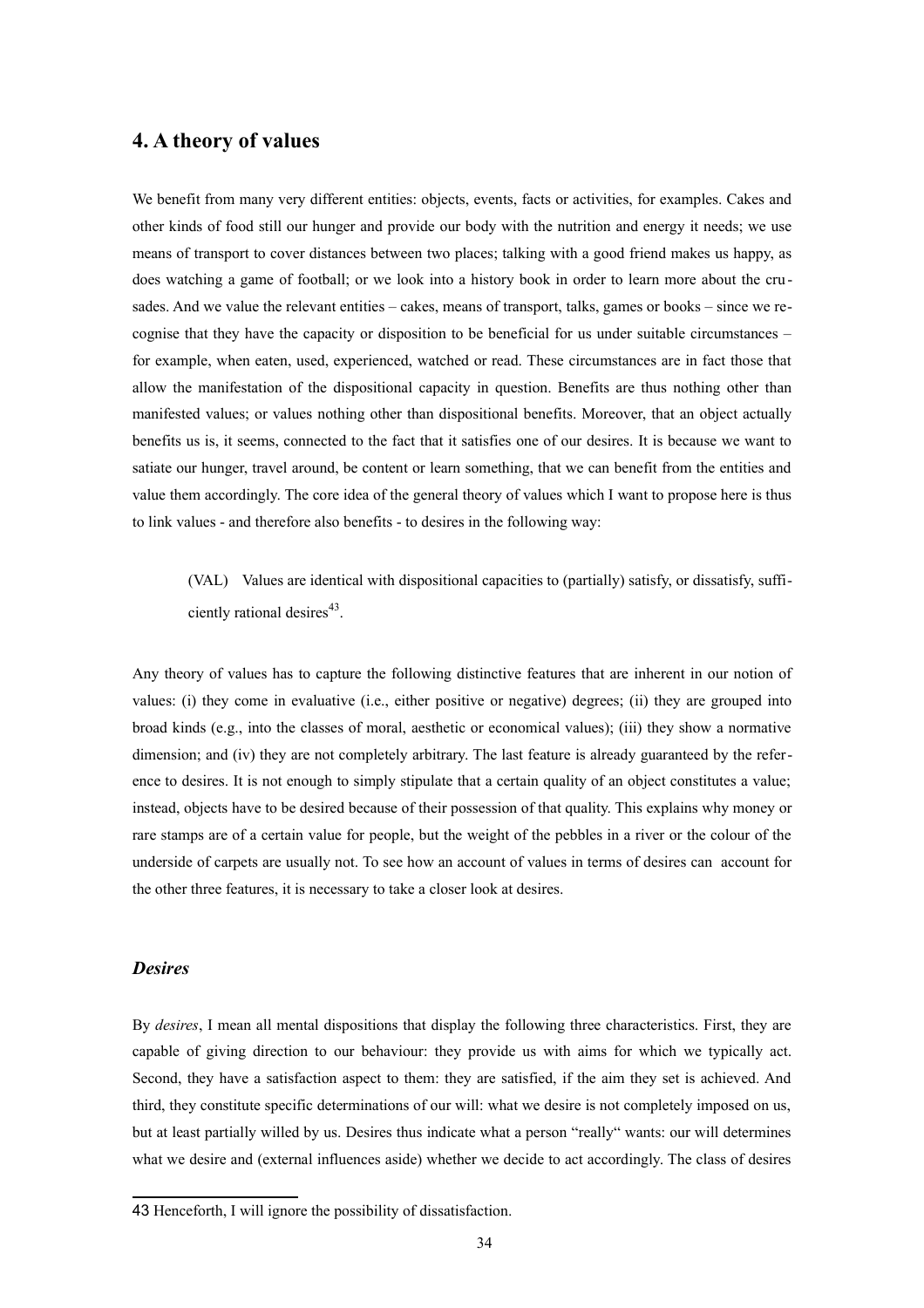includes all kinds of mental pro-attitudes: wishes, wants, longings, cravings, willings, certain kinds of dreams, concerns, interests, and so forth. But for the sake of simplicity, I will just talk of desires.

Desires come in degrees: we desire different things with different strength or intensity. Furthermore, desires are either satisfied or dissatisfied. A desire is satisfied if and only if the entity that it is about ex ists, or comes into existence; otherwise, it is dissatisfied. In short: satisfaction is an optional property of desires, and desires aim at it<sup>[44](#page-34-0)</sup>. That desires aim at their satisfaction reveals itself in the fact that they have the power to influence our actions. If we desire an entity, we usually do something to call it into being; and the more we desire something (and the more we are aware of that fact), the more impact does our desire tend to have on our decision making (e.g., the more energy is needed to suppress it). The satisfaction aspect of desires thus contributes to their motivational aspect.

Desires can manifest themselves in our behaviour and in our phenomenal consciousness. In the latter case, the manifesting episode always contains a feeling by means of which we are aware of the status of satisfaction of the desire. That is, any phenomenal manifestation of a desire is at the same time a form of affective awareness of its status of satisfaction. If I want my lover to be close to me, I may come to feel a strong and desperate longing, if she is in another city; but I also may come to feel highly content, if I see her opposite me and know that I just have to stretch my arms to touch her. Positive feelings (such as feelings of pleasure or satisfaction) are thereby linked to satisfied desires, while negative feelings are linked to dissatisfied ones. And the intensity of the feeling is determined by the degree of the desire and the permanence of its (potential) satisfaction: the more we desire the existence of a certain entity, and the longer this entity can satisfy that desire, the stronger we feel the satisfaction of that desire, if the entity comes into existence.

## *Evaluative degree and broad kind*

On the basis of the considerations developed so far, it is possible to account for the first two distinctive features of values: their evaluative degree and their broad kind. The degree of a value is determined by the degree of the desire it can potentially satisfy (or by the extent to which it can contribute to such a satisfaction). And whether the value is negative or positive depends on whether it satisfies or dissatisfies the respective desire. A cream-cake is thus more valuable with respect to stilling hunger than an olive; and one may strongly disvalue going to a park on a sunny Sunday, because seeing all the happy couples enjoying themselves may induce a powerful feeling of loneliness. The broad kind of a value is mirrored by the broad kind of the desire to which it is connected. That is, values and desires can be grouped in accordance with each other. Such values as those of being nutritious, economically valuable or socially acceptable are as distinctive with respect to each other as the relevant desires are among themselves.

That an object has a certain value consequently means not only that it has the capacity to satisfy a certain desire, but also that it has the disposition to elicit certain feelings in subjects who have that desire. These feelings are *evaluations:* it is ultimately by means of them that we find out whether an object is be -

<span id="page-34-0"></span><sup>44</sup> In this respect, the satisfaction of desires is analogous to the truth of beliefs (cf. Stampe (1994): 247). Note that satisfaction does not come in degrees and is independent of both the manifestation and the existence of desires.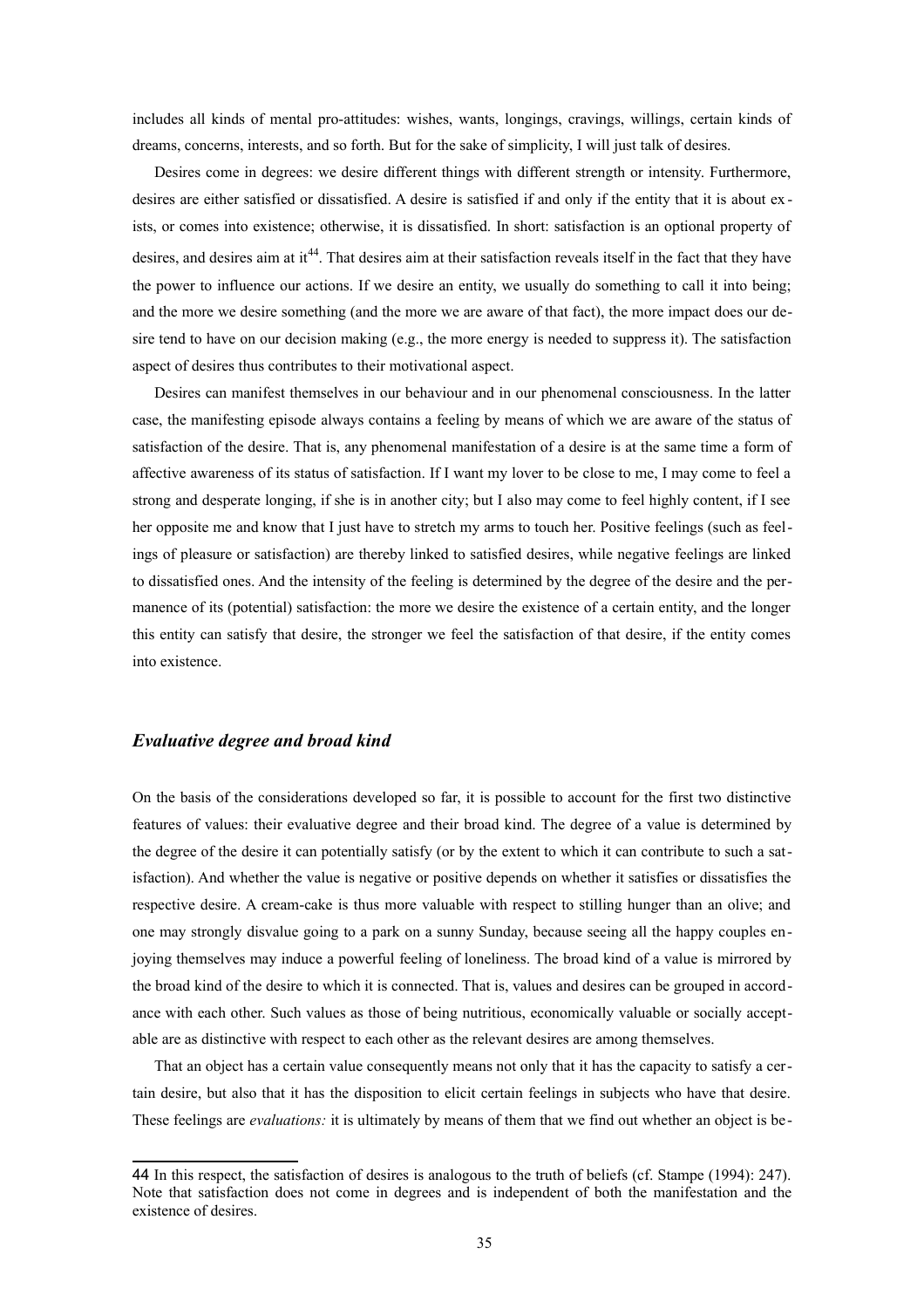neficial for us and thus has a certain value. The biconditional (BC) - according to which, roughly, an object has a specific aesthetic value if and only if it typically elicits a certain aesthetic feeling - constitutes only a special instance of this thesis: we evaluate objects aesthetically by means of such feelings. And the degree of a value thus matches not only the degree of the satisfied desire, but also the degree of the feeling of satisfaction.

Of course, affective evaluations are not the only kind of evaluation. There are also judgements that ascribe values to objects. But these evaluative judgements ultimately derive from affective evaluations. There are three basic ways in which a judgemental evaluation can be derived: directly from an actual feel ing (presumably via a process similar to that leading from perceptions to perceptual beliefs); via deferment; or via inference from other evaluative judgements (which is presumably excluded in the aesthetic case).

It is important to note that desires are not direct responses to instantiations of values and do not count as evaluations. For evaluations and desires fulfil distinct, but complementary functions within our interaction with the world: the former are recognitions of the specific values of external objects and, as responses, often also constitute these values; while the latter tell us which features of objects should count as values and what we should pursue by means of our actions.

There are indeed many cases in which something is valued by a person without being desired by her at the same time. That she believes that studying archaeology is a very worthwhile vocation need not lead to the arousal of the respective desire in her. And knowing that smoking cigarettes is bad for his health does not have to cause a smoker to develop even the slightest motivation to stop. But these cases are fully compatible with the proposed identity. For the thesis (VAL) does not require that the evaluator herself desires the evaluated entity at the moment of her evaluation. Instead, evaluations need involve only the recognition of an object's potential to satisfy some desire - irrespective of who might actually or possibly have it. It is thus possible that one is not always aware that something is beneficial and thus of a certain value for oneself.

Moreover, our feeling of being satisfied or dissatisfied is susceptible to error. On the one hand, it is possible that the felt degree of satisfaction does not accurately indicate the degree of the desire. Thus our general mood or state of mind can have the effect that our affective reactions are exaggerated. For instance, the suddenness and unexpectedness of a satisfaction may inappropriately heighten the intensity with which it is felt; and a manic-depressive person may not have a realistic grasp of how or when her desires are satisfied. On the other hand, it is possible for us to misrepresent the fact that our desire is satisfied altogether. Given that I desperately want to drink a Coca-Cola, it is sufficient for me to believe that what I actually drink is Coca-Cola in order to feel pleased; and I remain pleased even if my desire is actually not satisfied, because the fluid in my glass is Pepsi Cola (and I am surprisingly not capable of tasting the difference).

#### *Rational normativity*

The restriction of the relevant desires to those that are sufficiently rational ensures that all values are *normative* in the sense that their ascriptions have to be rationally justified to a sufficient extent in order to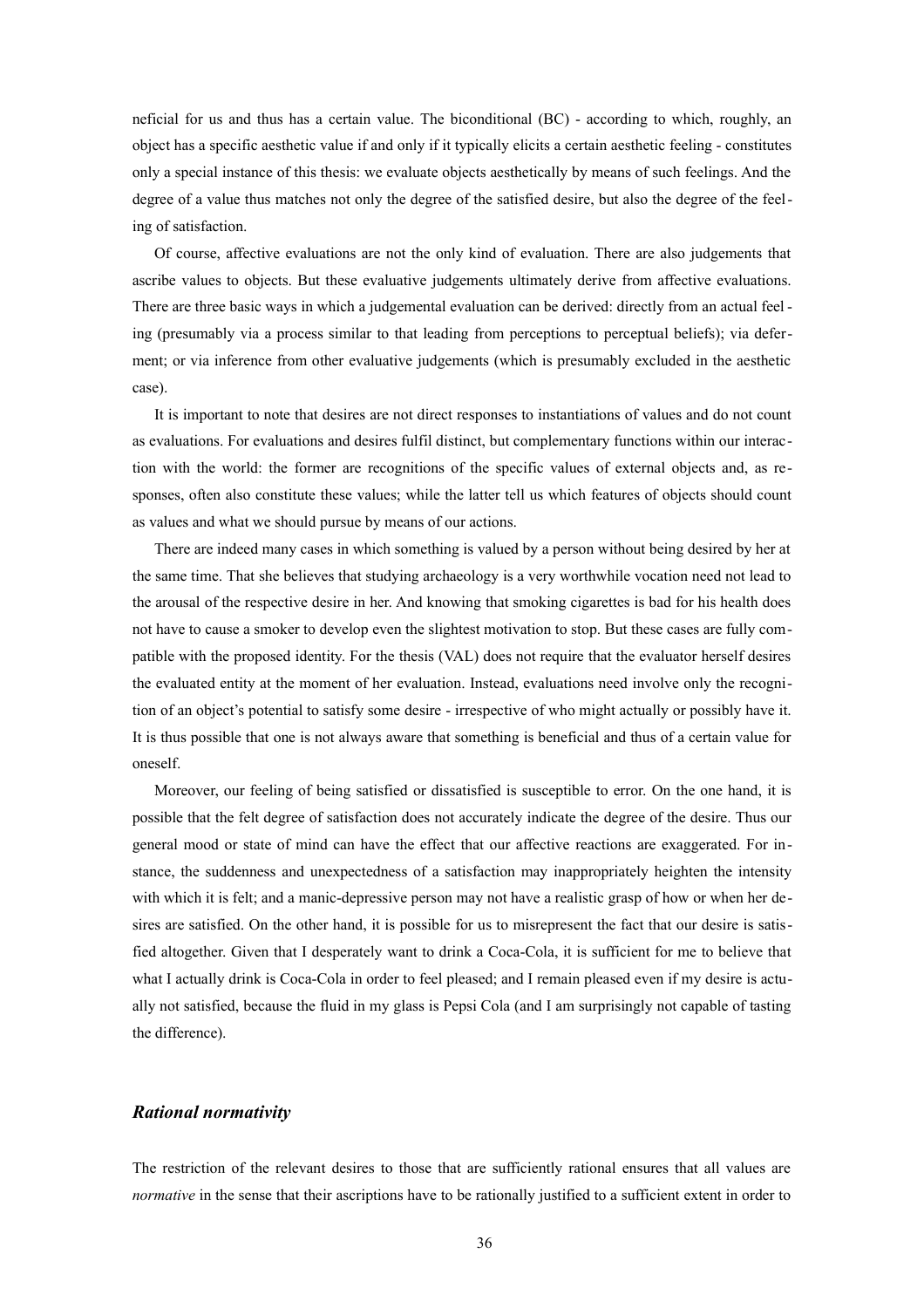be valid<sup>[45](#page-36-0)</sup>. That an evaluation is rationally justified to a sufficient extent means that it is possible to give an explanation of why it is sufficiently rational for a person to make or endorse it. According to the proposed account, any evaluation is ultimately derived from and thus to be explained in terms of a particular desire. It is therefore rational for a person to evaluate an entity in a certain way if and only if the relevant desire is sufficiently rational.

A mental state is sufficiently rational if and only if it conforms to a certain extent to the constraints of rationality. Rationality governs all epistemic states of a person (her beliefs, desires and decisions to act, for examples) and requires that there is coherence among these mental states. Hence, a state is *rational* just in case it coheres with the person's other epistemic states<sup>[46](#page-36-1)</sup>. In the ideal case, the mind of a rational subject would show complete coherence: each of her epistemic states would cohere with all the others. However, human beings could never show a fully coherent epistemic system, because of the occurrence of bodily needs and instincts that can contradict their other desires. Hence, to ensure that rationality is actually applicable to mental states of human beings, it cannot be defined in terms of full coherence. Ration ality of epistemic states thus comes in degrees: mental states are rational to the extent to which they co here with all the other states of that kind. And some people may show more rationality than others in the sense that their states are overall more coherent than those of others.

That it is a distinctive feature of all values that they are normative, in the sense that they have to be linked to sufficiently rational desires, is part of our conception of values: if one has no good reason for wanting something, one has no good reason for valuing it (cf. Beardsley (1982): p. 49; and Budd (1995): 40). Correspondingly, there are states with a motivational and a satisfaction aspect that are not capable of grounding values, because they are not sufficiently rational. Desires that arise mainly because of impulses, as well as these impulses themselves, are examples.

*Impulses* are mental phenomena that, in one way or another, have a directing impact on our behaviour and aim at satisfaction, but that can be distinguished from desires by the fact that they do not share the third feature of being determinations of the will<sup>[47](#page-36-2)</sup>. Instead, impulses are such that it is beyond our control when they arise and which entities they are directed towards (and often also whether they actually influence our behaviour). Both urges owing to physical addiction or mental compulsion and the awareness of instinctive bodily needs are kinds of impulse. They cannot easily be integrated into our rational net of epistemic states if they stand in conflict with too many of our desires and convictions (as well as with our decisions about what kind of action we should perform). The same is often true for those desires the occurrence of which is primarily due to the occurrence of impulses (e.g., the desire to get rid of a specific withdrawal symptom as soon as possible).

Here are three illustrations of the difference between sufficiently rational desires, that can ground values, and others, that cannot because of the difficulty of integrating those impulses on which they are based into one's rational system of desires and values (cf. Smith (1994): 133ff.). First, the genuine wish and the resulting efforts of a heroin addict to get rid of her addiction are frustrated because the urge to take the drug overwhelms her again and again. Second, a woman bathing her baby that she really loves may be so irritated by the cries of her child that, though only for a moment, she feels the urge to drown it.

<span id="page-36-0"></span><sup>45</sup> Walton ((1993): n. 4) and Lewis (1989) seem to have similar ideas.

<span id="page-36-1"></span><sup>46</sup> Rationality might require more than coherence (cf. Cherniak (1994)).

<span id="page-36-2"></span><sup>47</sup> Presumably, impulses are also not mental dispositions.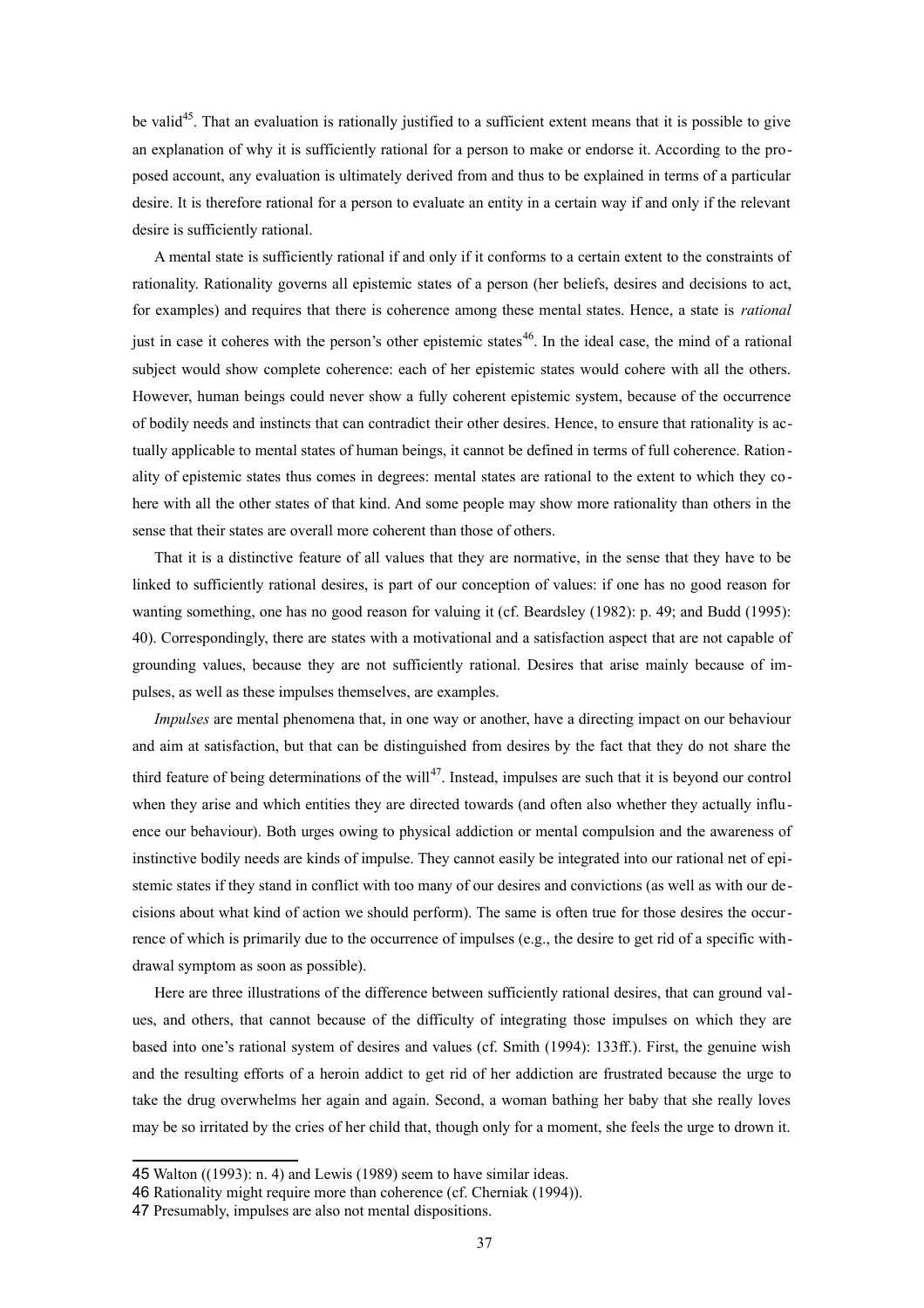Third, a kleptomaniac continues to steal, even though she has decided to do otherwise, simply because her impulse to steal becomes too strong from time to time to be suppressed lastingly. In each case, there is a conflict between what the involved person really wants (a life without drugs; a well child; breaking the habit of having to steal) and what she feels compelled to do (to take drugs; to drown her child; to steal); and it is plausible to say that she values only the former, not the latter. For although both her genuine wishes and her instinctive or addictive impulses may influence and thus explain her behaviour, only the former can be sufficiently justified in the light of her other epistemic states and thus ground values.

The theory of values, as developed so far, seems to be true of a wide range of different kinds of value: those values linked to emotions and bodily sensations (e.g., sentimentality, danger, or nutritional value); those related to recreational events (e.g., winning a competitive game, or having a comprehensive collec tion of something); those connected with fashion and social or celebrity status; cultural values (e.g., of heritage, traditions or certain national symbols); economical values; or practical values of actions<sup>[48](#page-37-0)</sup>. For all these values, it is true that: they are normative solely in the sense of being rationally grounded; the possession of the capacity to satisfy certain rational desires is sufficient for the possession of these values; and their degrees are matched by the degrees of the corresponding rational desires. Consider the following example of a sentimental value. That it is reasonable for someone to desire to own a certain painting, that reminds him strongly of a dead person who was very close to him, is already enough for him to value that painting in a sentimental way. And the more he desires the possession of the painting, the more valuable it is for him. The story is a bit more complex in the case of many of those values and corresponding desires which are determined collectively (and by external factors like rareness) rather than individually. But still, if it is rational for a considerable number of members of the British public to desire, say, that the tradition of using non-metric systems for measurements is kept, it follows that this tradition has some cultural value, and that it has that value to the extent to which its being kept is desired by the public.

## *Moral normativity*

There is, however, at least one kind of value that does not yet seem to be captured by the proposed ac count of values: namely moral values. For, it seems, our conception of moral values does not only contain rational normativity, but also another, specifically moral normativity that cannot be reduced to mere ra - tionality: that an action is rational does not seem sufficient for its being morally obligatory<sup>[49](#page-37-1)</sup>. If this is correct, the general theory of values has to be amended, or at least extended, to accommodate moral values. This raises the question whether the same might be true of aesthetic values: perhaps there is a spe cifically aesthetic normativity inherent in our notion of aesthetic values. But first it is necessary to understand what it means for moral values to be normative in a sense different from merely being rationally grounded.

I will simply assume here that there is a moral normativity inherent in the concept of moral values, that goes beyond mere rationality and cannot be purely analysed by reference to conventions or stipula -

<span id="page-37-0"></span><sup>48</sup> Some values - such as economic value and values of fashion - might only be parasitic on other values and desires, and not linked to "their own" desires.

<span id="page-37-1"></span><sup>49</sup> It might even not be necessary, although I will ignore here the possibility of accounting for moral values independently of rationality.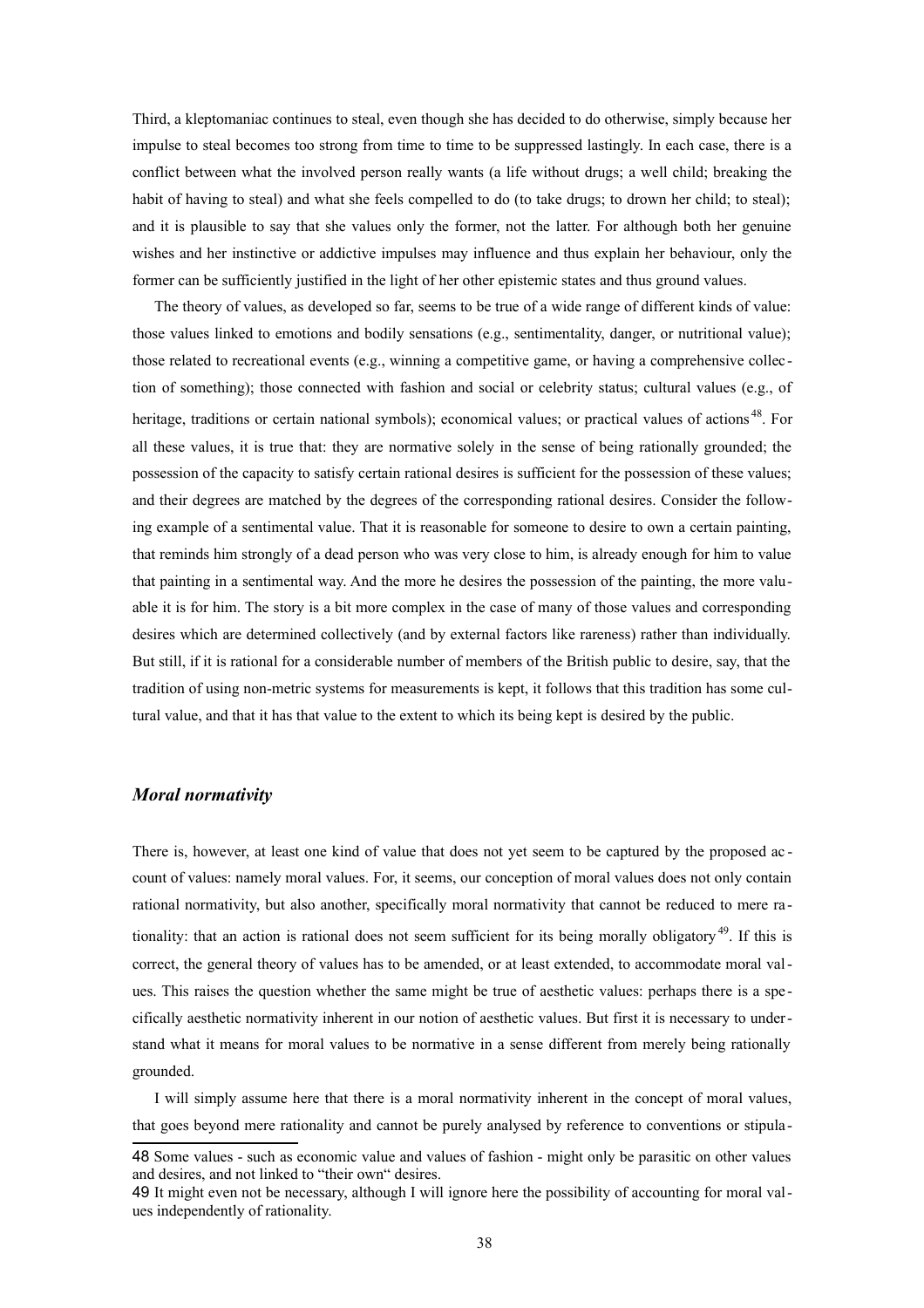tions. Whether this is really true (as it is at least plausible to believe), has no influence whatsoever on the discussion of aesthetic values - apart from the point that the existence of a distinctive moral normativity might suggest a similar aesthetic normativity (since both seem to enjoy a special status among values). But even if it turns out that there is no such normativity in the moral case, there may still be good reasons to acknowledge the existence of one in the realm of the aesthetic. So the discussion of moral normativity will at least help in understanding how aesthetic normativity might be best conceived of.

The class of moral values of actions constitutes a sub-set of the class of practical values. A *practical value* of an action is identical with its capacity to satisfy a certain, sufficiently rational desire, the satisfaction of which is likely to contribute to the satisfaction of another desire concerned with the meeting of a particular objective. If I desire with sufficient reason to see a movie in the city centre of London, it is reasonable for me to desire to take the tube to get there, and the corresponding action is of practical value for me. An action can possess a practical value for many different reasons, since we desire to achieve certain aims because of very diverse motives. Accordingly, there are often cases in which conflicts arise be cause of two practically valuable actions, only one can be performed. In particular, this includes cases of moral dilemmas, in which at least one of the involved practical values is a moral value. A *moral value* can be defined as a practical value that is morally induced: that is, either due to a desire that is concerned with a moral end (e.g., keeping one's promises, or not killing anyone), or due to a desire that otherwise conforms with some kind of accepted moral standard or principle (e.g., Kant's categorical imperative).

Now consider the following case of someone who has two conflicting desires: he wants to spend a particular evening both at a certain party and at the house of a colleague, with whom he is working on an important business project. Furthermore, he has good reasons for both his desires. The party is given by the person he has secretly loved for years, but never believed he would get close to; however, that person has now, for the first time, indicated that she likes him and that she would really appreciate it if he were to come to her party. On the other hand, his colleague has invited a prospective sponsor for their project to dine with them that very evening: a social event from which both his colleague and he himself are likely to benefit exceptionally. Furthermore, he neither wants to disadvantage nor to embarrass his colleague by staying away from the dinner and feels some moral responsibility towards his colleague.

Both options are therefore of considerable practical value for him. But they are so for entirely different reasons: going to the party is worthwhile for his love interest; going to the dinner is more advisable for his business interests as well as for general moral considerations. It is thus possible that his desire to see the woman he loves is stronger than his desire to spend the evening with his colleague and the business man (for instance, he might have good reasons for believing that love is more important in life than professional success and loyalty). Hence, the overall practical value of the former action is for him higher than the overall practical value of the latter. And solely from practical considerations, he would therefore decide to go to the party.

But this is exactly, where morality becomes significant. For the man may, after all, decide to stay loyal to his colleague and join him at the dinner, mainly because he has good reasons for believing that this is the morally more appropriate behaviour. In other words, the moral value of going to the dinner appears to be able to "outweigh" the practical value of going to the party - despite the fact that the love-induced desire to go to the party is stronger than the morally induced desire to go to the dinner.

There are two possible interpretations of this case. According to the first, the degrees of the values of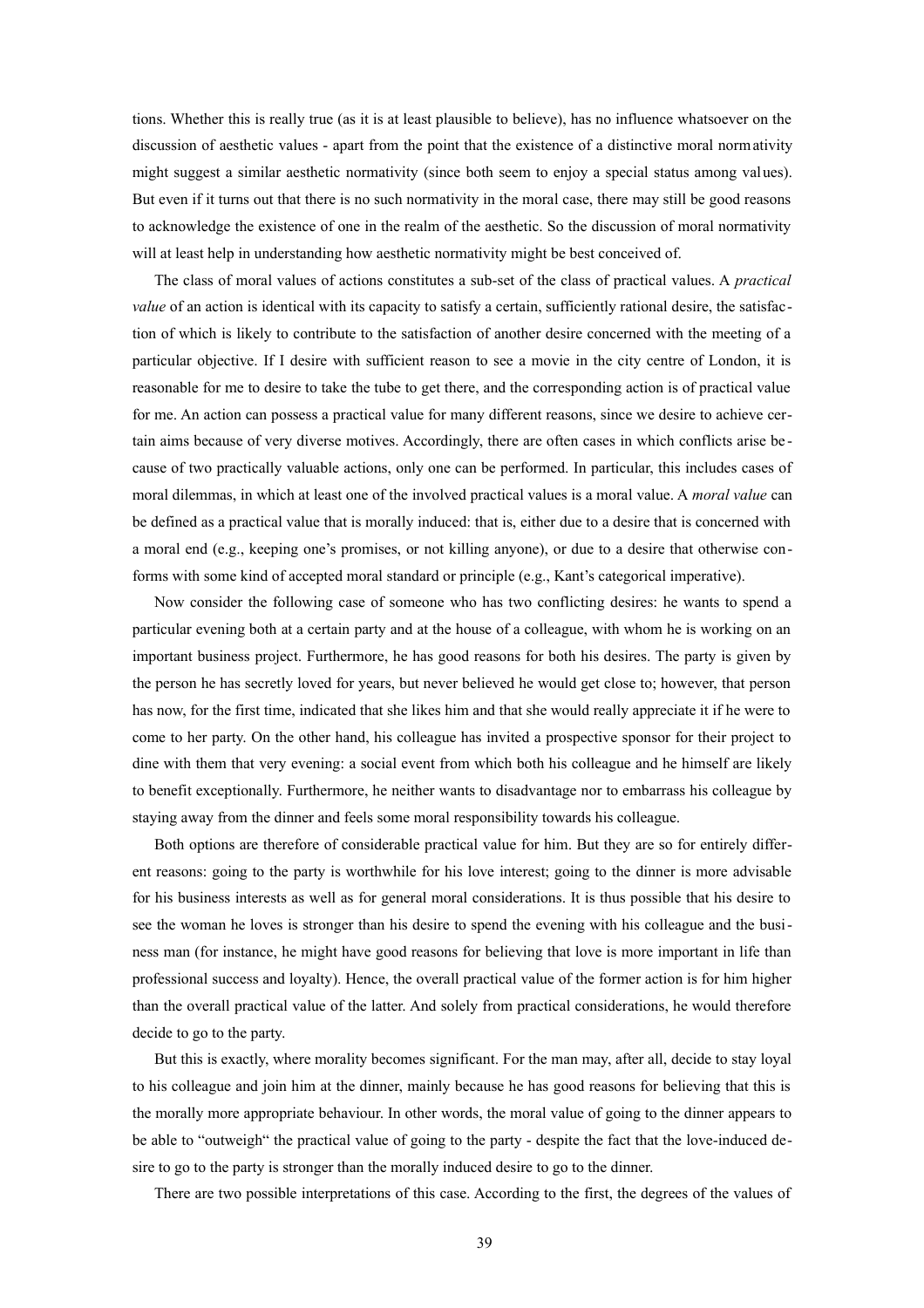the two actions in fact correspond to the degrees of the relevant, sufficiently rational desires. Hence, the practical value grounded on the love interest is higher than the practical value linked to moral loyalty; and the "outweighing" of the former by the latter has to be accounted for: either in terms of further interests, that shift the balance in degrees of values towards the action of going to the dinner (e.g., he might fear that his colleague would take revenge by disparaging him behind his back); or in terms of weakness of will, that is, the phenomenon that we do not always act in conformity with what we practically value most. But neither explanation seems able to capture our moral commitments adequately, for neither can make sense of the idea that, after all, the man morally ought to decide to go the dinner rather than the party.

The second interpretation does a better job. It maintains that the degree of moral values is not determined by the intensity of certain desires. Thus it is possible that the morally induced practical value of go ing to the dinner is higher than the practical value of going to the party. One way of accounting for the de gree of moral values is to derive it from some kind of normative value system (such as the ten command ments, or a bill of rights). But assuming that morality is not purely a matter of convention, such a value system has to originate in some non-stipulated moral values: which leads directly back to the problem of determining what counts as a moral value and, especially, its weight.

One can, however, give an illuminating answer to the question where moral values get their degrees from. The main idea is to identify the degree of the moral value of an action with the degree of rationality (not the intensity) of the morally induced desire that is directed towards that action. Take again the example of the man with his practical conflict. His sufficiently rational desire to go to the party is stronger than his sufficiently rational desire to go the dinner: which means nothing else than that he has good reason to desire the first action more than the second. But nevertheless it is possible that it is more rational for him to desire (with less intensity) to go to his colleague's house than to desire (with more in - tensity) to go his lover's house<sup>[50](#page-39-0)</sup>. And this can explain why the morally induced practical value of the former action is higher than the love-induced practical value of the latter: and thus why the man chooses to visit his colleague rather than to see his lover.

That the degree of rationality and the intensity of desires do not have to match is due to the fact that the influence of the latter on the former is only indirect. The extent to which a desire is rational is directly dependent solely on the extent to which it coheres with other epistemic states. But how much desires cohere with other states depends on their nature: which is again partly determined by their intensities. Hence, a desire could be more (or less) rational than it actually is, if its strength were to alter. However, because of the indirectness of the influence, there are no nomological connections between the intensities and the degrees of rationality: a strong desire can be more or less irrational than a weak desire. The de gree of rationality and the intensity of desires can therefore come apart.

This account of the degree of moral values of actions suggests furthermore an account of the moral nature of desires and objectives. For from the claim that actions are of moral value to the extent to which they are rationally desired, it is only a small step to the following two theses: that desires are moral to the extent to which they are rational; and that ends are moral to the extent to which they are rationally de sired. Consequently, moral values can perhaps be defined as those values that are linked to highly rational

<span id="page-39-0"></span><sup>50</sup> That it is rational for a certain subject to have a specific desire simply means that it is rational for her to have that desire-with-a-particular-intensity, since desires are partly individuated by means of their degrees.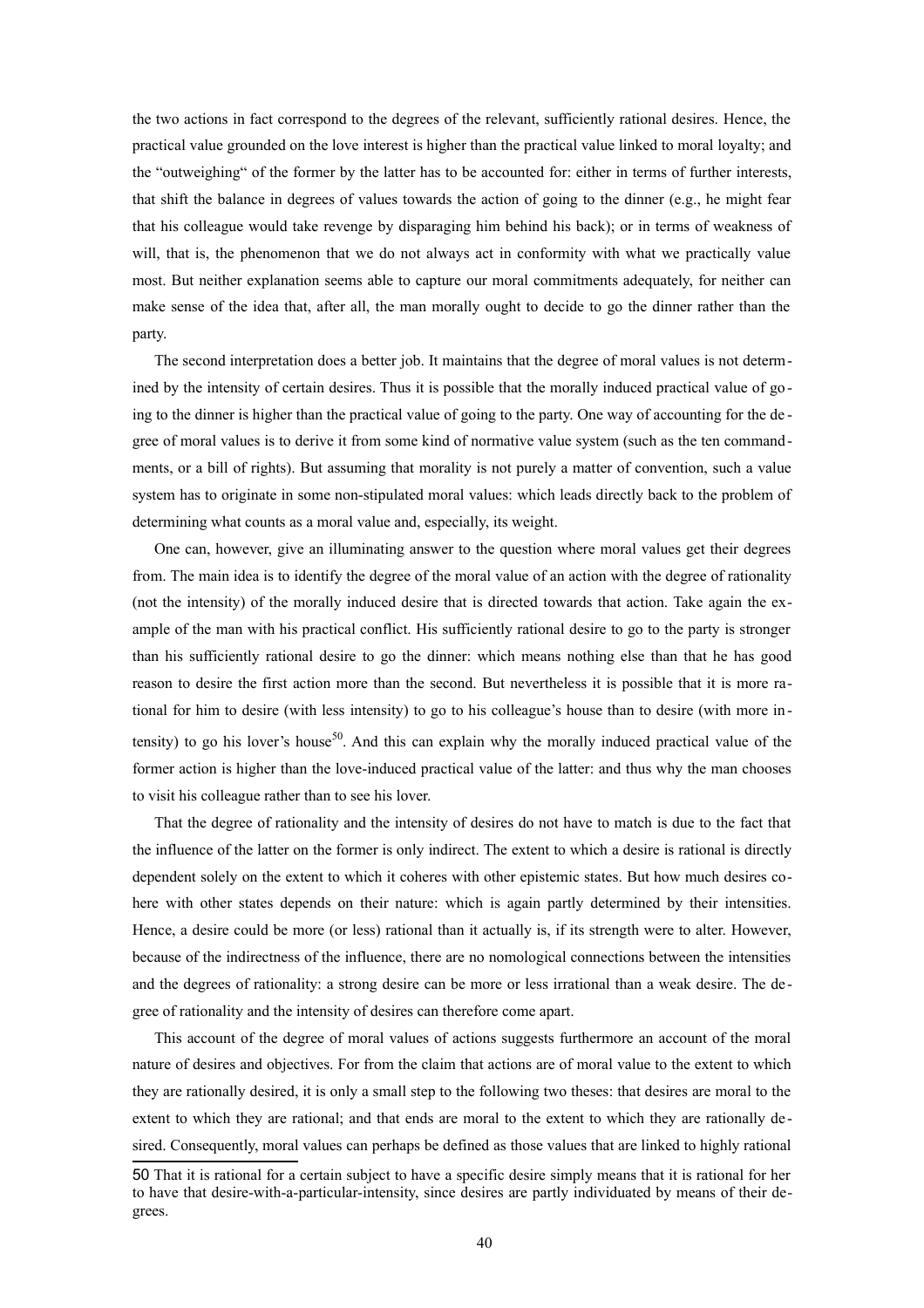desires concerning actions (or concerning aims that can be achieved by means of these actions)<sup>[51](#page-40-0)</sup>. It thus becomes possible not only to account for the degree of moral values, but also to delineate the class of moral values and distinguish them from other kinds of value. Moreover, this account of moral values is except for the amendment regarding the degree of these values - in absolute conformity with the general theory of values based on the identification of values with capacities to satisfy certain rational desires.

What is most important, however, is that the amendment mentioned introduces a kind of normativity into the account that is distinct from mere rationality. This specifically moral normativity can capture the normative dimension that is often associated with the issue of how one ought to act. For according to the account of moral values of actions, what a person morally ought to desire practically can be analysed in terms of what is most rational for her to desire practically. The two kinds of normativity thus fulfil two completely different functions: sufficient rationality ensures that desires constitute values in the first place; while moral normativity turns the desires and values into moral ones.

#### *Aesthetic normativity*

The claim that there is an aesthetic normativity - in analogy to moral normativity - can be understood as the thesis that there is a norm for the appropriateness of aesthetic evaluations. Aesthetic normativity thus tells us which aesthetic experiences we should have from an aesthetic point of view: that is, which aesthetic experience of an object it is more (or most) appropriate to have, given that one responds aesthetic - ally to that item<sup>[52](#page-40-1)</sup>.

Moral appropriateness of actions can be analysed in terms of high rationality. But how it is possible, against the background of the account of values introduced, to conceive of a specifically aesthetic normativity? Reference to the degree of rationality of the involved desires and responses does not help to elucidate the notion of such a normativity. For this degree is irrelevant to the issue whether - and if so to what extent - a given, intrinsically rewarding response constitutes an aesthetic value. It may well be highly reasonable for a particular person to be aesthetically overwhelmed by a minor piece of music consisting mainly of noises, if his conception of music up to now has not included such works, because he has never before encountered one (believing it to be music). But a slightly less rational opinion of an expert in contemporary music, according to which the aesthetic merit of this piece is not very high, might be more appropriate from an aesthetic point of view. For aesthetic (unlike moral) cases concern experiential, not practical, issues.

It is therefore advisable to look instead for an experiential capacity in terms of which aesthetic normativity can be defined. Taste seems to be immediately ruled out, because it does not come in degrees: either one possesses a particular taste, or one does not. If some tastes are aesthetically more appropriate than others, the relevant appropriateness has to be due to an aesthetic norm external to the tastes. However, such a norm can be defined in terms of the degree of the aesthetic sensitivity involved. Accordingly,

<span id="page-40-0"></span><sup>51</sup> Both Kant (1788) and Smith (1994) analyse morality in terms of full rationality. But while Kant accepts that thus perhaps no empirical being can be moral, Smith is happy with (sufficient) approximation to the ideal.

<span id="page-40-1"></span><sup>52</sup> This aesthetic ought is distinct from the moral ought to have (particular) aesthetic experiences (cf. Kant (1790)).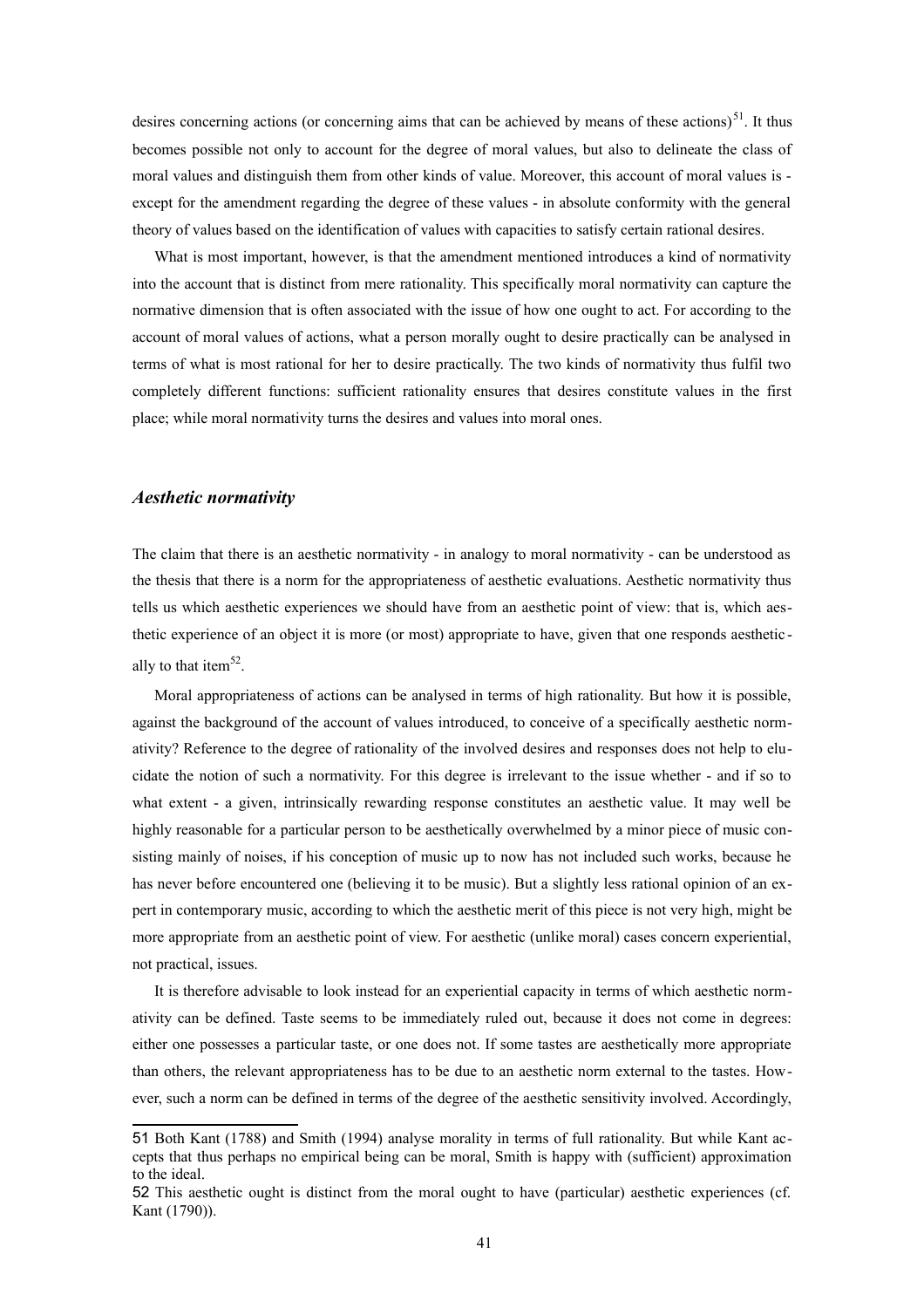an aesthetic experience is *aesthetically appropriate* in proportion to the degree of the aesthetic sensitivity employed in generating the experience. Since aesthetic sensitivity is the capacity to discern the aesthetic relevance of all the qualities of a particular object, the more aesthetically relevant qualities one is able to detect, and the more accurate one's assessment of their share in contributing to the overall aesthetic merit of the object, the more appropriate is one's aesthetic experience. Hence, the most appropriate aesthetic experiences we can undergo (i.e., the experiences that, from an aesthetic point of view, it is best to have) are those that capture the overall aesthetic value of the experienced object.

This account of aesthetic normativity does not require any amendments to the proposed general theory of values. It is still to be expected that there are specific rational desires that ground aesthetic values. And the degree of aesthetic values is still completely determined by the degree of the corresponding aesthetic feelings and rational desires<sup>[53](#page-41-0)</sup>. Aesthetic normativity thus shares only one function with moral normativity: as the latter determines which actions are morally appropriate, so the former specifies which experiences are aesthetically appropriate. But while moral normativity also fixes the degree of the moral values, aesthetic normativity sets the quality of aesthetic responses (and hence the quality of aesthetic evaluators): the higher one's aesthetic sensitivity with respect to a particular object, the more appropriate (and nearer to an overall evaluation) is one's aesthetic experience of that item. This introduces a new kind of value into the debate about aesthetic matters, that is distinct from the aesthetic values of objects, and also from the faultlessness of aesthetic evaluations.

Whether there is a specifically aesthetic norm that, in addition to faultlessness, governs the correctness of aesthetic evaluations, and, if so, whether the aesthetic normativity introduced is identical with such a norm will be discussed in the context of the problem from disagreement.

<span id="page-41-0"></span><sup>53</sup> That the degree of aesthetic values could match the extent to which aesthetic experiences are appropriate is obviously false; as is the idea that the degree of aesthetic values attributed to a particular object is always the same as the degree of the overall aesthetic merit of that object.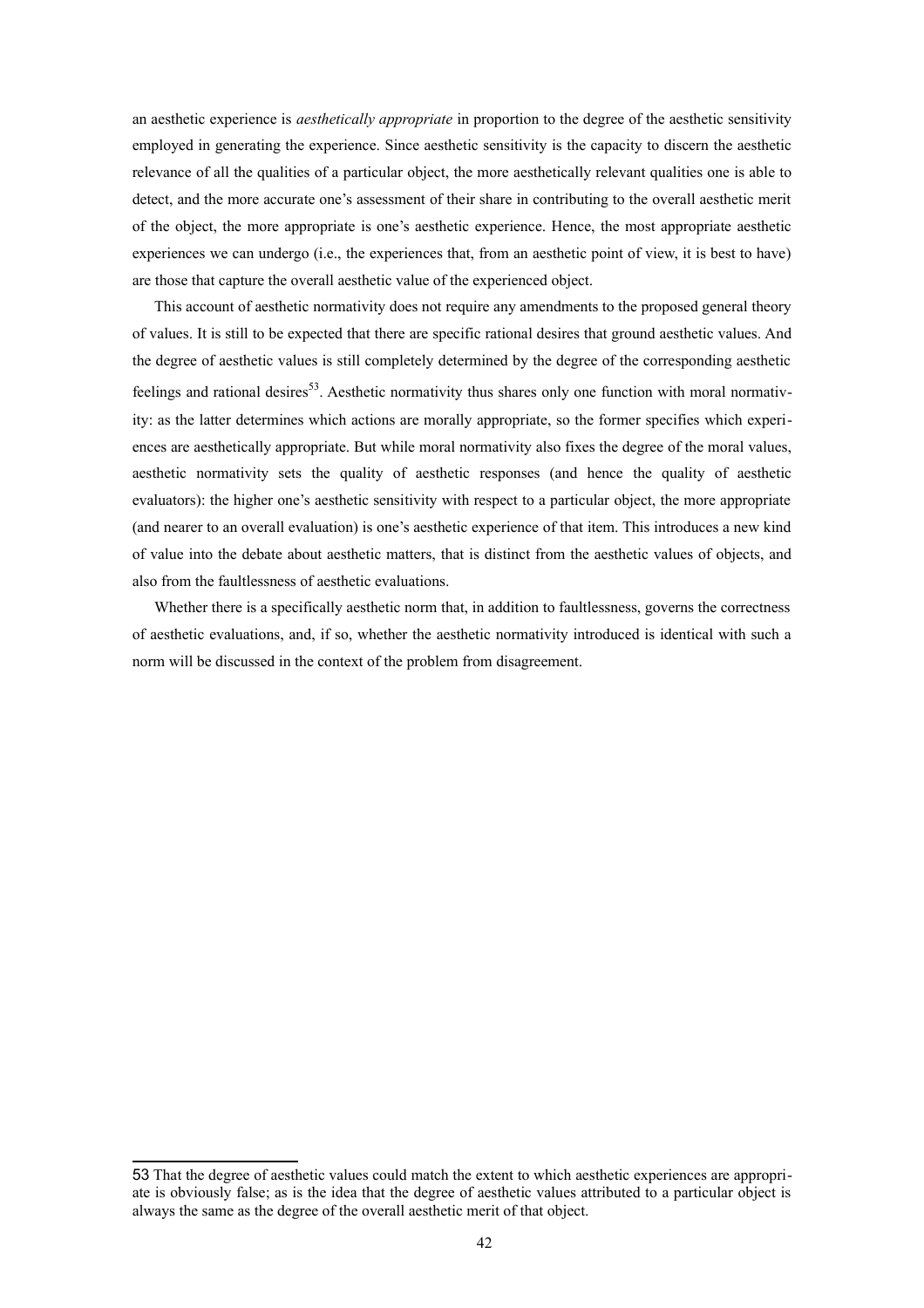## **5. Anti-realism and disagreement**

The remaining task for an anti-realist is to ensure the truth of the biconditional (BC) as it applies to existing, subjective aesthetic values. According to the anti-realist interpretation, the biconditional claims that under normal conditions - an object has a specific aesthetic value because it causes the same aesthetic feeling in all relevant subjects undergoing the same experience of the object. Since all other parameters are already set, the question is how the scope of the relevant subjects has to be specified, so that it turns out to be true of each possible object that it elicits the same aesthetic experiences in all these subjects (given that normal and manifestation conditions obtain). For only then will the right-hand side of the biconditional be true and applicable to existing aesthetic values defined as certain subjective dispositions. If anti-realism cannot fulfil this task, irrealism is the only alternative. For if the right-hand side cannot be made true, the left-hand side will not be true, implying the denial of the existence of aesthetic values<sup>[54](#page-42-0)</sup>.

Whether the right-hand side of the biconditional is true or false for different specifications of the scope of relevant subjects is an empirical matter. And the conditions under which sameness of response is guaranteed can be specified only by reference to the actual practice of aesthetic criticism. There is one frequently occurring phenomenon in particular that appears to threaten the possibility of ensuring the sameness of aesthetic responses: namely the fact that people often seem to disagree widely about the aesthetic merits of objects. Hence, the anti-realist has to show that and how she is able to accommodate this phenomenon in her account of aesthetic values and experiences. There are two possible interpretations of such cases that she can pursue: she can treat them either as cases of seeming disagreement, or as cases of genuine disagreement.

### *Seeming disagreement and genuine disagreement*

Two subjects *seemingly disagree* about (the degree of) the aesthetic value of a given object if and only if they have different aesthetic experiences of that object despite the representational elements of their aesthetic experiences being the same and normal conditions holding. Seeming disagreement becomes most apparent in expressions of aesthetic judgements and is due to a difference in tastes with respect to the particular representation in question. For a taste has been defined as the capacity to respond with a certain aesthetic feeling to a specific representation of an object. What renders cases of seeming disagreement so interesting (and, as we will see, problematic for the anti-realist) is that the dispute cannot be dissolved by reference to any fault or lack of ability of one of the subjects. This is why cases of seeming disagreement are in stark contrast with two other classes of phenomena.

On the one hand, the obtaining of the normal conditions guarantees that the two elements of aesthetic experiences are flawless. In particular, there is no fault in the application of tastes. Consequently, any dispute about aesthetic matters that can be dissolved by reference to some epistemic error involved in the generation of the representation or the aesthetic feeling is not an instance of seeming disagreement. If a

<span id="page-42-0"></span><sup>54</sup> If anti-realism cannot render the right-hand side of the biconditional true, realism cannot either: for a realist specification of the relevant subjects will have to be the same as an anti-realist.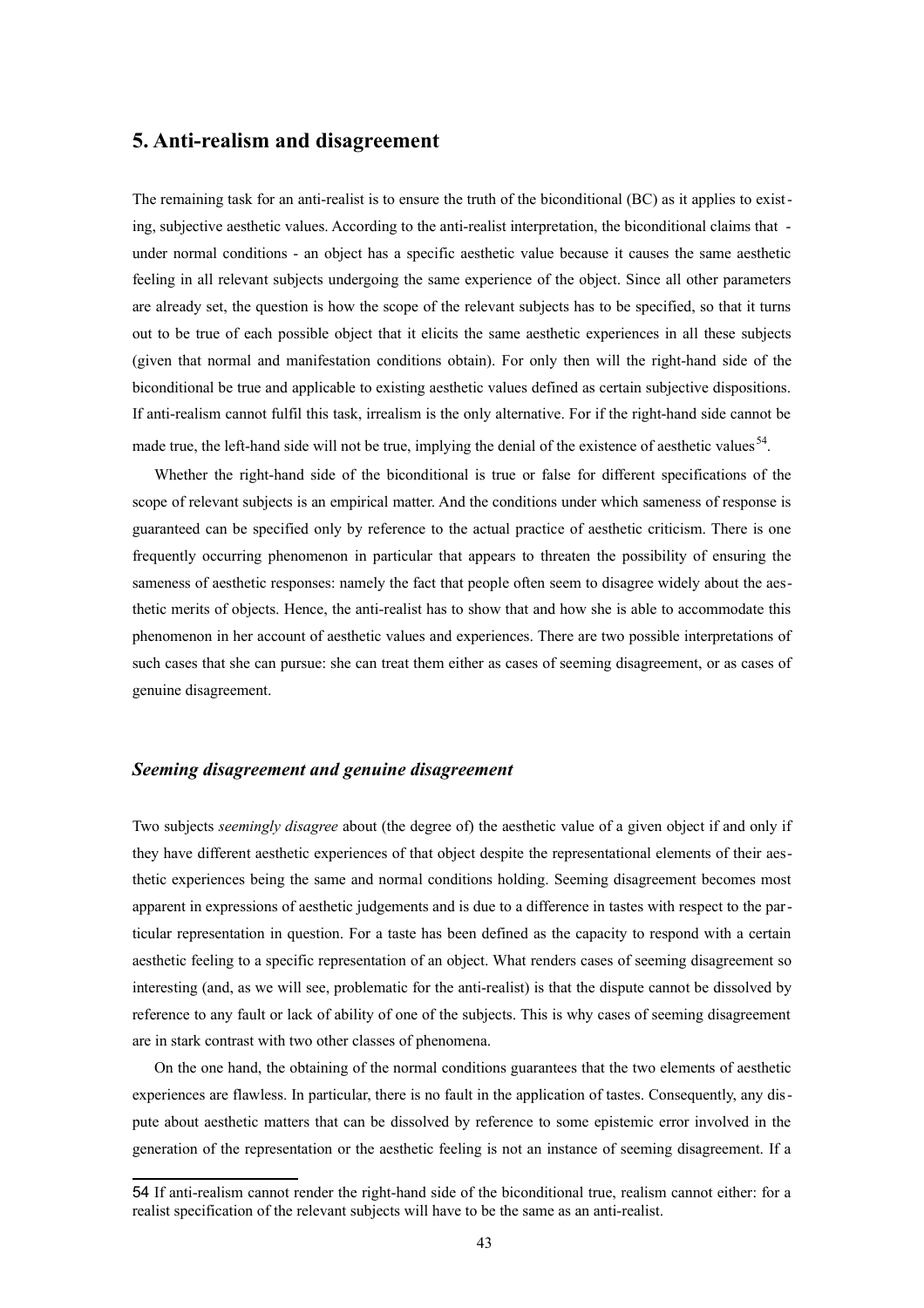person views a painting under completely inadequate lighting and thus misperceives it; if she falls victim to some kind of hallucination; if she mistakes the portrayed queen with her son as the Virgin Mary with child; or if her evaluative response is not appropriately caused by her representation, but by some other kind of neural stimulation: then she is not in seeming disagreement with another person who has a different aesthetic experience.

On the other hand, that seeming disagreement requires the sameness of the representational elements excludes cases in which the experiences of the two subjects concern different aesthetically relevant aspects or parts of the object in question. For instance, if one person says that the first part of a book is highly appealing, while another person insists that its latter part is boring, they simply talk at cross purposes. And if they are concerned with the same passage of the book, but highlight different aesthetically relevant features of it, it is no surprise that their aesthetic responses differ. Only if the two aesthetic responses acknowledge the same characteristics of the same parts of the experienced object can they be said to stand in the relation of seeming disagreement. In particular, this rules out all disputes between more and less aesthetically sensitive critics: an aesthetic expert is simply aware of more aesthetically relevant qualities (e.g., of subtle details, or the broad context of the work), or is better equipped to identify those features that are particularly important for the constitution of the overall aesthetic merit, than the inexperienced spectator.

There are unlikely to be many cases of seeming disagreement, since there are probably not many situations in which critics experience exactly the same aesthetically relevant qualities of an object. But it seems to be impossible to deny their existence<sup>[55](#page-43-0)</sup>. First of all, it is difficult to see why people who do not show any general fault in their affective reactions to objects should not be able to have different tastes (irrespective of whether these tastes are perhaps more, or less, appropriate than others). There is at least no obvious reason that might compel one to deny the possibility that two art critics, who consider exactly the same features of a painting, can come up with different opinions - without there being any errors that might explain the difference in their response (cf. Goldman (1995): 32f.).

But there is a further argument in support of the existence of cases of seeming disagreement. It is based on certain findings about seeming disagreement regarding colour experiences, as they are reported by Hardin in his book *Color for Philosophers* (cf. Hardin (1988)). As a matter of fact, people with impeccable vision locate the unique colours (i.e., the pure hues of red, green, yellow and blue) and the borders between two distinct hues at different locations within the spectrum of colour hues: that is, they point to different objects, if asked to identify bearers of a pure red; and in the transition from green to blue, while some perceive an object as already being blue, others count it as still being green. These are obviously cases of seeming disagreement: the differences in response occur even under normal conditions; and the colour experiences are based on the representation of the same surface reflectance properties of the objects. However, if there is seeming disagreement among viewers of colours, then one should expect that there also to be seeming disagreement among aesthetic critics. There are two reasons for this. First, aesthetic values are often dependent on colours (and other secondary qualities) and will thus inherit any seeming disagreement concerning them. Second, it is the response-dependence of colours that is responsible for the existence of cases of seeming disagreement: so it would be surprising if the (more apparent)

<span id="page-43-0"></span><sup>55</sup> After all, it is an empirical question. Kant can deny cases of seeming disagreement only because he assumes a single taste common to all subjects.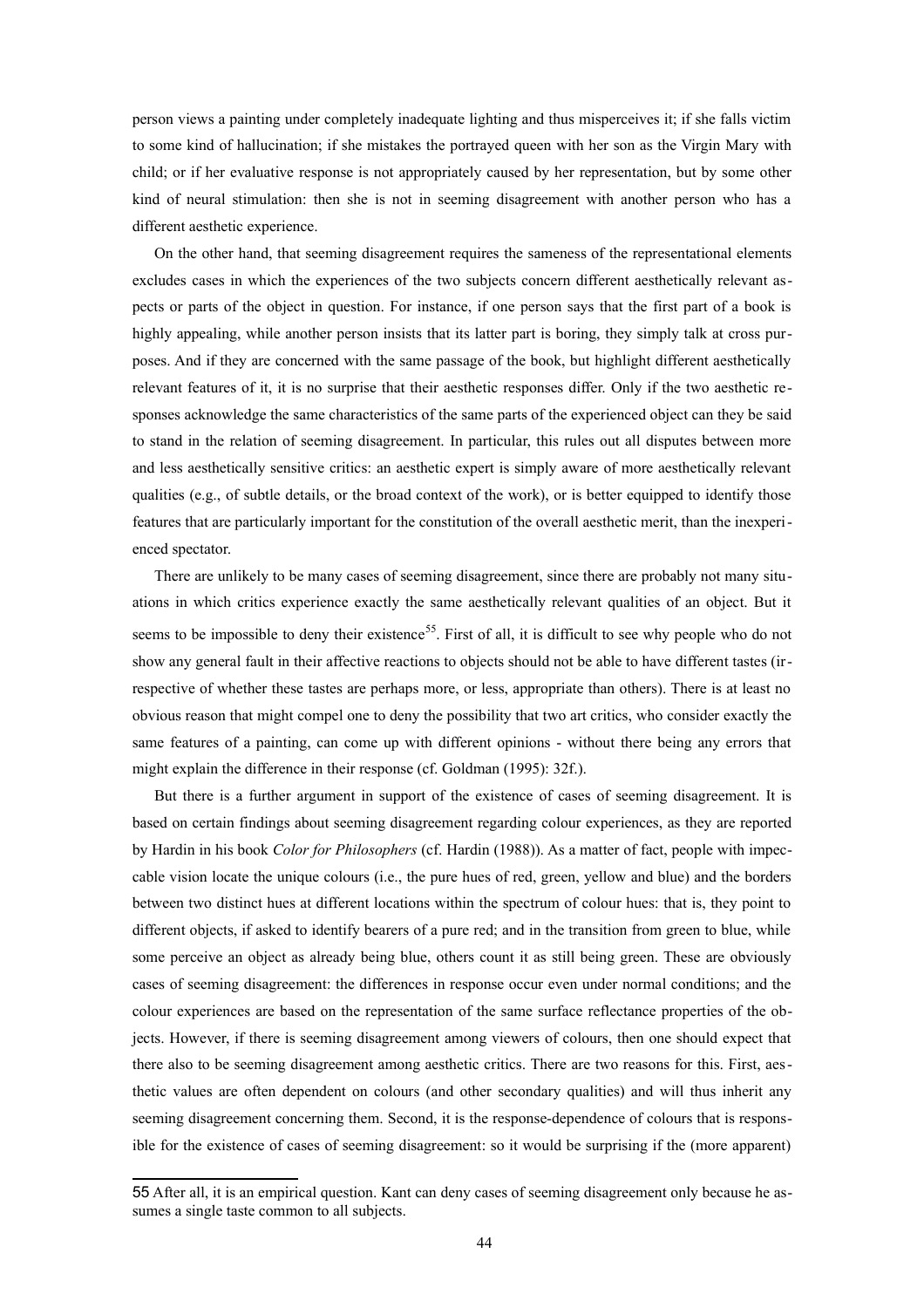response-dependent aesthetic values did not show similar disparities. Consequently, it is better to accept that there are cases of seeming disagreement in aesthetic matters<sup>[56](#page-44-0)</sup>.

The cases discussed so far are only cases of *seeming* disagreement, because it is not necessary that the difference in response amounts to an incompatibility. By contrast, genuine disagreement requires incompatibility: two subject *disagree* with each other about the aesthetic value of a given object if and only if they seemingly disagree about that value and their two aesthetic experiences are incompatible. The additional requirement of incompatibility between the differing evaluations is due to the fact that, according to our conception of genuine disagreement, there must be some kind of tension between opinions in order to constitute a real dispute. The only promising account of how differing opinions can stand in real conflict construes the tension involved as a tension between truth-values. Accordingly, two aesthetic responses are incompatible if and only if they cannot be correct at the same time. The notion of disagreement, defined as an incompatibility holding between faultless aesthetic experiences that contain the same representational, but different evaluative elements, therefore exactly covers all cases of faultless evaluations of which only one can at most be correct.

One might wonder, however, whether there is really a difference between cases of disagreement and cases of seeming disagreement. For it appears to be intuitively plausible to assume that a difference in aesthetic evaluation is already sufficient for the responses involved to be incompatible. That an object can be highly capturing as well as just about interesting because of the same base qualities appears to be as unlikely as that an object can be both dark and light because of the same reflectance properties. But this intuition is not enough to force one to accept the thesis that two faultless aesthetic responses to one and the same experience cannot be both correct. Hence, the notions of seeming disagreement and of disagreement are not the same. The only conceptual connection they show is that being in disagreement entails being in seeming disagreement.

While it appears to be undeniable that there are cases of seeming disagreement, it is a matter of debate whether there is also genuine aesthetic disagreement. What is at issue is whether the cases covered by seeming disagreement can also be interpreted as cases of disagreement: that is, whether a faultless difference in response already entails an incompatibility. Accordingly, there are two options. Either one adopts the stronger reading that maintains that any difference amounts to an incompatibility and thus accepts the existence of aesthetic disagreement; or one does not. Within the context of anti-realism, the monist version goes for the first option, while the pluralist and relativist alternatives opt for the second. Whether cases are interpreted as aesthetic disagreement, or only as seeming disagreement, thus depends on which form of anti-realism one favours. If one chooses the latter of the two options, one has to provide a satisfactory explanation of why there is no incompatibility between faultless aesthetic responses made under the same manifestation conditions, and thus no aesthetic disagreement. Proponents of the former option face a completely different challenge, as the next section will show.

<span id="page-44-0"></span><sup>56</sup> Note that seeming (and genuine) disagreement is completely independent of the incommensurability of aesthetic values (cf. Budd (1995): 42f.) and cannot be explained away by reference to that vagueness.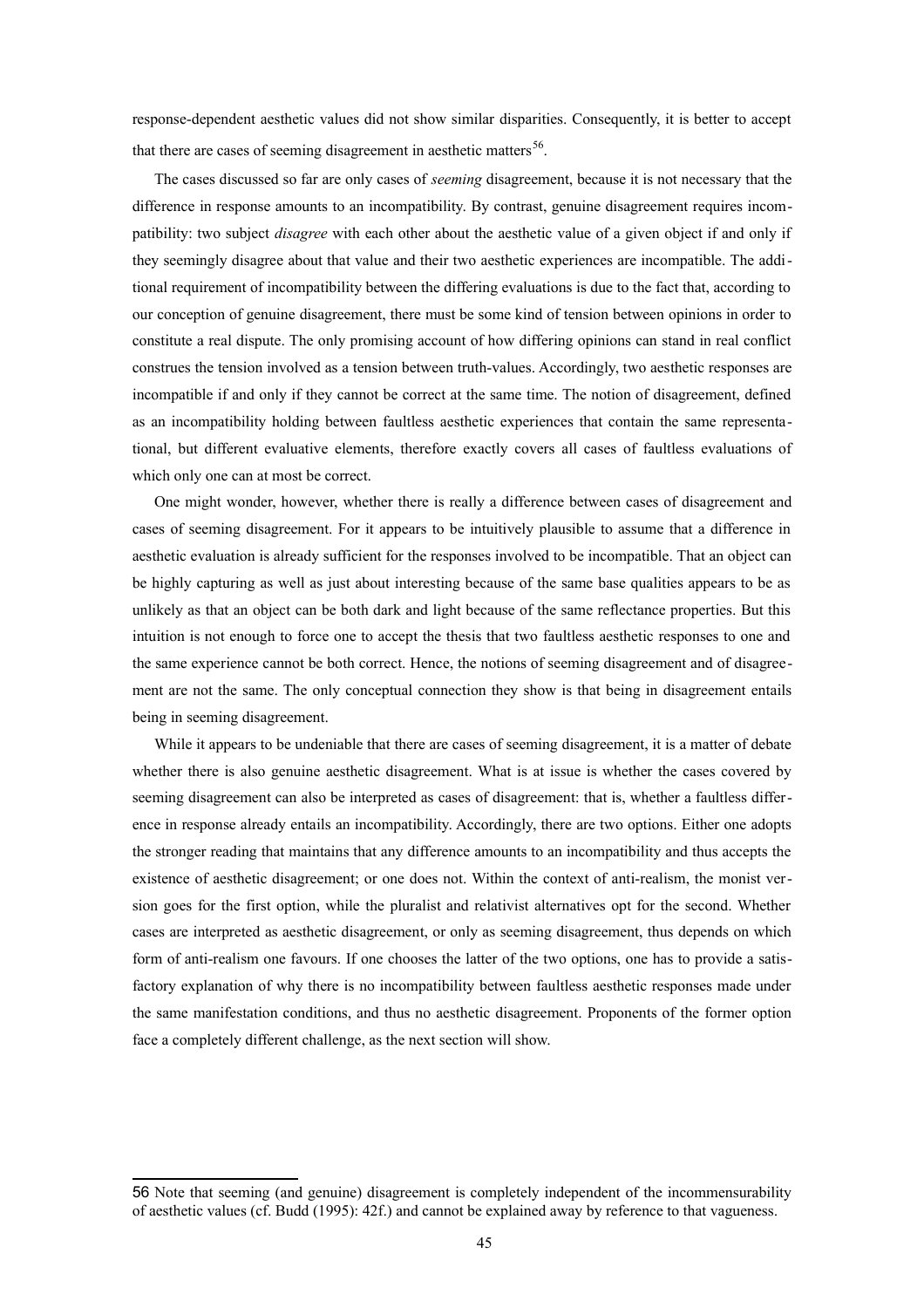#### *The problems from seeming disagreement and genuine disagreement*

For the anti-realist, there is a problem related to each of the two kinds of difference between aesthetic experiences. Seeming disagreement prevents the right-hand side of the biconditional from being true, if the class of relevant subjects comprises all human subjects capable of having the respective aesthetic experiences. For that such human beings can seemingly disagree simply means that, under normal conditions, they do not aesthetically respond in the same way to the same represented aspects of a given object. So in order to render the biconditional true of aesthetic values, the anti-realist has to modify it by restricting the class of relevant subjects in such a way that seeming disagreement is not possible among the limited class of subjects.

If the anti-realist also accepts that there are really cases of aesthetic disagreement, she faces the problem that, if interpreted in a certain way, disagreement embodies an antinomy. Aesthetic experiences that are faultless - that is, made under normal conditions - are presumably true. After all, normal conditions are meant to guarantee that the experiences and responses they cover are correct. However, two aesthetic experiences are incompatible with one another if at most only one can be correct; or in other words: if the correctness of the one aesthetic experience excludes the correctness of the other. But if disagreement really entails both that the aesthetic responses involved are true and that they mutually exclude each other from being true, it turns out to be an incoherent notion that has no application to any possible cases. To avoid this antinomy, the anti-realist has either to interpret disagreement in a less strong way (without thereby deviating from the understanding of disagreement as faultless incompatibility), or to deny altogether the existence of disagreement in aesthetic matters by assuming that a difference in faultless response does not amount to an incompatibility.

It is important to remember that irrealism does not face either of these problems and might therefore still be an attractive alternative. The antinomy of disagreement does not arise, because irrealism does not claim that aesthetic evaluations are truth-apt. And the biconditional does not have to be modified in order to accommodate the cases of seeming disagreement, since the irrealist accepts from the start that the right hand side - and thus also the left hand side - is always false. However, in order to assess whether anti-realism can meet the challenge set by seeming disagreement and, perhaps, by disagreement, I will discuss each of the three anti-realist alternatives - monism, pluralism and relativism - in turn.

#### *Monism*

According to *monism*, only one of those tastes that lead to aesthetic feelings on the basis of a given representation results in a true aesthetic response; while experiences based on all other tastes are erroneous. Consequently, only the responses of those subjects who possess the right or appropriate taste play a role in the determination of the aesthetic value of the experienced object. The result is the following modification of the scope of the class of relevant subjects within the biconditional:

 $(BC_M)$  Under normal conditions: an object has a certain aesthetic value it has the disposition to cause, in all subjects *with the right taste*, an aesthetic experience which ascribes that specific value to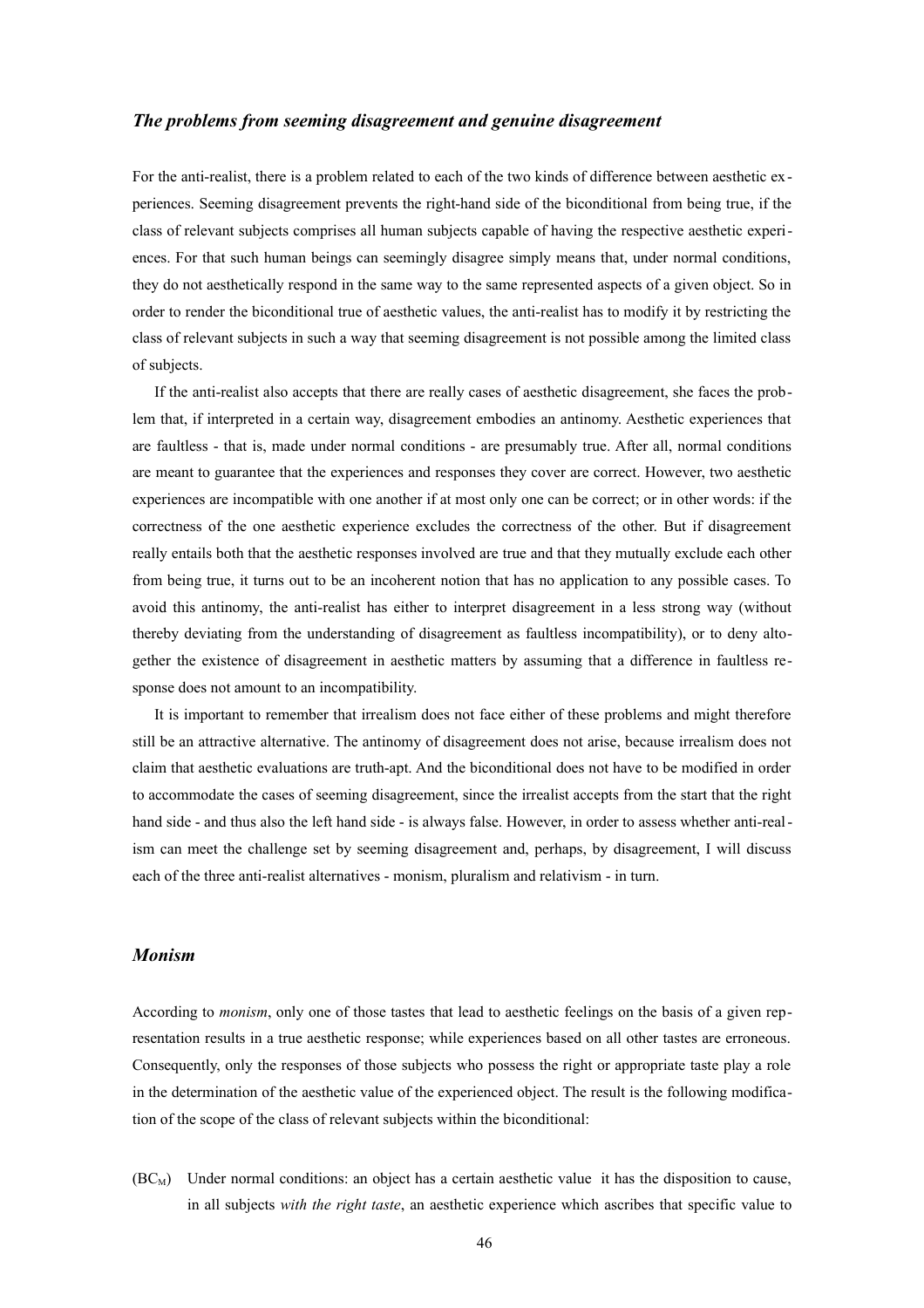the object.

Since subjects who share a taste will have the same aesthetic responses, differences in response will not occur among those subjects who share the appropriate taste. Thus the right-hand side of the biconditional (and hence also the left-hand side) turns out to be true, and the problem from seeming disagreement is solved.

Monism must also allow for the occurrence of disagreement. For, with respect to a particular representation, only that aesthetic feeling that is the result of the application of the right taste is appropriate. Hence, at most one of the aesthetic responses involved in the case of seeming disagreement is correct. It follows automatically that they are incompatible with each other. If two subjects with faultless aesthetic experiences thus seemingly disagree, they automatically also disagree. But monism can also offer an easy solution to the problem from disagreement: cases of disagreement are unproblematic, because at most one of the responses can be true, even though they are both faultless.

It is a consequence of this strong reading of cases of seeming disagreement as being also cases of disagreement, that monism cannot consider faultlessness as being sufficient for the correctness of aesthetic experiences. While the obtaining of the normal conditions still ensures the correctness of the representational element, it figures only as a necessary condition for the correctness of the evaluative element. What is also required is that the aesthetic feeling is of the right kind: namely due to the right taste. Only then will the aesthetic response be true.

#### *Contra monism*

However, monism faces a serious problem. It is essential to the monist conception that it is possible to single out a feature of tastes by means of which the right taste can be distinguished from all others. But there does not seem to be a feature that can fulfil that task.

Tastes are defined as abilities by means of which we can link a specific experience to a specific aesthetic feeling. If some tastes have in common that they concern the same kind of representation, they can differ only in the aesthetic feelings that are the results of their application to that kind of representation. It is, however, not possible to exploit this difference and explain the appropriateness of a taste in terms of the appropriateness of the resulting aesthetic feeling. For the latter kind of correctness is defined by means of the former: aesthetic feelings are correct because they are due to the right taste (and not vice versa).

Another strategy is to define the right taste in terms of its contribution to the correct recognition of the relevant intrinsic value of the representational element. But this proposal does not do justice to the problem from disagreement. The existence of cases of disagreement can be put down to the fact that the respective intrinsic values of representations are not the same for all relevant subjects. For the disagreement in aesthetic feelings is disagreement in direct recognitions of these values of representations. It might thus be possible to illuminate why disagreement occurs by explaining why a certain representation is of different intrinsic value for different subjects. But this would not result in the identification of the right taste.

It would be just as hopeless to look for certain characteristics of the experienced object that are re -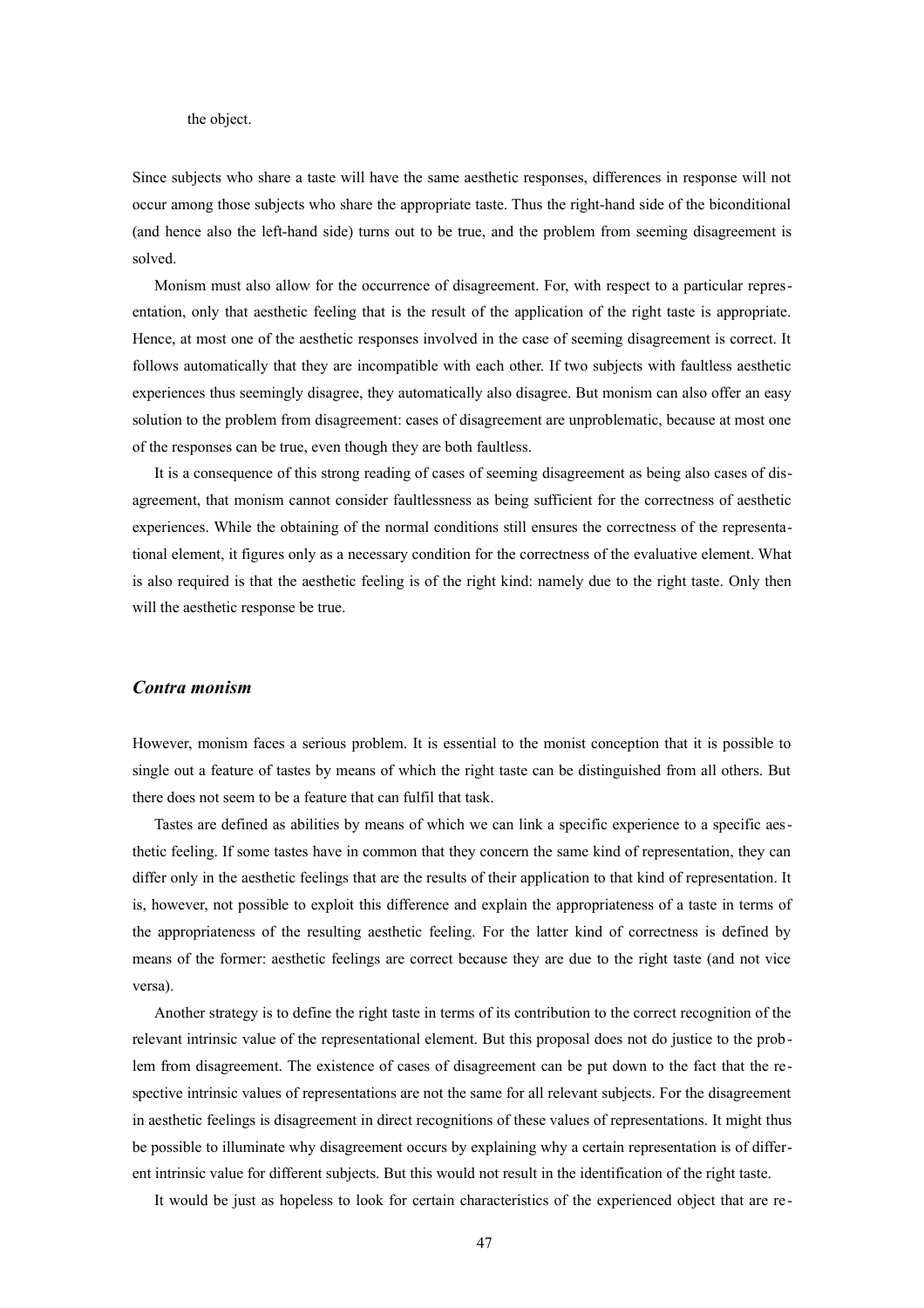sponsible for the fact that at most one particular aesthetic response can be merited. The only plausible candidates for these characteristics are the represented base qualities, on which the ascribed aesthetic values depend. Now if it were true that only the application of the right taste would be justified by refer ence to these base qualities, then one could draw the required distinction<sup>[57](#page-47-0)</sup>. But again, the problem of disagreement is simply ignored instead of addressed. For it is the point of cases of disagreement that there are different and incompatible responses, which are nevertheless equally justified by the same represented nature of the object. Here, it is significant that the possibility of disagreement is due to the response-dependence of aesthetic values. Since their instantiations depend not only on certain base qualities, but also on the value of the respective representations, aesthetic experiences can be completely justified only in terms of both the base qualities and the value of their representational elements (or whatever justifies them). And it is thus still a real possibility that each of the representations can have different, equally warranted values for different subjects.

Perhaps the most promising idea is to specify the right taste by making reference to certain features that characterise exclusively its bearers. The right taste is accordingly that taste which is shown by the right kind of critics; and the class of relevant subjects mentioned on the right-hand side of the biconditional consists simply of critics of this kind. Apart from tastes, the only plausible candidates for those features in which good critics might differ from poor ones are their aesthetic sensitivities. To possess the right taste might thus mean to possess a taste and to show an appropriate standard of aesthetic sensitivity, that is, an appropriate standard of (at least) background knowledge and past training; while appropriateness of standard requires either sufficiently good or optimal knowledge and training (relative to the object in question) $58$ .

However, neither of the options can exclude the possibility of disagreement among critics of the right kind. For one's particular tastes are not (completely) determined by one's aesthetic sensitivities. Sameness of aesthetic sensitivity cannot therefore ensure sameness of taste. And critics of the right kind - whether they possess a sufficiently high or an optimal standard of knowledge and training - can differ in their aesthetic responses. For example, there is no reason why two lovers of classical music who are appropriately knowledgeable and trained and who represent all, or most of, the aesthetically relevant qualities of a piece of music (say, a symphony by Mahler, or a waltz of Chopin) cannot disagree about the aesthetic appeal of that piece (cf. Goldman (1995): 31f.).

Hence, aesthetic normativity - specified in terms of aesthetic sensitivity and governing the quality and richness of aesthetic experiences - cannot also function as a norm for tastes and the correctness of the corresponding aesthetic responses. That one critic perceives more aesthetically relevant qualities of an object, and more with a high degree of aesthetic relevance, than another does not imply that the former's response is more likely to be correct than the latter's. It is thus not possible for the monist to define the right taste in terms of the right kind of critics. And since there is no other plausible alternative, monism is not a

<span id="page-47-0"></span><sup>57</sup> Budd suggests such a solution (cf. Budd (1995): 40; and Budd (1999b)).

<span id="page-47-1"></span><sup>58</sup> It should not simply be a matter of stipulation whether a critic shows the right taste; and likewise not a matter of statistical considerations (cf. Wright (1992)). Both options would result in distributions of truthvalues among aesthetic evaluations that are too arbitrary to be able to justify the commitment to monism, instead of to the relativist anti-realist alternative (or perhaps even irrealism). Besides, anti-realists cannot interpret optimal as ideal in the sense that subjects - because of their physical and mental limitations - can never actually reach, but only approximate the optimal standard. For then no one could ever be in the position to evaluate objects aesthetically; and irrealism would be the only available option.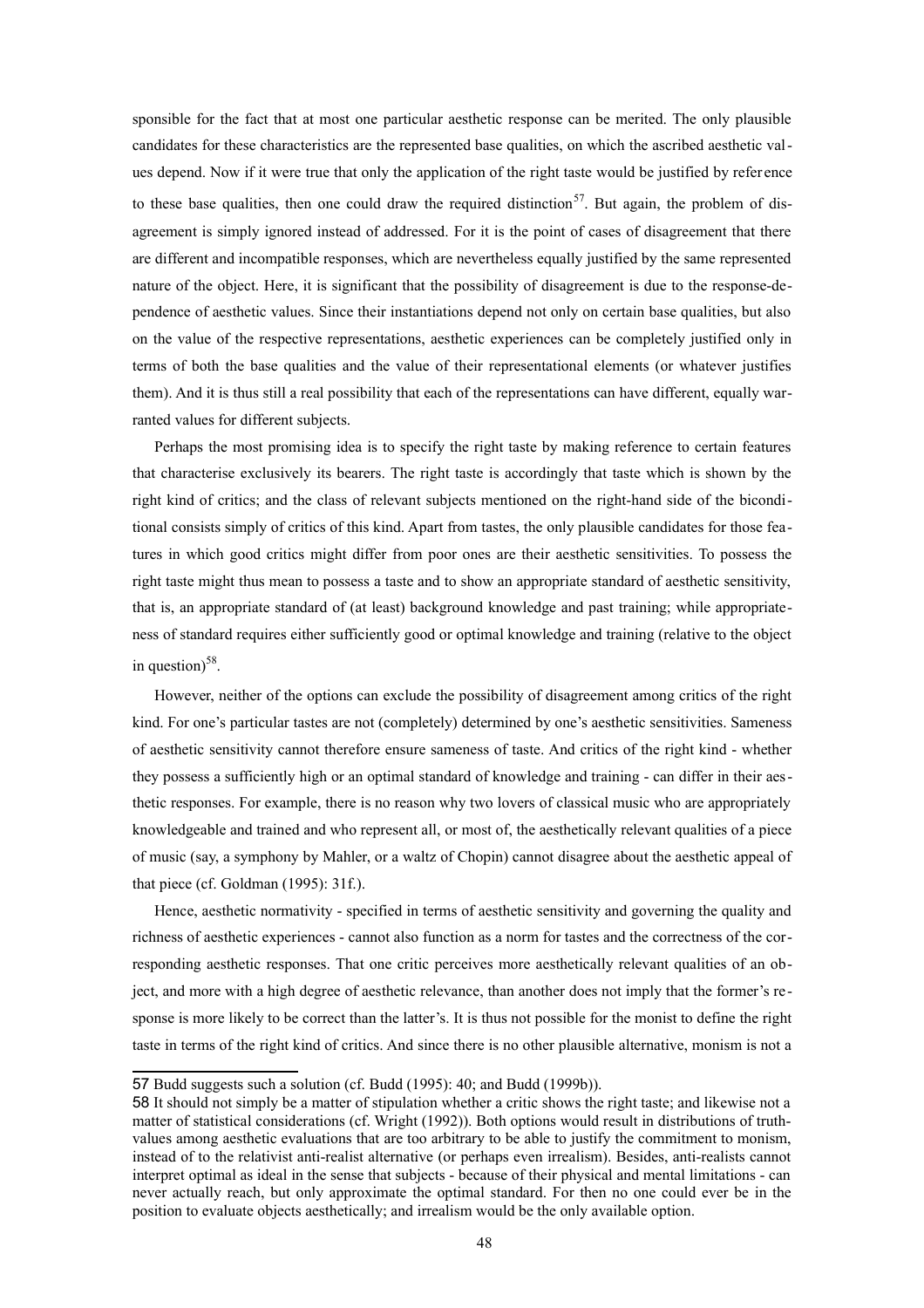tenable option for an anti-realist<sup>[59](#page-48-0)</sup>.

## *Pluralism*

A plausible alternative to monism is pluralism. It can be derived from the former position by a simple modification: instead of only one, there can be more than one right taste with respect to a specific representation; but not every taste is right. The last constraint mirrors the fact that pluralism still assumes that there is a distinction between appropriate and inappropriate tastes. The pluralist thus favours the following formulation of the biconditional:

 $(BC<sub>P</sub>)$  Under normal conditions: an object has a certain aesthetic value it has the disposition to cause, in all subjects *with one particular right taste*, an aesthetic experience of the kind that can ground the aesthetic judgement ascribing that specific value to the object.

The appropriateness of taste is best elucidated in terms of aesthetic normativity. Accordingly, a taste is right if and only if it is combined with an aesthetic sensitivity of sufficiently high, or optimal, standard. Now, pluralism can provide a solution to the problem from seeming disagreement. As has just been argued, critics that are of an appropriate standard do not have to have the same tastes with respect to a given representation. Hence, there may occur different faultless evaluations among them. But this does not prevent the right-hand side of the biconditional  $(BC<sub>P</sub>)$  from being true, since it does not state that an object must, under normal conditions, elicit the same response in all subjects having any of the right tastes. All that is needed for the right-hand side to be true is that sameness of response is guaranteed with respect to each right taste considered on its own. And this is so because of the definition of tastes: all who possess the same taste respond in the same way to the same representation.

The concession that pluralism has to make is that an object can have different aesthetic values in virtue of the same base qualities. This is possible because aesthetic values are not only base-dependent, but also response-dependent. If the base is fixed, there can still be different correct responses from the perspective of different sets of subjects. In fact, the number of correct aesthetic evaluations based on one particular representation corresponds to the number of right tastes among the ones that are concerned with that representation. Faultlessness is thus, after all, identified with correctness. The opinions of the two music lovers with a high standard of musical knowledge and training are both true, even if they do not match. So pluralism must find a different way of avoiding the seeming antinomy of disagreement than monism's, which distinguishes between fautlessness and correctness.

But the accomplishment of this task is already entirely anticipated in the specification of the relevant subjects that has rendered the right-hand side true. For it is a direct consequence of that specification that

<span id="page-48-0"></span><sup>59</sup> According to Budd (1999b), who seems to be inclined to embrace monism, it might be compatible with general monism that, in cases of disagreement, none of the aesthetic responses involved is correct. Consequently, some aesthetic values (the number of which is presumably very high) are not anti-real, but irreal. However, this proposal is highly implausible because it renders the class of aesthetic values heterogeneous. Furthermore, there is an anti-realist alternative available: relativism. - Note that Budd favours a pluralist (or relativist) alternative elsewhere ((1995): 42).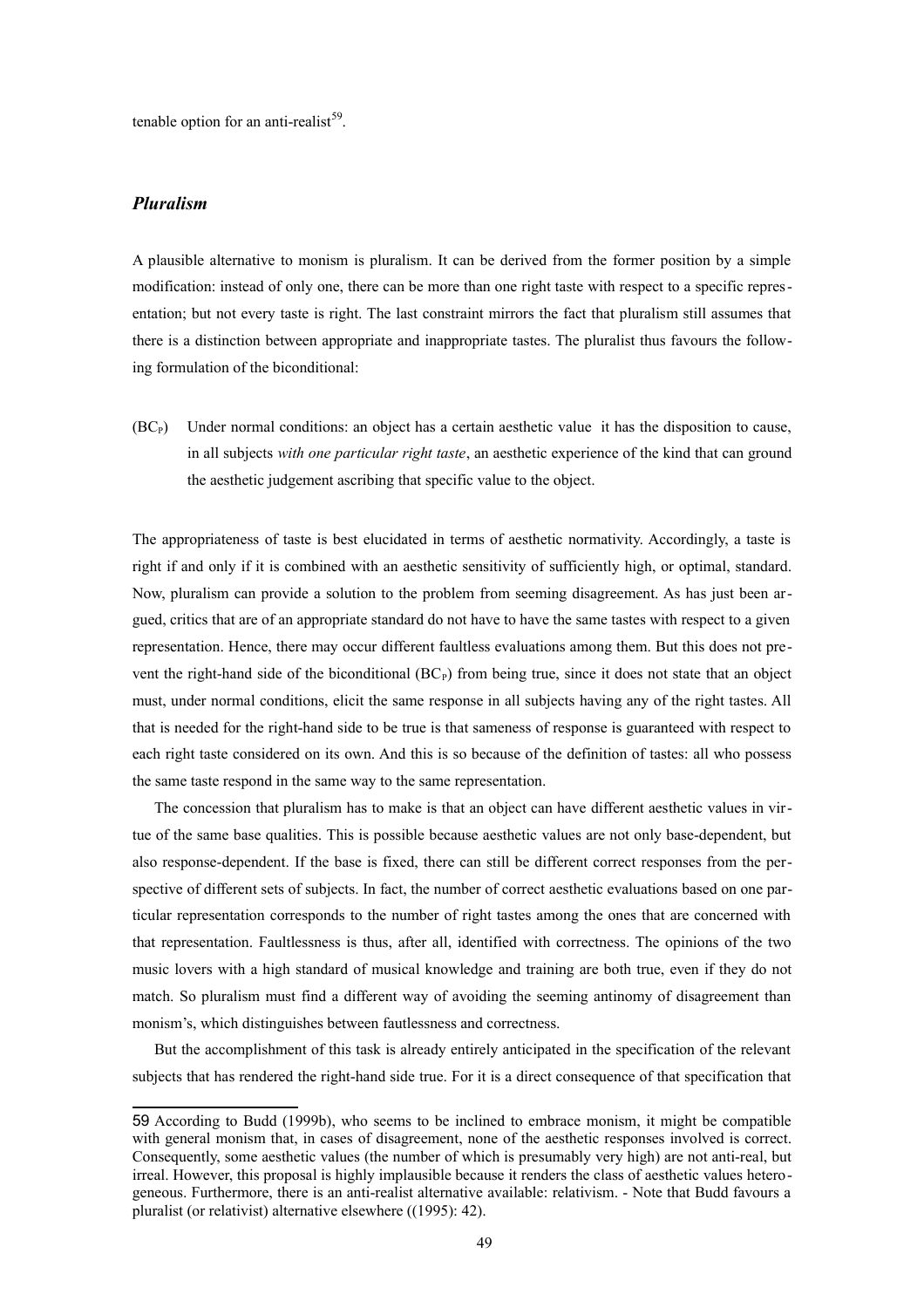there cannot be any disputes concerning aesthetic evaluations that are made under normal conditions and include the same representational element. Following pluralism, it does not make any sense for the two music lovers to debate which of their judgements is more appropriate, or to try to convince each other of the falsehood of the other's opinion. For both of their evaluations are true because of their faultlessness. What pluralism thus simply denies is that there can be any incompatibility between different faultless aesthetic evaluations based on the same representation of an object. Consequently, there cannot be any disagreement in aesthetic matters.

A recent proponent of pluralism is Goldman. He offers an analysis of aesthetic values in terms of a biconditional that describes the dispositional ("Humean") structure of these values and that conforms, in its main aspects, to the biconditional  $(BC<sub>P</sub>)<sup>60</sup>$  $(BC<sub>P</sub>)<sup>60</sup>$  $(BC<sub>P</sub>)<sup>60</sup>$ . And he allows for the existence of several right tastes and thus relativises aesthetic values, as subjective dispositions, to critics sharing an appropriate taste (cf. Goldman (1995): 37).

## *Contra pluralism*

Apart from the issue of how the notion of a sufficiently good standard can be non-circularly elucidated, pluralism does not inherit any difficulties from monism. In fact, the main purpose of the distinctive move away from a single right taste to a plurality of such tastes is to pay tribute to the fact that monism is not tenable. Pluralism is accordingly the result of an amendment of the monist position in such a way that the latter's difficulties disappear. But the pluralist alternative faces its own objections.

The first concerns the question whether real dispute in aesthetic matters is still possible if the existence of cases of disagreement is denied. Actually, we often engage in debates about our aesthetic judgements; and it would seem implausible to deny that none of these is in the end a real dispute that can be settled by reference to some matter of fact. But pluralists can allow for many different kinds of genuine disputes: namely if the differing aesthetic experiences are not all undergone under normal conditions; or if they are not due to the same manifestation conditions. In the first case, mis-representations (notably of aesthetic properties) or errors in the bringing about of aesthetic feelings may occur and thus render evaluations false. In the second case, the subjects may be distracted by non-aesthetic interests, or may simply attend to different qualities of the object. The very last situation is especially apt to lead to disputes, particularly about whether oneself or the other is really sufficiently concerned with those qualities that are most important in contributing to the overall aesthetic merit of an object. That is, many debates actually arise because of different aesthetic sensitivities.

These different kinds of disputes presumably cover most of the actual cases in which we quarrel about aesthetic matters. After all, there are probably not too many cases of seeming disagreement, since there

<span id="page-49-0"></span><sup>60</sup> According to the "Humean structure", an object has a certain aesthetic value if and only if it is disposed to elicit a corresponding evaluative response in "ideal" critics (i.e., presumably critics of a sufficiently high standard). The main differences between Goldman's and my version of anti-realism are: he allows for mixed aesthetic qualities and extends the "Humean structure"to cover all aesthetic qualities; he does not distinguish between taste, aesthetic sensitivity and disinterestedness, especially in his specification of "ideal" critics; and he does not acknowledge the two-fold structure of aesthetic experiences (cf. Goldman (1995): 21ff.).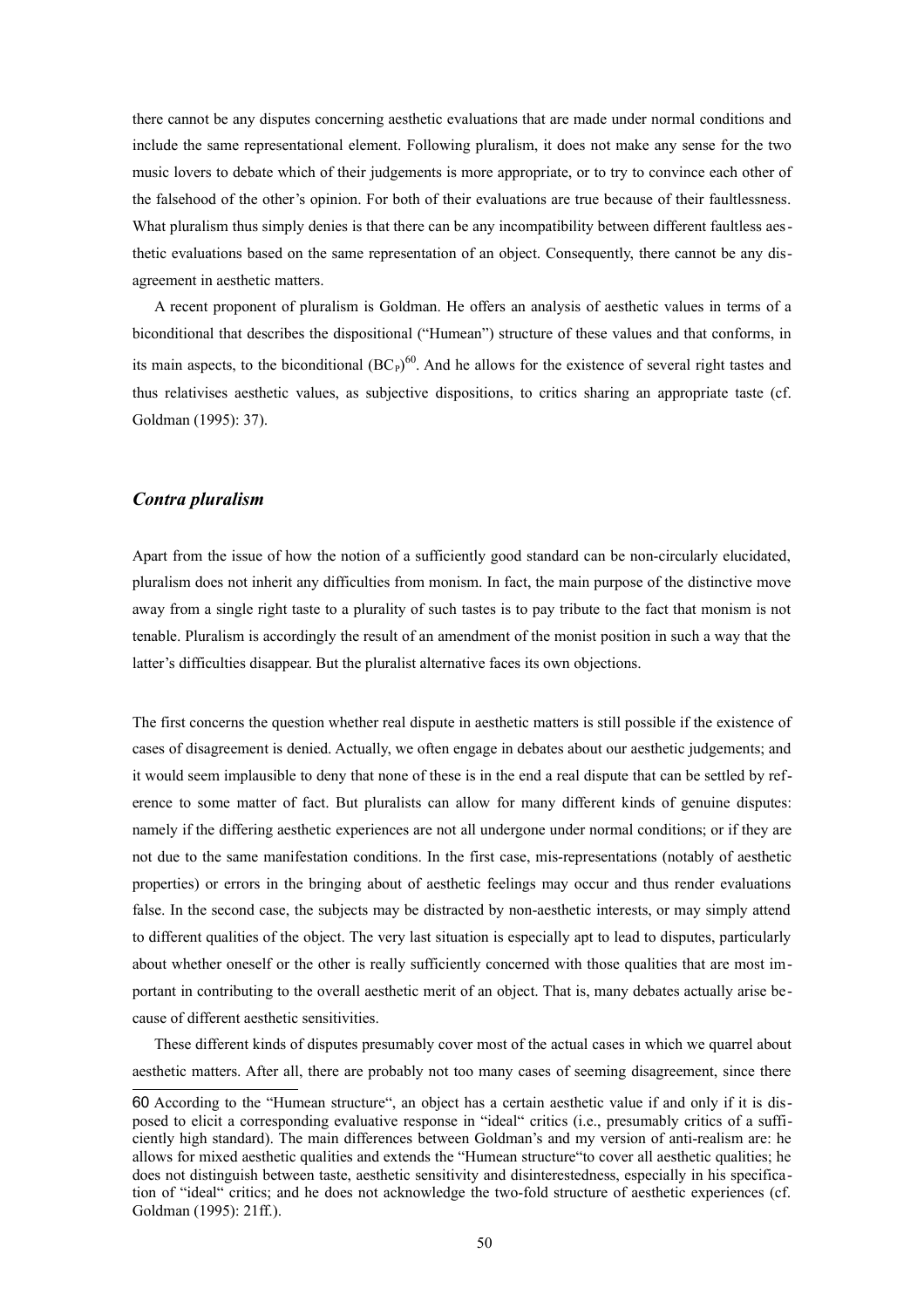are not many cases in which subjects represent exactly the same aesthetically relevant qualities of an object. That pluralism denies these few cases of seeming disagreement the status of genuine disputes - in which at least one of the involved experiences is either not correct, or not fully sensitive to all, or the more significant, aesthetically relevant features of the object - suggests that we should shift the focus within our aesthetic debates from instantiations of aesthetic values as such to the whole process of evaluation, including the manner in which objects are represented as a consequence of the application of one's aesthetic sensitivity. For while pluralism does not permit the possibility of aesthetic disagreement, it allows for disputes about the aesthetic relevance of qualities of objects.

The second objection claims that pluralism entails a certain relativisation of the content of aesthetic evaluations, and that this is problematic. The first part of the statement is true, but not the second. Pluralism en tails that the contents of aesthetic evaluations are relativised to subjects in the sense that their truth-conditions are relativised; and their truth-conditions are relativised, because the existence of the ascribed aesthetic values is relativised. According to anti-realism, the biconditional provides a definitional identity claim: aesthetic values are identical with subjective dispositions to cause certain aesthetic feelings in the relevant subjects (here: those sharing a particular right taste). And these dispositions would not exist, if the respective subjects were not (actually) possible. Hence, a specific aesthetic value exists only relative to the possible existence of a subject with a right taste, the application of which results in an aesthetic feeling ascribing that value. My experientially based statement that Fitzgerald's *Tender is the Night* is marvellous is thus elliptic in the sense that, more exactly, it states that Fitzgerald's book is marvellous-forall-the-people-who-share-the-respective-right-taste-with-me (cf. Goldman (1995): 37).

But that is all there is to the relativisation claim. As a matter of fact, any anti-realist position must because of the existence of cases of seeming disagreement - relativise the existence of aesthetic values in some such way. The anti-realist alternatives differ only with respect to which class of human beings aesthetic values are relativised to. However, pluralism differs from monism in that it relativises aesthetic values in such a way, that aesthetic evaluations made under normal conditions cannot be disputed. According to the pluralist conception, if people with different tastes are engaged in debates concerning a case of seeming disagreement, in fact, they talk at cross purpose. For they are inevitably concerned with different aesthetic values because the subjective dispositions involved are defined in terms of distinct tastes and can be experienced only by those having the respective tastes. This explains why, according to pluralism, cases of aesthetic disagreement are actually impossible. To compare the differing opinions is similar to comparing the tactile judgement of a blind person that a given object is square and the visual judgement of a person without touch that the object is red. Even if the seemingly disagreeing subjects continue to attempt to convince each other of the falsehood of the other's opinion, they do not have any justification to fall back on.

The relativisation of the existence of aesthetic values and of the truth-conditions of their ascriptions would be problematic only if it were to entail the relativisation of the truth-values of aesthetic experiences and judgements. The denial of the non-relativised (or universal) validity of aesthetic evaluations is problematic because it does not match our intuitive conception of truth. After all, our judgements - whether aesthetic or not - do seem to make a claim to universal validity: they involve a commitment about the intersubjective nature of the real world. In particular, aesthetic judgements, as judgements, aim at universal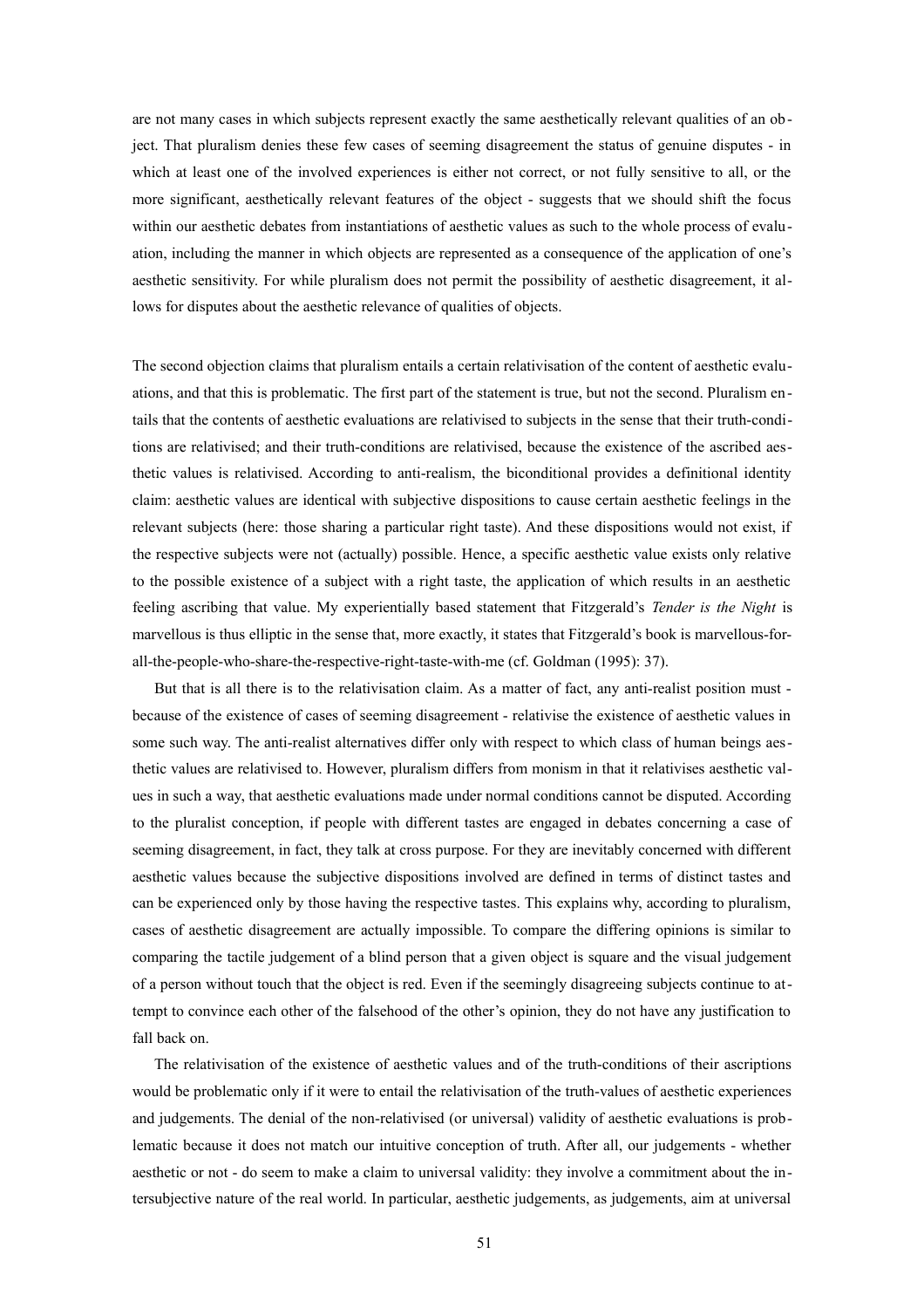truth. My statement that Fitzgerald's *Tender is the Night* is marvellous is thus not an elliptic version of the statement that it is true-for-me that Fitzgerald's book is marvellous. Instead, that Fitzgerald's book is marvellous is simply true - even if its being true is due to there being some subjects with a particular right taste, and even if not all subjects can directly experience the marvellousness of the book.

A third objection to pluralism is that actually it cannot accommodate cases of agreement, and especially cases of almost universal agreement, that is, of aesthetic evaluations (in particular ones concerning overall aesthetic merit) that are so obviously true that any attempt to deny them is bound to look rather ridiculous. Examples of such opinions are that Shakespeare's *Hamlet* is a highly appealing play; that Rembrandt's *Self-portrait with a white hat* is a better painting than any of mine; or that the technical manual of my camera is not of much aesthetic interest. However, pluralism can provide two accounts of cases of agreement. Less often, the agreeing critics will have the same representations and tastes with respect to the object in question. Far more often, they will have rather different representations and tastes, which together nevertheless result in the same aesthetic response. And very great agreement can be explained by the fact that certain objects simply provide far more aesthetic experiences with either a very positive or a very negative value than most other objects do. For instance, it is difficult to imagine a faultless experience of Shakespeare's *Hamlet* that does not give rise to a very positive evaluation.

There is however one successful and very simple objection against pluralism: it is unnecessarily strong. For in addition to the claim that there can be more than one taste that lead to correct aesthetic responses, it draws an unneeded distinction between right and wrong tastes. There are two main reasons by means of which the introduction of such a distinction might be motivated. Firstly, it might be required to account for the difference between aesthetic experts and aesthetic laymen. However, nothing more than aesthetic normativity is needed for this task: reference to differences in aesthetic sensitivities is already sufficient to explain differences in quality of aesthetic evaluations. Secondly, the introduction of the distinction between right and wrong tastes might be needed to solve the problems that arise from the existence of cases of seeming disagreement and, perhaps, of disagreement. This is definitely true for monism; but not for pluralism. The pluralist can fulfil the task of rendering the right-hand side of the biconditional true by the introduction of a taste, which is characterised simply by the fact that it is shared by all relevant subjects. And he can likewise expose the alleged antinomy as only apparent by restricting the scope of incompatibility to subjects sharing a taste. In both cases, that the taste might also be a right one is completely irrelevant. Hence, the distinction between right and wrong tastes has no real work to do any more, after monism has been given up. Accordingly, it is plausible to rid the anti-realist position of it and adopt relativism instead of pluralism.

## *Relativism*

The core claim of relativism is that all tastes lead under normal conditions to correct aesthetic experiences. The biconditional therefore amounts to: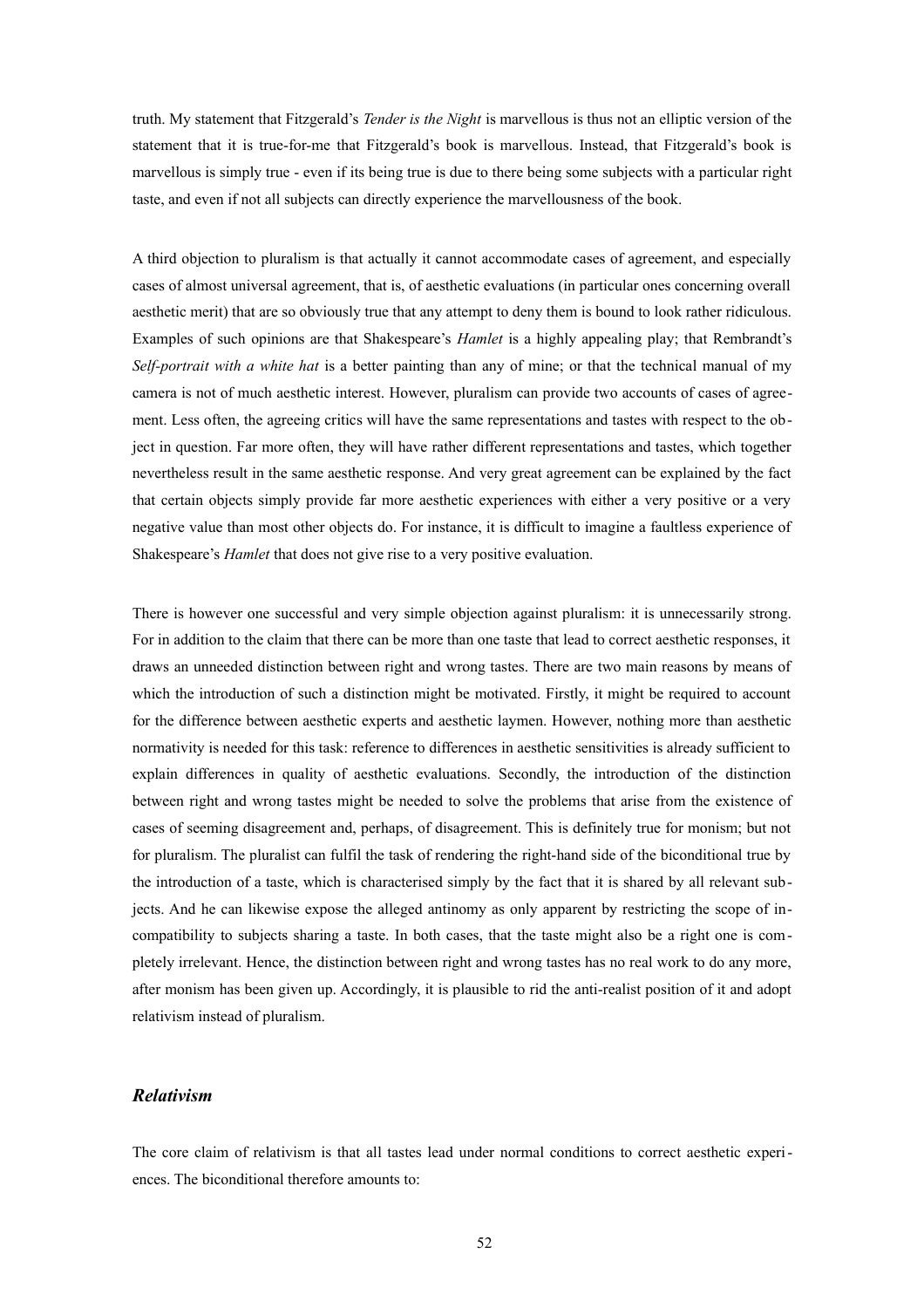$(BC_R)$  Under normal conditions: an object has a certain aesthetic value it has the disposition to cause, in all subjects *with the same particular taste*, an aesthetic experience of the kind that can ground the aesthetic judgement ascribing that specific value to the object.

Apart from the (now dropped) distinction between right and wrong tastes, monism shares all characteristics and advantages with pluralism. But just because of this small difference, relativism is the only tenable anti-realist position. Furthermore, it is to be preferred to irrealism, since it can meet all objections brought against anti-realism.

Only that there is no specifically aesthetic norm concerning the appropriateness of tastes and aesthetic feelings might become problematic for relativism. For if the notion of an aesthetic value contains such a normative dimension that goes beyond faultlessness, rationality and aesthetic normativity, one must conclude that our concept of aesthetic values is either incoherent or without any application. And consequently, irrealism turns out to be true after all. However, the claim, that there must be, by definition, a difference between appropriate and inappropriate members of the class of faultless, rational aesthetic evaluations, that are due to the application of appropriate aesthetic sensitivities, is neither straightforwardly plausible, nor easy to assess. And even if there is such a normativity inherent in the notion of aesthetic values, this does not prevent relativism from being true of those existing values that have been discussed and labelled "aesthetic values" so far: namely the quasi-intrinsic values of objects determined by the intrinsic values of certain representations.

In other words, depending on which stance is adopted towards whether the concept of aesthetic values is normative in the special sense described, the proposed theory captures: either the nature of aesthetic values and experiences; or the nature of a unique kind of values and experiences, that are like aesthetic values and experiences apart from the fact that they are not conceived of as being governed by that special aesthetic norm. But in both cases the captured values are normative in exactly the same sense, namely with respect to the faultlessness and rationality of their ascriptions; and in both cases the quality (though not the correctness) of evaluation is governed by aesthetic normativity $^{61}$  $^{61}$  $^{61}$ .

<span id="page-52-0"></span><sup>61</sup> It is still possible that values cannot be completely specified in non-normative terms (as McDowell (1983), (1985) and Wiggins (1987) maintain): namely if rationality cannot be analysed in such a way.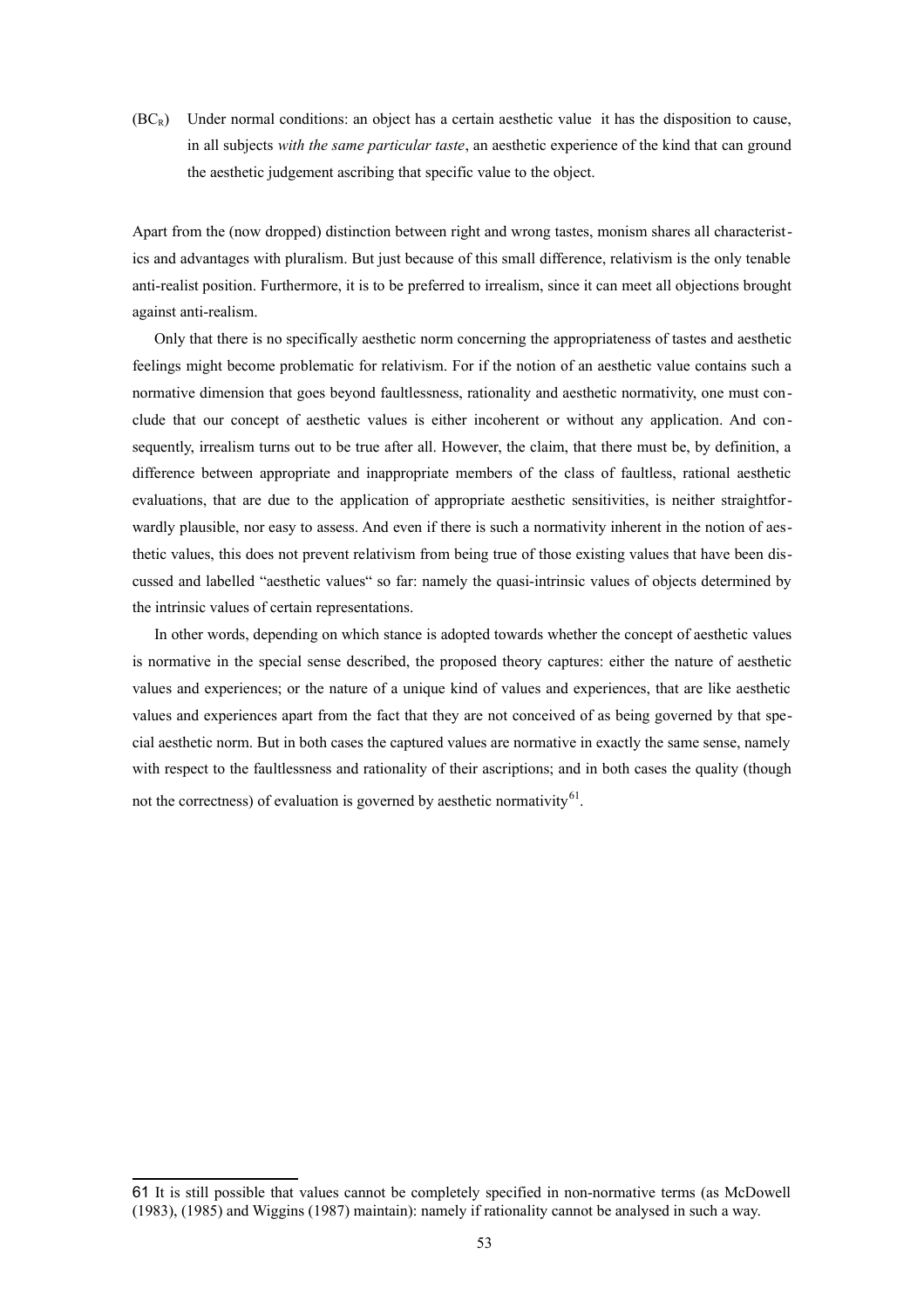## **6. Conclusion**

It is time to return to the question left open at the very beginning: what it means for an experience to be aesthetic. For the considerations unfolded so far allow the formulation of certain necessary conditions. Accordingly, an *experience* is *aesthetic* only if: (i) it consists of a (complex) representation of an object and an accompanying feeling; (ii) the representation instantiates a value linked to a certain desire; (iii) the feeling is the recognition of that value, or the satisfaction of that desire, and bestows it onto the object; (iv) the value of the representation, like the corresponding desire, is intrinsic. Experiences fulfilling all these criteria are automatically disinterested because an intrinsic value of a representation cannot be due to a desire concerning the existence or nature of the experienced object, but only to a desire concerning the existence or nature of that representation.

That non-aesthetic kinds of experiences also satisfy these criteria means that the latter do not constitute sufficient conditions for experiences to be aesthetic, and that further criteria have to be identified. But it is to be expected that any additional criteria for aesthetic experiences can also be specified in non-aesthetic terms. The resulting account of the aesthetic nature of experiences can be easily extended, by means of the conceptual links mentioned at the beginning, to cover the aesthetic nature of values, judgements and other entities as well. The outcome is a general theory of the aesthetic: a theory that reduces aesthetic notions to non-aesthetic ones.

#### *Intrinsic desires*

Aesthetic experiences can be grouped into different kinds by differences in the values they ascribe, and thus ultimately by differences in the rational desires they are linked to. To see this, it is helpful to introduce the notion of intrinsic desires.

A certain value is instrumental if and only if it depends on some value of a possible effect of its bearer. But since values are identical with capacities to satisfy certain rational desires, the instrumentality of a value can be characterised also in terms of desires. Accordingly, a certain value is instrumental if and only if it is linked to a rational desire, the existence of which depends on the existence of some rational desire about a possible effect of the value's bearer<sup>[62](#page-53-0)</sup>. For convenience, I will call a rational desire, that concerns a specific object and is explained by some rational desire concerning one of the possible effects of this object, instrumental as well. That is, a value is instrumental if and only if it is linked to an instrumental desire. For example, if my wish to know more about Werner Herzog's movies is the sole reason why I want to read a book about his work, the book has an instrumental value for me. By contrast, a value is intrinsic if and only if it is linked to an intrinsic desire; while a rational desire is intrinsic just in case it is not instrumental. However, since one desire can account for another only if the object of the former is a possible effect of the object of the latter, *intrinsic desires* are exactly those that are not dependent on any other desires: and intrinsic values those that are defined by means of desires that are independent of all

<span id="page-53-0"></span><sup>62</sup> This includes more specific desires (e.g., for a Guinness) that depend on less specific desires (e.g., for a drink) and specifying mental states (e.g., the preference for Guinness to other drinks).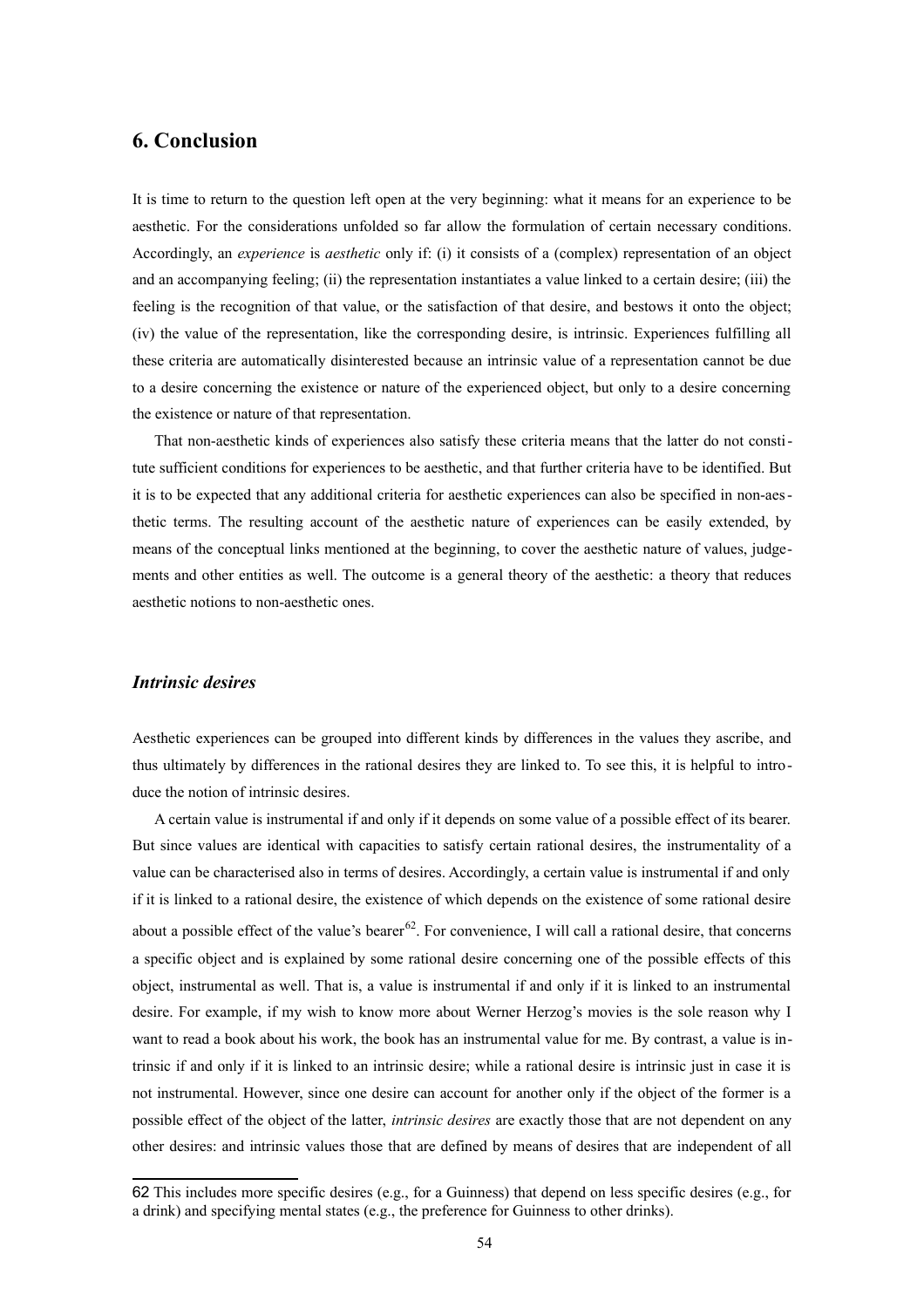other desires.

Intrinsic desires can be acquired in different ways. First, the existence of certain desires might be entirely due to the occurrence of relevant feelings (or other kinds of evaluations). That I once have taken pleasure in drinking Guinness might be the sole reason for me to desire to drink a pint of it from time to time; or my enjoyment of my first holiday in *Puglia* might make me want to return there every summer<sup>[63](#page-54-0)</sup>. Second, there might be innate desires, in particular those that are based on innate impulses. To be healthy, or not to be in pain, are perhaps examples of intrinsic values based on such innate desires. And curiosity might be a more cognitive case of an innate desire. Third, it seems to be possible that instrumental desires might get transformed into intrinsic ones, if the explanatory role of the grounding desires finally becomes unimportant. Consider the case of a boy whose father has taken him to all the games of the local football team since his early youth. Initially, the visits were perhaps only of instrumental value for the boy: because he didn't want to fail his father's enthusiasm; or because it meant for him an afternoon free of homework and with lots of ice-cream and entertainment. But later, the boy might have developed an interest in watching the games and supporting the local team that is strong and self-sufficient enough to survive the waning of all previously explanatory desires. That is, the initially instrumental desire got "internalised" as an intrinsic desire.

## *Kinds of aesthetic experience*

Because of their intrinsic nature, the values of representations determining aesthetic values are necessarily linked to intrinsic desires. In what follows, I will concentrate on two important kinds of intrinsic desire by means of which two fundamental kinds of aesthetic value and experience can be individuated.

The first class of intrinsic desires comprises all those rational desires involved in aesthetic experiences that concern a particular kind of representation, specified by what and how it represents. Examples are the intrinsic desire to taste Guinness, to watch a sun-set, to read crime fiction, to see a nice wallpaper, to ex perience Tango, to daydream about living in Manhattan, to learn something, or to avoid the awareness of pain. While the last two desires might be innate, the others are definitely either feeling-based or due to "internalisation". Since most of these desires are rather egocentric and concern personal likings, the corresponding *aesthetic experiences* are best labelled *preferential*. Within the tradition, they have not always been taken to be aesthetic, mainly because of their high degree of subjectivity (cf. Levinson (1992a)). But as the discussion of disagreement has shown, no kind of aesthetic evaluation can claim full intersubjectivity. Thus it seems plausible to adopt a more comprehensive interpretation of the notion of aesthetic experiences.

The second class of intrinsic desires contains all those rational desires grounding aesthetic values that are quasi-indexical in nature. Quasi-indexical desires are desires that concern specific kinds of representa-

<span id="page-54-0"></span><sup>63</sup> One might object that one starts to desire a particular entity that one has experienced as pleasurable only because one has the desire to experience pleasure; and hence, the new desire concerning that entity is instrumental, since it is dependent on the more general desire for pleasurable things. But the postulation of that latter desire is neither required, nor possible. For desires are desires for something pleasant by definition: what is desired necessarily pleases, if it comes into existence; otherwise, it would not be desired (cf. Stampe (1994): 247)).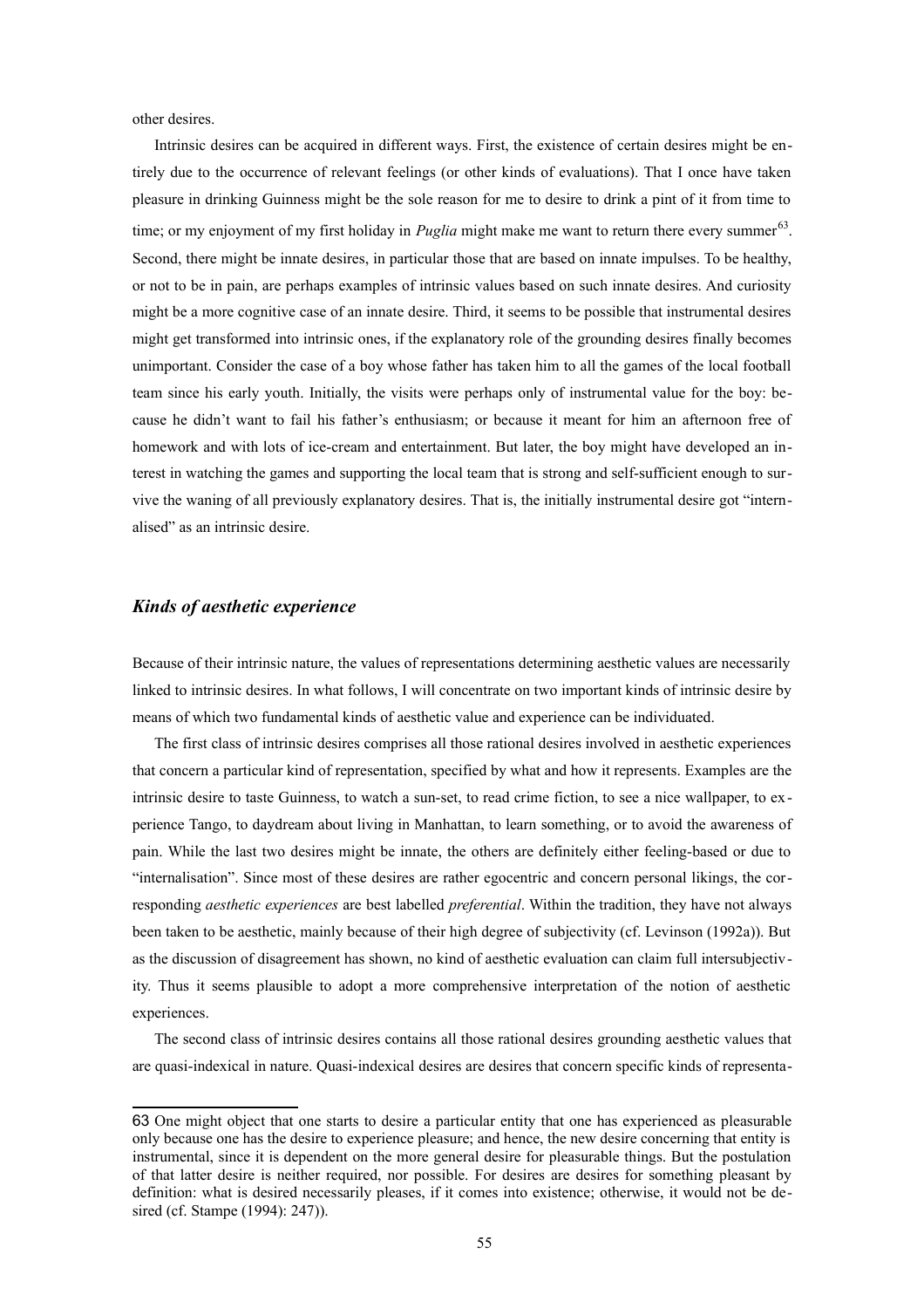tion in virtue of not only what and how they represent, but also their mental contexts. In particular, a large class of aesthetic experiences can be accounted for by reference to the intrinsic desire to be able to understand what one is aware of and cannot yet understand.

Each person has a certain subjective *view of the world*: her own overall conception of what the world is like. As a kind of theory (even if in a rather loose sense), it postulates the existence of certain entities: particulars, qualities, and facts that are composed of the former two. And it posits certain laws, conventions and rules that govern the interaction among these entities. In accordance with her world view, a person interprets, classifies and explains what she encounters, makes predictions, develops aims and aligns her decisions and actions. In other words, she applies her theory of the world to what she experiences and how she interacts with the world.

*Understanding* (in a very broad sense) covers one important class of cases of applying one's world view. To understand something that one is aware of is to make sense of it in the light of one's (not necessarily correct) world view. Understanding can take the form of a successful application of a certain classificatory scheme, the subsumption of a concrete case under a specific law, the gathering of new knowledge about facts that are in conformity with one's theory of the world, the recognition of already familiar facts, and so forth. It does not have to be restricted to the level of belief or knowledge: there are also cases of what one might call recognitional understanding (e.g., the recognition of facial expression, or the perceptual discernment of something as a table). As with any application of one's conception of the world, understanding does not presuppose or involve any revision of that subjective theory. It happens in a habitual - and often also (though not necessarily) immediate - way: comprehension requires a theory of the world as a means of explanation that one is used to applying.

As a consequence, only what matches or fits into one's view of the world can be completely understood. However, it happens often enough that one encounters something which reaches beyond the limits of applicability of one's theory of the world and which one thus cannot fully grasp. In such cases, a successful integration of the represented into one's world view requires a revision of that view. Such a *revision* consists in the alteration of the class of entities that are postulated as existing in the real world, or of the class of laws and conventions by which these are governed. For instance, a revision can involve the alteration of a particular law, the refinement of a classificatory scheme, the introduction of a new kind of entity, the opening up of a new epistemic perspective on the world (e.g., to learn to put oneself in the specific position of someone else may make it easier to understand him), or even the establishment of a completely new area of theorising. Since revision alters the modes in which we understand the world, it is a *meta-cognitive* process: it does not in itself concern facts in the world, but only facts about how to view the world.

The intrinsic desire mentioned is quasi-indexical because there are inter- and intrasubjective differences in mental contexts (i.e., world views and objects of awareness), and thus in what kinds of representation one is aware of without being able to fully include them in one's theory of the world. But it is to be expected that almost all human beings capable of aesthetic experiences possess this (or a very similar) desire. Furthermore, the desire is meta-cognitive, since it is linked to representations demanding revision. Hence, the corresponding *aesthetic experiences* are *meta-cognitive* as well<sup>[64](#page-55-0)</sup>.

<span id="page-55-0"></span><sup>64</sup> According to Levinson (1992a), aesthetic experiences thus take into account how a representational content is conveyed.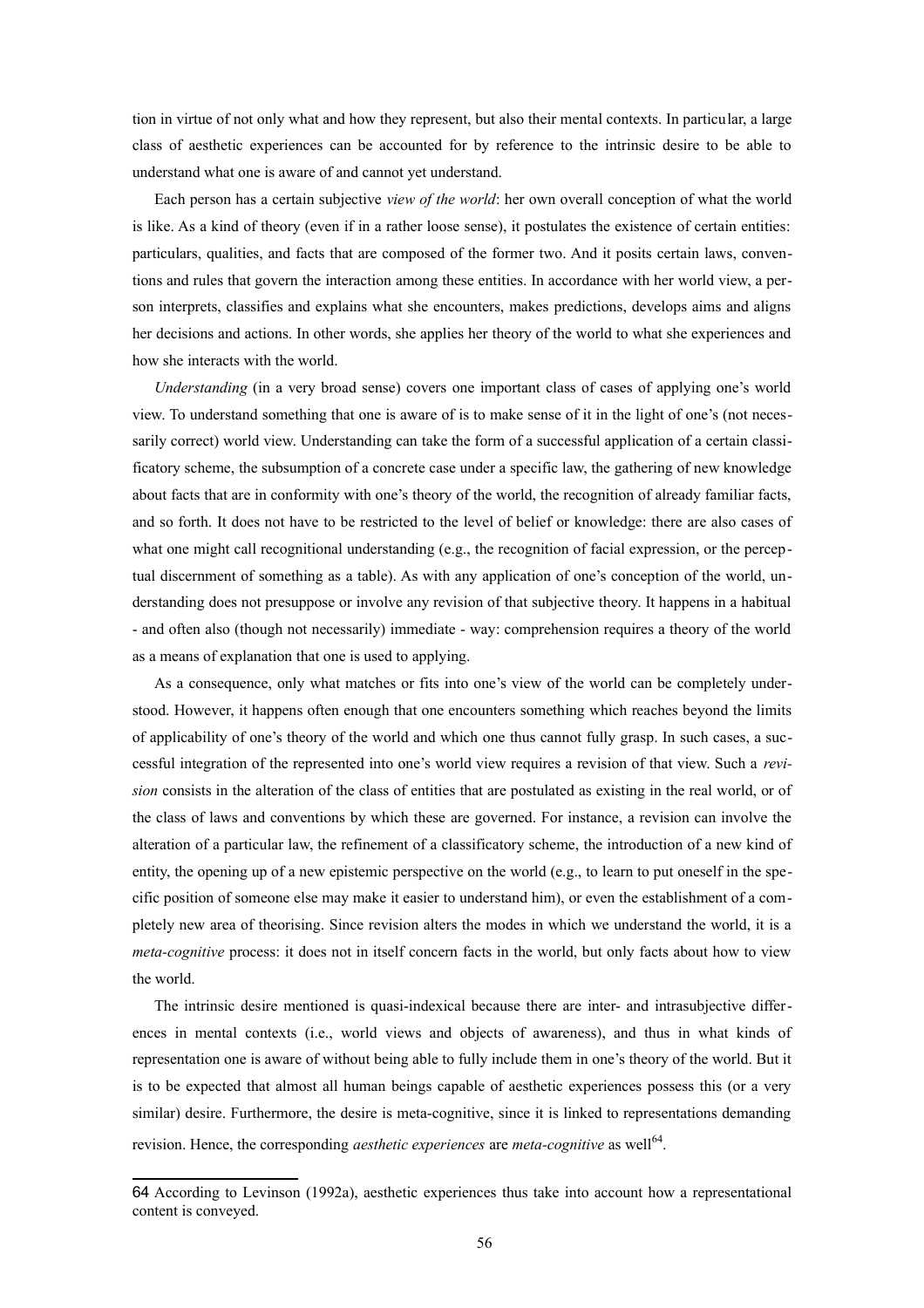The desire is dissatisfied by the occurrence of representations that reveal a lack of understanding and a need for revision, which is simply the case if one represents something that one cannot comprehend straight away. The results are negative aesthetic feelings. For instance, a person may feel frustration or disdain if she cannot make sense of a hermetic poem; or a student may despair because he is not able to grasp the fundamental ideas of the theory of relativity or quantum physics. Similar reactions are the result if we become aware of our limits of understanding (as in the case of the sublime)<sup>[65](#page-56-0)</sup>.

By contrast, positive aesthetic feelings accompany representations that satisfy the meta-cognitive desire to be able to understand something previously incomprehensible. Since one might be able to understand something in two different ways, there are two different kinds of positive meta-cognitive aesthetic experience.

First, one is able to understand something if one possesses the ability to fit it into one's view of the world. Since the desire is relevant only with respect to cases in which one does not already have this capacity, it concerns the acquisition of that ability. The only way to acquire it is by undergoing representations that lead to the required revision of one's world view (e.g., to an alteration of the set of mental dispositions that embodies that view). My excitement in getting a grasp of a hermetic poem may thus be due to the fact that my representation of it involves the recognition of the closed system of metaphors employed by the poem as well as its inclusion in my view of the world. And many scientific discoveries presumably started off with the pleasurable recognition of a revisionary idea as the solution to a previously unsolved problem.

But being able to understand something does not require the actual acquisition of the corresponding ability. For, second, it is sufficient that there is the actual (or real) possibility that one can revise one's world view and comprehend the respective subject matter. Typically, aesthetic experiences of this kind involve the awareness of how to bring about the necessary revision. Thus to get an idea of the possibilities of a new medium or style of expression is sufficient to feel excited and stimulated. And to realise that discrete energy levels will provide a solution for many problems related to the mechanics of particles can offer deep satisfaction, even if one does not actually think the idea through.

The class of experiences linked to the meta-cognitive desire covers a wide range of aesthetic experiences, in particular all those opening up new perspectives on objects. It can also explain why indifference towards objects is linked to the fact that they are aesthetically not very appealing. Great works of art, or amazing natural phenomena or landscapes, hardly ever become boring, because they have the capacity to open up new perspectives (on themselves or on the world in general) even after being experienced for the hundredth time. By contrast, many objects (eventually) leave us indifferent (even if they initially capture our attention because of some kind of unusualness) because they do not pose a (constant) challenge to our world views.

<span id="page-56-0"></span><sup>65</sup> Other examples are feelings of disturbance, dizziness or disorientation. Levinson (1992b) suggests that they nevertheless constitute positive aesthetic values. In fact, there might be a case for the claim that in the case of meta-cognitive aesthetic experiences - both positive and negative feelings indicate worthwhile experiences and positive aesthetic merits, while only the lack of aesthetic feeling (i.e., indifference, boredom or lack of challenge) implies an unrewarding experience and a negative aesthetic value. Note that this is compatible with the existence of aesthetic defects (i.e., qualities that are responsible for an object's being unchallenging).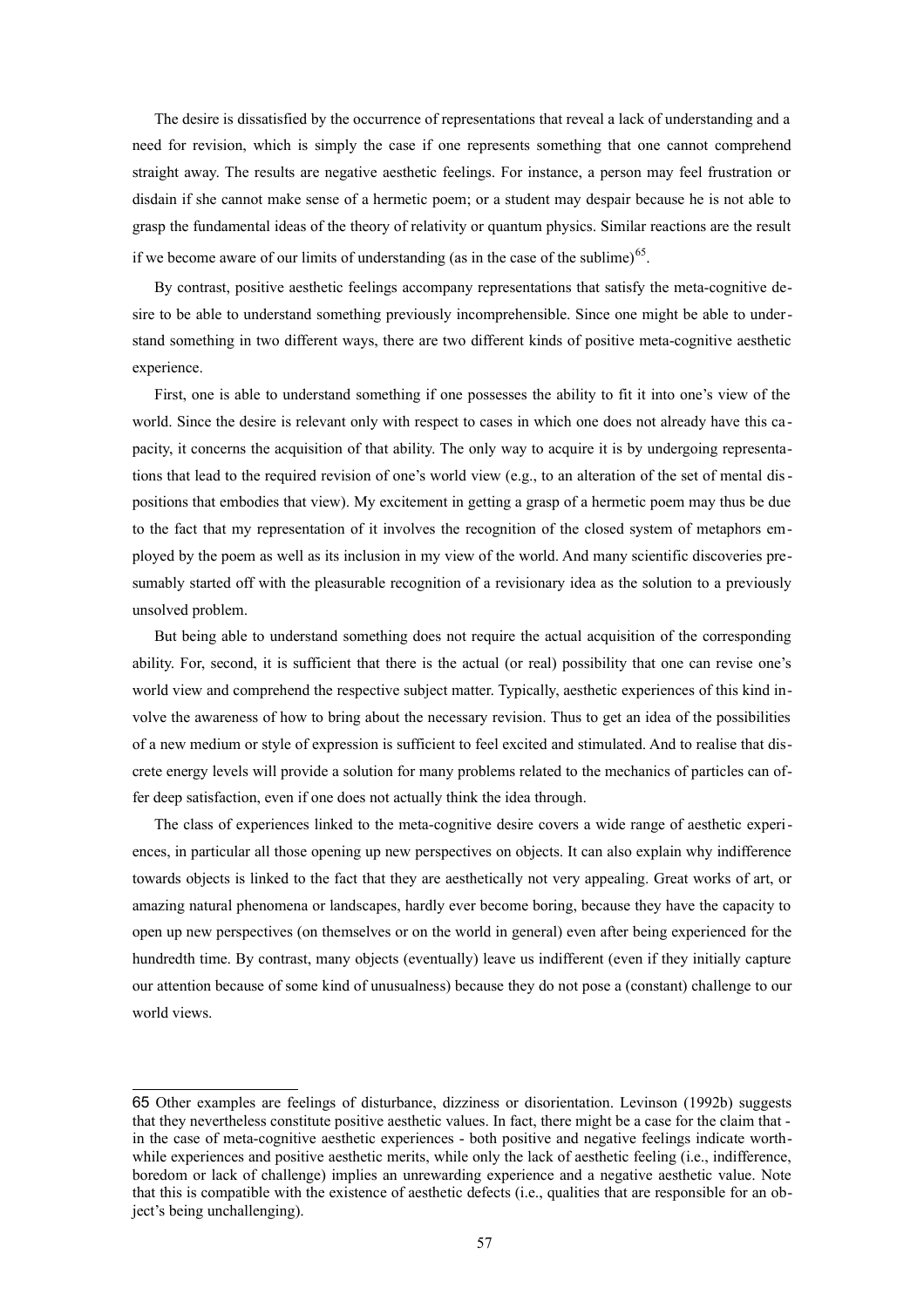## **7. References**

Armstrong, David (1997). *A World of States of Affairs*. Cambridge University Press. Cambridge.

- Beardsley, Monroe C. (1966). *Aesthetics from Classical Greece to the Present*. The University of Alabama Press. Tuscaloosa.
- Beardsley, Monroe C. (1982). *The Aesthetic Point of View*. Edited by Michael J. Wreen & Donald M. Callen. Cornell University Press. Ithaca.
- Block, Ned (1995). *Mental Paint and Mental Latex*. In: Villanueva (ed.) (1995).
- Boghossian, Paul (1989). *The Rule-Following Considerations*. In: "Mind", 98.
- Boghossian, Paul & Velleman, David (1989). *Colour as a Secondary Quality*. In: Byrne & Hilbert (eds.) (1997a); and: "Mind", 98.

Brentano (1874). *Psychology from an Empirical Standpoint*. Routledge. London 1995.

- Broackes, Justin (1992). *The Autonomy of Colour*. In: David Charles & Kathleen Lennon (eds). *Reduction, Explanation and Realism*. Clarendon Press. Oxford. Also in: Byrne & Hilbert (eds.) (1997a).
- Budd, Malcolm (1985). *Music and the Emotions*. Routledge. London.
- Budd, Malcolm (1989). *Wittgenstein's Philosophy of Psychology*. Routledge. London.
- Budd, Malcolm (1995). *Values of Art*. Penguin. London.
- Budd, Malcolm (1999a). *Review of Zemach (1997).* In: "Philosophical Review", 108 (1).
- Budd, Malcolm (1999b). *Aesthetic Judgements, Aesthetic Principles and Aesthetic Properties*. In: "European Journal of Philosophy", 7 (3).
- Byrne, Alexander & Hilbert, David (eds.) (1997a). *Readings on Color (vol. 1). The Philosophy of Color*. The MIT Press. Cambridge (Mass.).
- Byrne, Alexander & Hilbert, David (1997b). *Colors and Reflectances*. In: Byrne & Hilbert (eds.) (1997a).
- Campbell, John (1993). *A Simple View of Colours*. In: Haldane & Wright (eds.) (1993).
- Campbell, Keith (1993). *David Armstrong and Realism about Colour*. In: Bacon, K. Campbell & reinhardt (eds.). *Ontology, Causality and Mind: Essays in Honour of D. M. Armstrong*. Cambridge University Press. Cambrdige.
- Cherniak, Christopher (1994). *Rationality.* In: Guttenplan (ed.) (1994).
- Chisholm, Roderick M. (1986). *Brentano and Intrinsic Value*. Cambridge University Press. Cambridge.
- Cohen, Ted (1972). *Aesthetic and non-aesthetic.* In: "Theoria", 39.
- Cooper, David (ed.) (1992). *A Companion to Aesthetics.* Blackwell. Oxford.
- Crane, Timothy (ed.) (1997). *Dispositions*. Routledge. London.
- Currie, Gregory (1990). *Supervenience, Essentialism and Aesthetic Properties.* In: "Philosophical Studies", 58 (3), 1990, pp. 243-257.
- Danto, Arthur (1981). *The Transfiguration of the Commonplace*. Harvard University Press. Cambridge (Mass.).
- Devitt, Michael (1984). *Realism and Truth*. Blackwell. Oxford.
- Dewey, John (1974). *Art as Experience*. Minton Balch. New York.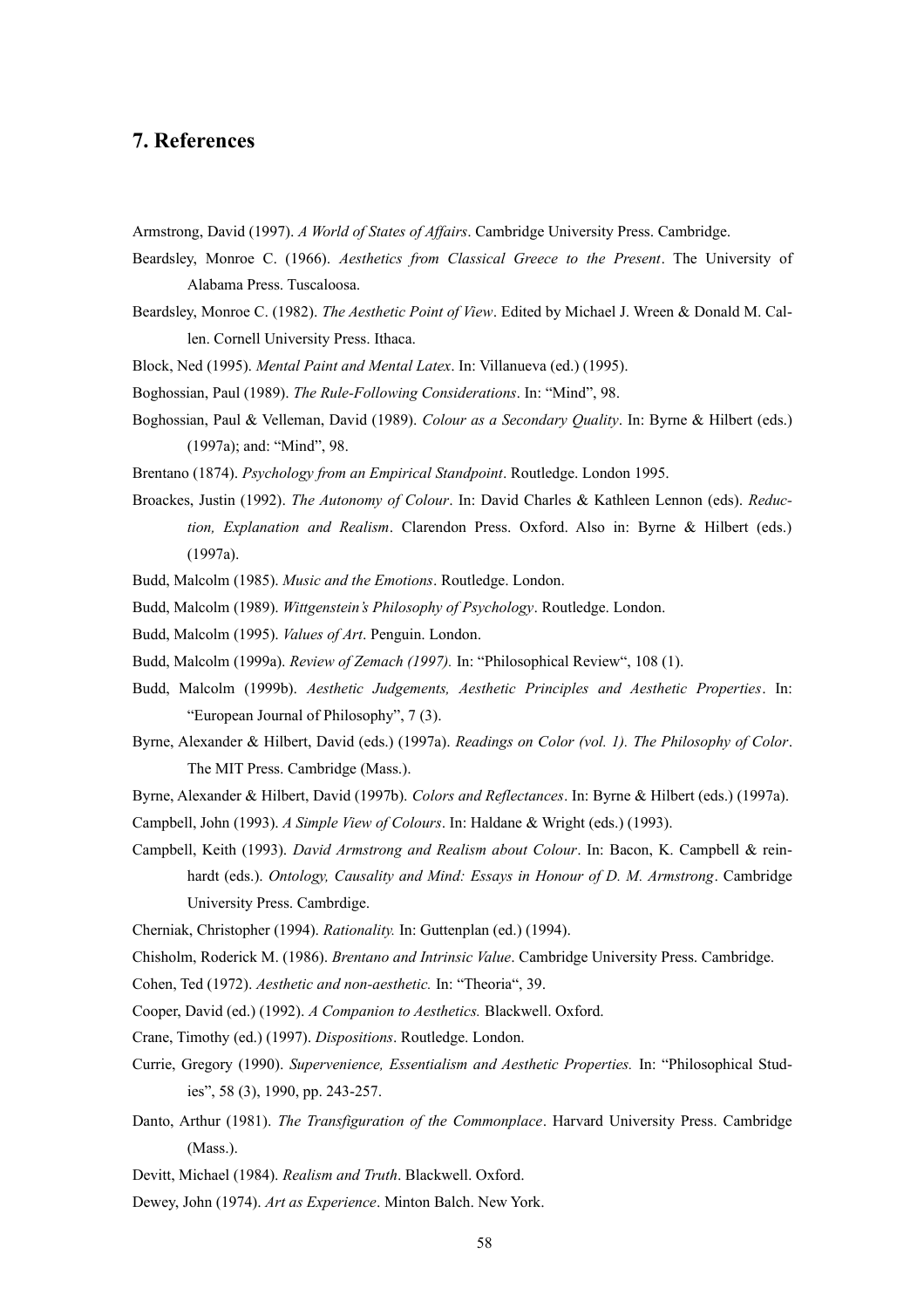Dickie, George (1964). *The Myth of the Aesthetic Attitude*. In: "American Philosophical Quarterly", 1 (1).

Dickie, George (1997). *Introduction to Aesthetics*. Oxford University Press. Oxford.

Evans, Gareth (1982). *The Varieties of Reference*. Clarendon Press. Oxford.

Fenner, David (1996). *The Aesthetic Attitude*. Humanities Press. Atlantic Highlands (New Jersey).

Frank, Manfred (1990). *Zeitbewußtsein (Consciousness of Time)*. Neske. Pfullingen.

Gardner, Sebastian (1998). *Kant*. In: A. C. Grayling (ed.). *Philosophy 2*. Oxford University Press. Oxford.

Goldman, Alan (1990). *Aesthetic Qualities and Aesthetic Value*. In: "The Journal of Philosophy", 74.

Goldman, Alan (1992). *Aesthetic Properties*. In: Cooper (ed.) (1992).

Goldman, Alan (1993). *Realism about Aesthetic Properties*. In: "The Journal of Aesthetics and Art Criticism", 51 (1).

Goldman, Alan (1994). *Reply to Gould and Levinson on Aesthetic Realism*. In: "The Journal of Aesthetics and Art Criticism", 52 (3).

Goldman, Alan (1995). *Aesthetic Value*. Westview Press. Boulder.

Goodman, Nelson (1976). *Languages of Art*. Hackett Publishing Company. Indianapolis.

Gould, Carol S. (1994). *The Reality of Aesthetic Properties: a Response to Goldman*. In: "The Journal of Aesthetics and Art Criticism", 52 (3)

Guttenplan, Samuel (1994). *A Companion to the Philosophy of Mind*. Blackwell. Oxford.

Haldane, John & Wright, Crispin (eds.) (1993). *Reality, Representation, and Projection*. Oxford University Press. Oxford.

Hardin, C. L. (1988). *Color for Philosophers*. Hackett Publishing Company. Indianapolis.

- Harman, Gilbert (1995). *Explaining Objective Color in Terms of Subjective Reactions*. In: Villanueva (ed.) (1995).
- Hilbert, David (1987). *Color and Color Perception*. Center for the Study of Language and Information. Stanford.

Horwich, Paul (1990). *Truth*. Blackwell. Oxford.

- Husserl, Edmund (1905). *Vorlesungen zur Phänomenologie des inneren Zeitbewußtseins (Lectures on the Phenomenology of the Inner Consciousness of Time)*. In: *Husserliana (vol. 10).* Edited by Rudolf Bochen. Martinus Nijhoff. The Hague 1996.
- Jackson, Frank & Pargetter, Robert & Prior, Elizabeth (1982). *Three Theses about Dispositions*. In: "American Philosophical Quarterly", 19 (3).
- Johnston, Mark (1989). *Dispositional Theories of Value*. In: "The Proceedings of the Aristotelian Society", suppl. 13.
- Johnston, Mark (1992). *How to Speak of the Colors*. In: "Philosophical Studies", 68 (3). Also in: Byrne & Hilbert (eds.) (1997a).

Johnston, Mark (1993). *Objectivity Refigured: Pragmatism without Verificationism*. In: Haldane & Wright (eds.) (1993).

- Kant, Immanuel (1788). *Kritik der praktischen Vernunft (Critique of Practical Reason)*. Meiner. Hamburg 1993.
- Kant, Immanuel (1790). *Kritik der Urteilskraft (Critique of Judgement)*. Meiner. Hamburg 1993.
- Kim, Jaegwon (1994). *Supervenience*. In: Guttenplan (ed.) (1994).

Kim, Jaegwon (1998). *Mind in a Physical World.* The MIT Press. Cambridge (Mass.).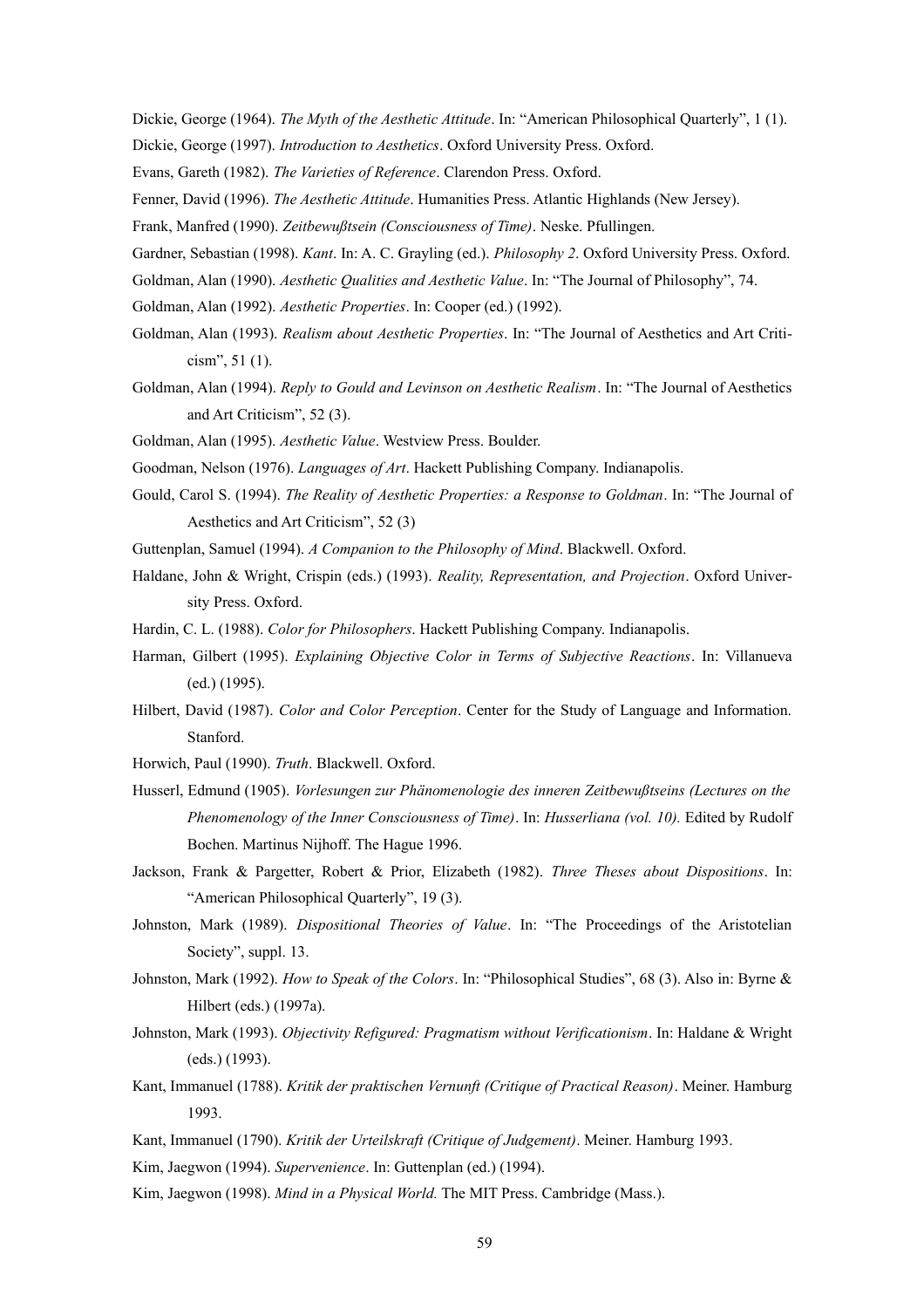Kirkham, Richard (1992). *Theories of Truth*. The MIT Press. Cambridge (Mass.).

- Kivy, Peter (1975). *What Makes 'Aesthetic' Terms Aesthetic?* In: "Philosophy and Phenomenological Research", 36, 1975/6, pp. 197-211.
- Levinson, Jerrold (1990). *Music, Art, and Metaphysics*. Cornell University Press. Ithaca.
- Levinson, Jerrold (1992a). *(What is) Aesthetic Pleasure?* In: Cooper (ed.) (1992) and Levinson (1996a).
- Levinson, Jerrold (1992b). *Pleasure and the Value of Works of Art*. In Levinson (1996a) and: "British Journal of Aesthetics", 32.
- Levinson, Jerrold (1994). *Being Realistic about Aesthetic Properties*. In: "The Journal of Aesthetics and Art Criticism", 52 (3).
- Levinson, Jerrold (1996a). *The Pleasures of Aesthetics*. Cornell University Press. Ithaca.
- Levinson, Jerrold (1996b). Art, Value, and Philosophy: A Critical Notice (on Budd (1995)). In: "Mind", 105.
- Levinson, Jerrold (ed.) (1998). *Aesthetics and Ethics*. Cambridge University Press. Cambridge.
- Lewis, David (1980). *Veridical Hallucination and Prosthetic Vision*. In: *Philosophical Papers (vol. 2)*. Oxford University Press. Oxford 1986.
- Lewis, David (1989). *Dispositional Theories of Value*. In: "The Proceedings of the Aristotelian Society", suppl. 13.
- Maund, J. B. (1981). *Colour a Case for Conceptual Fission*. In: "Australasian Journal of Philosophy", 59 (3).
- McDowell, John (1983). *Aesthetic Value, Objectivity, and the Fabric of the World*. In: Eva Schaper (ed.) (1983).
- McDowell, John (1985). *Values and Secondary Qualities* In: Ted Honderich (ed). *Morality and Objectivity: a Tribute to J. L. Mackie*. Routledge. London 1985.
- Miller, Richard W. (1998). *Three Versions of Objectivity: Aesthetic , Moral, and Acientific*. In: Levinson (ed.) (1998).
- Rabinowicz, Wlodek & Ronnow-Rasmussen, Toni (2000). *A Dinstinction in Value: Intrinsic and For its Own Sake*. In: "Proceedings of the Aristotelian Society", 100 (1).
- Railton, Peter (1998). *Aesthetic Value, Moral Value, and the Ambitions of Naturalism*. In: Levinson (ed.) (1998).
- Savile, Anthony. *The Test of Time*. Clarendon Press. Oxford.
- Schaper, Eva (ed.) (1983). *Pleasure, Preference and Value*. Cambridge University Press. Cambridge.
- Scruton, Roger (1974). *Art and Imagination*. Methuen. London.
- Scruton, Roger (1979). *The Aesthetics of Architecture*. Methuen. London.
- Sibley, Frank (1959). *Aesthetic Concepts.* In: "Philosophical Review", 68.
- Sibley, Frank (1965). *Aesthetic and Non-Aesthetic*. In: "Philosophical Review", 74.
- Sibley, Frank (1974). *Particularity, Art and Evaluation*. In: "The Proceedings of the Aristotelian Society", suppl. 48.
- Smart, J. J. C. (1975). *On some Criticism of a Physicalist Theory of Colors*. In: Chung-ying Cheng (ed.). *Philosophical Aspects of the Mind-Body Problem*. The University of Hawaii Press. Honolulu. Also in: Byrne & Hilbert (eds.) (1997a).
- Smith, Michael (1989). *Dispositional Theories of Value.* In: "The Proceedings of the Aristotelian